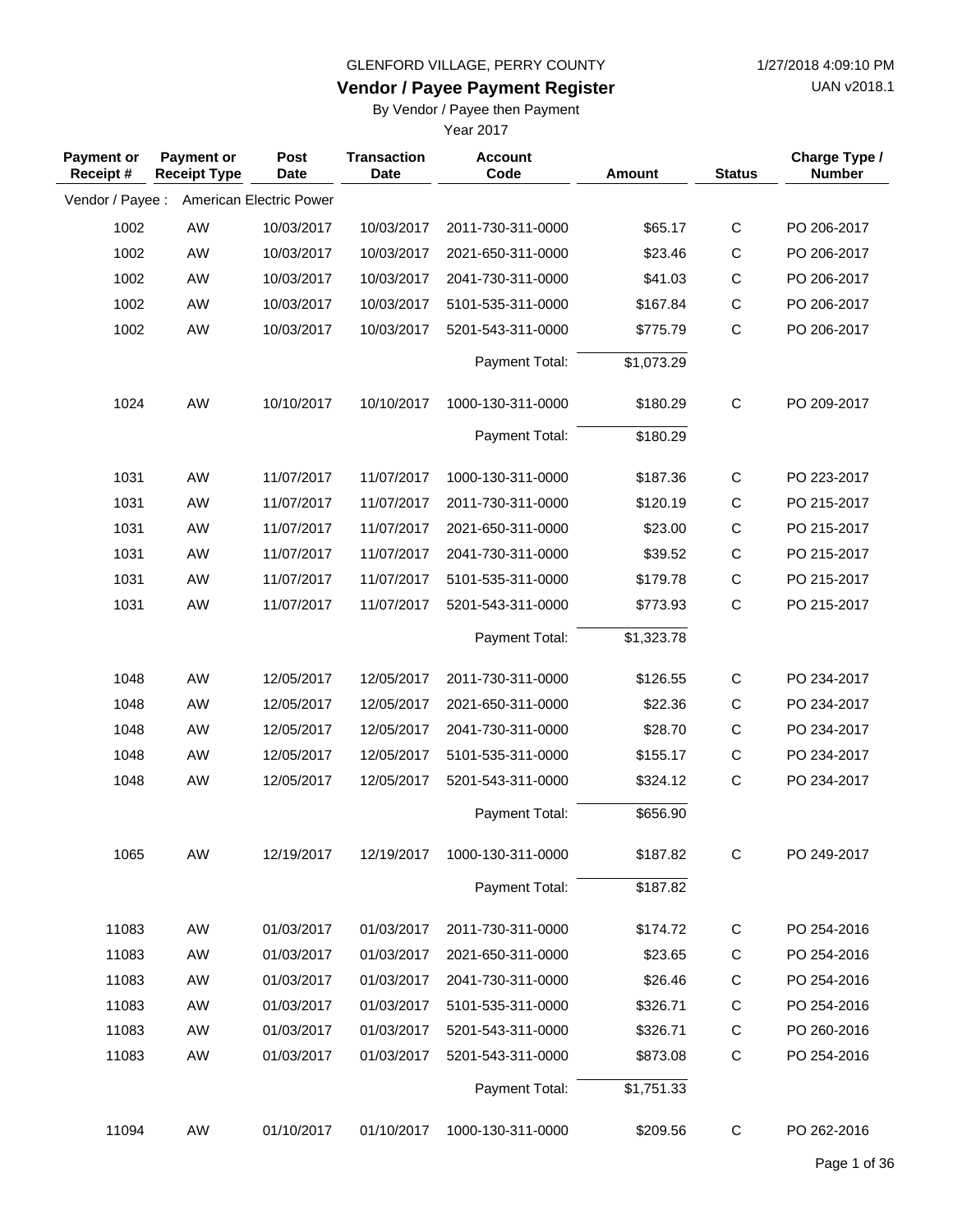**Vendor / Payee Payment Register**

UAN v2018.1

## By Vendor / Payee then Payment

| <b>Payment or</b><br>Receipt# | <b>Payment or</b><br><b>Receipt Type</b> | Post<br><b>Date</b> | <b>Transaction</b><br><b>Date</b> | <b>Account</b><br>Code | Amount     | <b>Status</b> | Charge Type /<br><b>Number</b> |
|-------------------------------|------------------------------------------|---------------------|-----------------------------------|------------------------|------------|---------------|--------------------------------|
|                               |                                          |                     |                                   | Payment Total:         | \$209.56   |               |                                |
| 11102                         | AW                                       | 02/07/2017          | 02/07/2017                        | 1000-130-311-0000      | \$198.89   | $\mathsf C$   | PO 16-2017                     |
| 11102                         | AW                                       | 02/07/2017          | 02/07/2017                        | 2011-730-311-0000      | \$162.16   | C             | PO 16-2017                     |
| 11102                         | AW                                       | 02/07/2017          | 02/07/2017                        | 2021-650-311-0000      | \$23.72    | $\mathsf C$   | PO 16-2017                     |
| 11102                         | <b>AW</b>                                | 02/07/2017          | 02/07/2017                        | 2041-730-311-0000      | \$23.46    | $\mathsf{C}$  | PO 16-2017                     |
| 11102                         | AW                                       | 02/07/2017          | 02/07/2017                        | 5101-535-311-0000      | \$310.76   | $\mathsf C$   | PO 16-2017                     |
| 11102                         | AW                                       | 02/07/2017          | 02/07/2017                        | 5201-543-311-0000      | \$870.36   | $\mathsf{C}$  | PO 16-2017                     |
|                               |                                          |                     |                                   | Payment Total:         | \$1,589.35 |               |                                |
| 11122                         | AW                                       | 03/07/2017          | 03/07/2017                        | 1000-130-311-0000      | \$185.25   | $\mathsf{C}$  | PO 43-2017                     |
| 11122                         | AW                                       | 03/07/2017          | 03/07/2017                        | 2011-730-311-0000      | \$129.82   | C             | PO 31-2017                     |
| 11122                         | AW                                       | 03/07/2017          | 03/07/2017                        | 2021-650-311-0000      | \$27.85    | $\mathsf C$   | PO 31-2017                     |
| 11122                         | AW                                       | 03/07/2017          | 03/07/2017                        | 2041-730-311-0000      | \$27.60    | $\mathsf C$   | PO 31-2017                     |
| 11122                         | AW                                       | 03/07/2017          | 03/07/2017                        | 5101-535-311-0000      | \$262.91   | $\mathsf{C}$  | PO 31-2017                     |
| 11122                         | AW                                       | 03/07/2017          | 03/07/2017                        | 5201-543-311-0000      | \$737.50   | $\mathsf{C}$  | PO 31-2017                     |
|                               |                                          |                     |                                   | Payment Total:         | \$1,370.93 |               |                                |
| 11139                         | AW                                       | 04/04/2017          | 04/04/2017                        | 2011-730-311-0000      | \$118.05   | $\mathsf{C}$  | PO 59-2017                     |
| 11139                         | AW                                       | 04/04/2017          | 04/04/2017                        | 2021-650-311-0000      | \$27.64    | $\mathsf C$   | PO 59-2017                     |
| 11139                         | AW                                       | 04/04/2017          | 04/04/2017                        | 2041-730-311-0000      | \$27.47    | C             | PO 59-2017                     |
| 11139                         | AW                                       | 04/04/2017          | 04/04/2017                        | 5101-535-311-0000      | \$240.26   | $\mathsf C$   | PO 59-2017                     |
| 11139                         | AW                                       | 04/04/2017          | 04/04/2017                        | 5201-543-311-0000      | \$845.63   | $\mathsf{C}$  | PO 59-2017                     |
|                               |                                          |                     |                                   | Payment Total:         | \$1,259.05 |               |                                |
| Invoice #:                    | 07458160004                              |                     |                                   |                        |            |               |                                |
| 11167                         | AW                                       | 04/18/2017          | 04/18/2017                        | 1000-130-311-0000      | \$187.61   | C             | PO 70-2017                     |
|                               |                                          |                     |                                   | Payment Total:         | \$187.61   |               |                                |
| 11172                         | AW                                       | 05/02/2017          | 05/02/2017                        | 2011-730-311-0000      | \$125.98   | V             | PO 85-2017                     |
| 11172                         | AW                                       | 05/02/2017          | 05/02/2017                        | 2021-650-311-0000      | \$27.96    | V             | PO 85-2017                     |
| 11172                         | AW                                       | 05/02/2017          | 05/02/2017                        | 2041-730-311-0000      | \$37.41    | V             | PO 85-2017                     |
| 11172                         | AW                                       | 05/02/2017          | 05/02/2017                        | 5101-535-311-0000      | \$201.99   | V             | PO 85-2017                     |
| 11172                         | AW                                       | 05/02/2017          | 05/02/2017                        | 5201-543-311-0000      | \$850.79   | V             | PO 85-2017                     |
| 11172                         | AW                                       | 05/02/2017          | 05/02/2017                        | 2011-730-311-0000      | $-$125.98$ | V             | PO 85-2017                     |
| 11172                         | AW                                       | 05/02/2017          | 05/02/2017                        | 2021-650-311-0000      | $-$27.96$  | V             | PO 85-2017                     |
| 11172                         | AW                                       | 05/02/2017          | 05/02/2017                        | 2041-730-311-0000      | $-$37.41$  | V             | PO 85-2017                     |
| 11172                         | AW                                       | 05/02/2017          | 05/02/2017                        | 5101-535-311-0000      | $-$201.99$ | V             | PO 85-2017                     |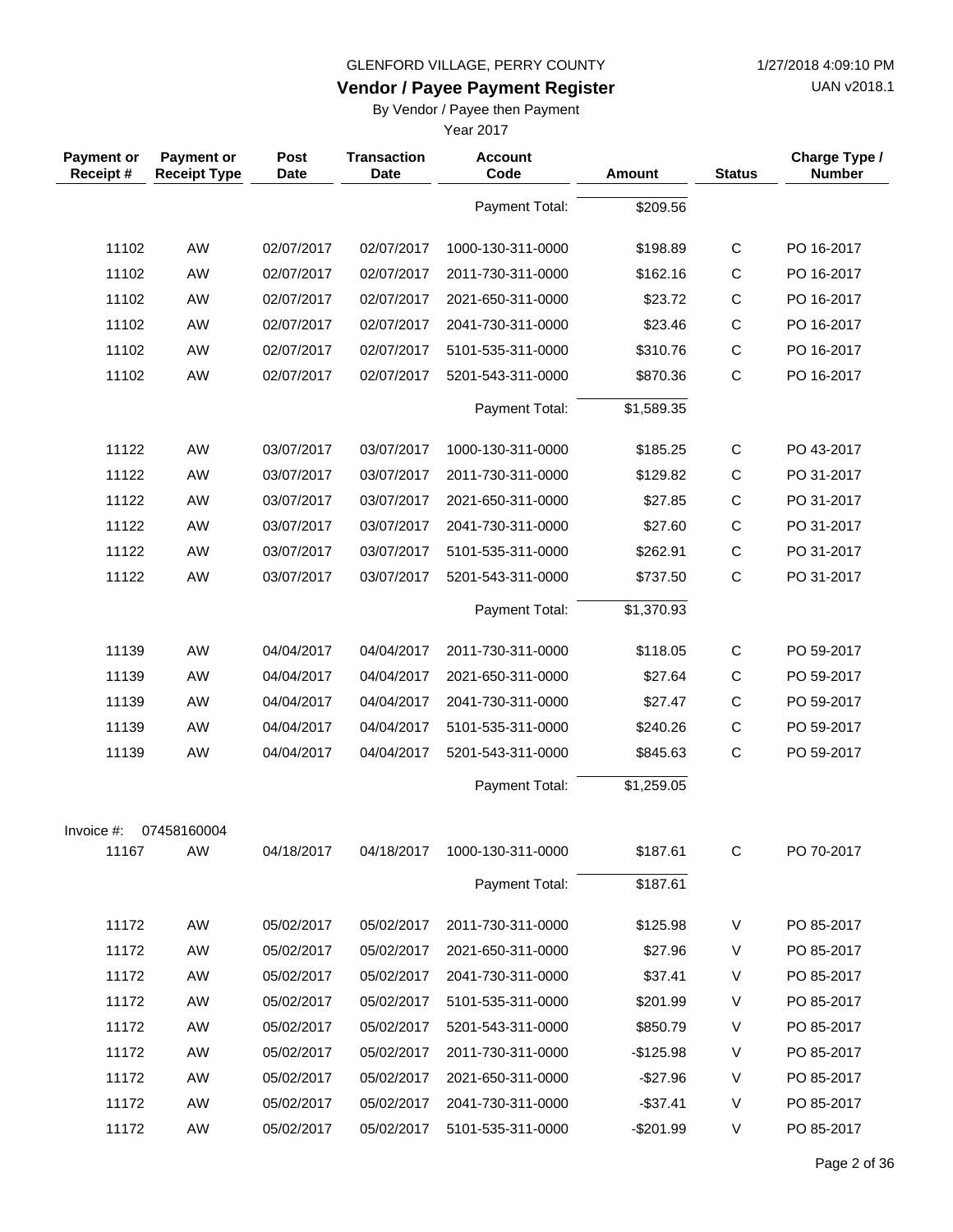**Vendor / Payee Payment Register**

UAN v2018.1

## By Vendor / Payee then Payment

| <b>Payment or</b><br>Receipt# | <b>Payment or</b><br><b>Receipt Type</b> | Post<br><b>Date</b>     | <b>Transaction</b><br><b>Date</b> | <b>Account</b><br>Code | <b>Amount</b> | <b>Status</b> | Charge Type /<br><b>Number</b> |
|-------------------------------|------------------------------------------|-------------------------|-----------------------------------|------------------------|---------------|---------------|--------------------------------|
| Vendor / Payee :              |                                          | American Electric Power |                                   |                        |               |               |                                |
| 11172                         | AW                                       | 05/02/2017              | 05/02/2017                        | 5201-543-311-0000      | $-$ \$850.79  | V             | PO 85-2017                     |
|                               |                                          |                         |                                   | Payment Total:         | \$0.00        |               |                                |
| 11190                         | AW                                       | 05/12/2017              | 05/12/2017                        | 1000-130-311-0000      | \$177.16      | $\mathsf{C}$  | PO 94-2017                     |
| 11190                         | AW                                       | 05/12/2017              | 05/12/2017                        | 2011-730-311-0000      | \$125.98      | $\mathsf{C}$  | PO 85-2017                     |
| 11190                         | AW                                       | 05/12/2017              | 05/12/2017                        | 2021-650-311-0000      | \$27.96       | $\mathsf C$   | PO 85-2017                     |
| 11190                         | AW                                       | 05/12/2017              | 05/12/2017                        | 2041-730-311-0000      | \$37.41       | $\mathsf{C}$  | PO 85-2017                     |
| 11190                         | AW                                       | 05/12/2017              | 05/12/2017                        | 5101-535-311-0000      | \$201.99      | $\mathsf C$   | PO 85-2017                     |
| 11190                         | AW                                       | 05/12/2017              | 05/12/2017                        | 5201-543-311-0000      | \$850.79      | $\mathsf C$   | PO 85-2017                     |
|                               |                                          |                         |                                   | Payment Total:         | \$1,421.29    |               |                                |
| 11201                         | AW                                       | 06/06/2017              | 06/06/2017                        | 1000-130-311-0000      | \$169.03      | $\mathsf C$   | PO 107-2017                    |
| 11201                         | AW                                       | 06/06/2017              | 06/06/2017                        | 2011-730-311-0000      | \$87.14       | $\mathsf{C}$  | PO 101-2017                    |
| 11201                         | AW                                       | 06/06/2017              | 06/06/2017                        | 2021-650-311-0000      | \$24.47       | $\mathsf{C}$  | PO 101-2017                    |
| 11201                         | AW                                       | 06/06/2017              | 06/06/2017                        | 2041-730-311-0000      | \$35.03       | $\mathsf C$   | PO 101-2017                    |
| 11201                         | AW                                       | 06/06/2017              | 06/06/2017                        | 5101-535-311-0000      | \$167.38      | $\mathsf{C}$  | PO 101-2017                    |
| 11201                         | AW                                       | 06/06/2017              | 06/06/2017                        | 5201-543-311-0000      | \$757.71      | C             | PO 101-2017                    |
|                               |                                          |                         |                                   | Payment Total:         | \$1,240.76    |               |                                |
| 11226                         | AW                                       | 07/11/2017              | 07/11/2017                        | 1000-130-311-0000      | \$157.51      | $\mathsf C$   | PO 136-2017                    |
| 11226                         | AW                                       | 07/11/2017              | 07/11/2017                        | 2011-730-311-0000      | \$56.60       | $\mathsf C$   | PO 128-2017                    |
| 11226                         | AW                                       | 07/11/2017              | 07/11/2017                        | 2021-650-311-0000      | \$19.09       | $\mathsf{C}$  | PO 128-2017                    |
| 11226                         | AW                                       | 07/11/2017              | 07/11/2017                        | 2041-730-311-0000      | \$27.00       | C             | PO 128-2017                    |
| 11226                         | AW                                       | 07/11/2017              | 07/11/2017                        | 5101-535-311-0000      | \$133.28      | $\mathsf{C}$  | PO 128-2017                    |
| 11226                         | AW                                       | 07/11/2017              | 07/11/2017                        | 5201-543-311-0000      | \$823.17      | $\mathsf{C}$  | PO 128-2017                    |
|                               |                                          |                         |                                   | Payment Total:         | \$1,216.65    |               |                                |
| 11251                         | AW                                       | 08/01/2017              | 08/01/2017                        | 2011-730-311-0000      | \$61.80       | $\mathsf C$   | PO 149-2017                    |
| 11251                         | AW                                       | 08/01/2017              | 08/01/2017                        | 2021-650-311-0000      | \$22.08       | $\mathsf{C}$  | PO 149-2017                    |
| 11251                         | AW                                       | 08/01/2017              | 08/01/2017                        | 2041-730-311-0000      | \$40.62       | С             | PO 149-2017                    |
| 11251                         | AW                                       | 08/01/2017              | 08/01/2017                        | 5101-535-311-0000      | \$159.66      | $\mathsf C$   | PO 149-2017                    |
| 11251                         | AW                                       | 08/01/2017              | 08/01/2017                        | 5201-543-311-0000      | \$772.05      | $\mathsf C$   | PO 149-2017                    |
|                               |                                          |                         |                                   | Payment Total:         | \$1,056.21    |               |                                |
| 11267                         | AW                                       | 08/22/2017              | 08/22/2017                        | 1000-130-311-0000      | \$165.83      | $\mathsf C$   | PO 156-2017                    |
|                               |                                          |                         |                                   | Payment Total:         | \$165.83      |               |                                |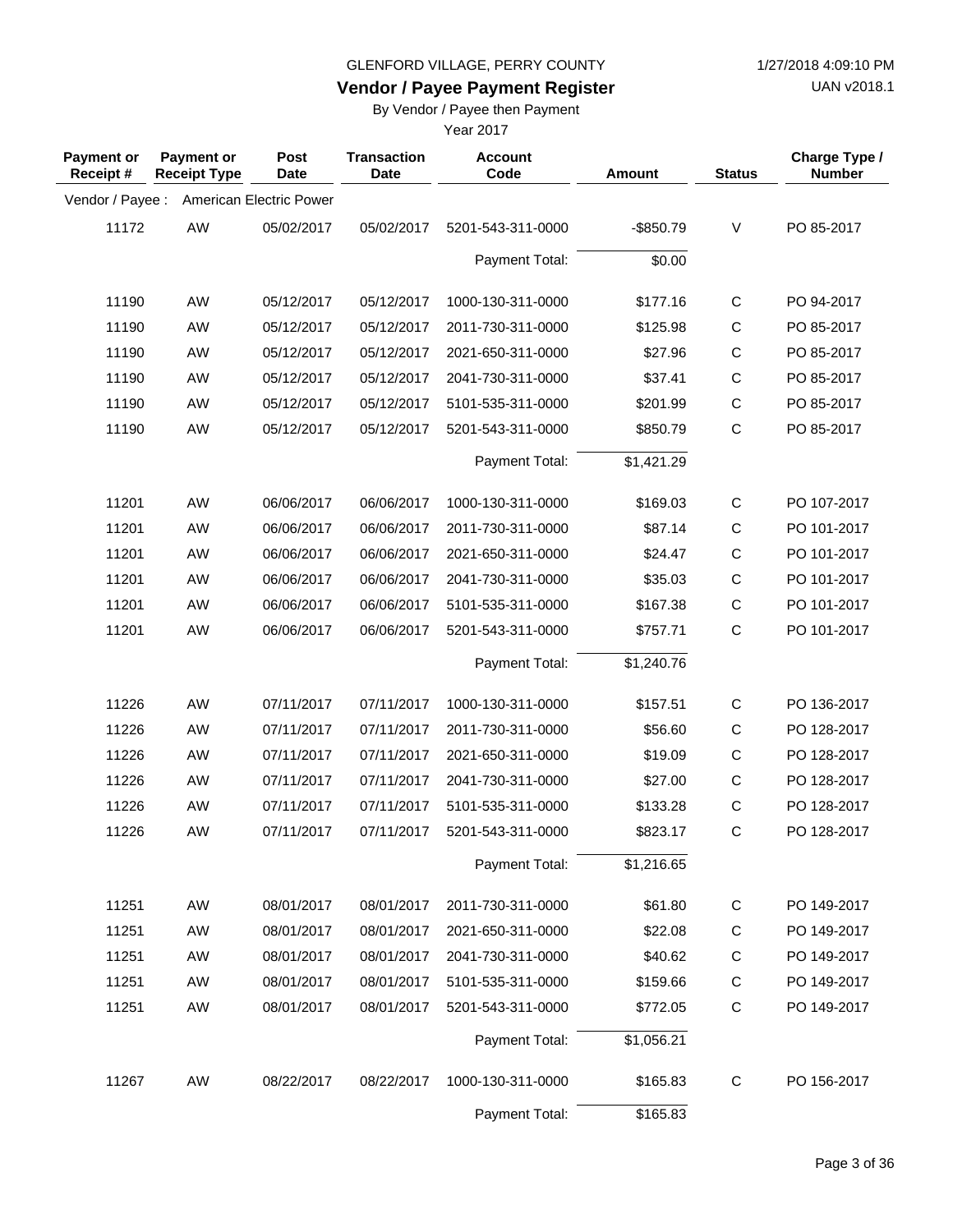**Vendor / Payee Payment Register**

UAN v2018.1

### By Vendor / Payee then Payment

Year 2017

| <b>Payment or</b><br>Receipt# | Payment or<br><b>Receipt Type</b>        | Post<br><b>Date</b>     | <b>Transaction</b><br><b>Date</b> | <b>Account</b><br>Code | Amount      | <b>Status</b> | Charge Type /<br><b>Number</b> |
|-------------------------------|------------------------------------------|-------------------------|-----------------------------------|------------------------|-------------|---------------|--------------------------------|
| Vendor / Payee :              |                                          | American Electric Power |                                   |                        |             |               |                                |
| 11272                         | AW                                       | 09/05/2017              | 09/05/2017                        | 2011-730-311-0000      | \$62.10     | $\mathsf{C}$  | PO 168-2017                    |
| 11272                         | AW                                       | 09/05/2017              | 09/05/2017                        | 2021-650-311-0000      | \$22.20     | C             | PO 168-2017                    |
| 11272                         | AW                                       | 09/05/2017              | 09/05/2017                        | 2041-730-311-0000      | \$38.06     | $\mathsf C$   | PO 168-2017                    |
| 11272                         | AW                                       | 09/05/2017              | 09/05/2017                        | 5101-535-311-0000      | \$127.56    | $\mathsf C$   | PO 168-2017                    |
| 11272                         | AW                                       | 09/05/2017              | 09/05/2017                        | 5201-543-311-0000      | \$751.16    | $\mathsf{C}$  | PO 168-2017                    |
|                               |                                          |                         |                                   | Payment Total:         | \$1,001.08  |               |                                |
| 11290                         | AW                                       | 09/15/2017              | 09/15/2017                        | 1000-130-311-0000      | \$169.91    | $\mathsf C$   | PO 184-2017                    |
|                               |                                          |                         |                                   | Payment Total:         | \$169.91    |               |                                |
|                               |                                          |                         |                                   | Vendor Total:          | \$16,061.64 |               |                                |
| Vendor / Payee :              |                                          | APG Media of Ohio LLC   |                                   |                        |             |               |                                |
| 11120                         | AW                                       | 03/07/2017              | 03/07/2017                        | 1000-745-341-0000      | \$28.00     | $\mathsf{C}$  | PO 38-2017                     |
|                               |                                          |                         |                                   | Payment Total:         | \$28.00     |               |                                |
|                               |                                          |                         |                                   | Vendor Total:          | \$28.00     |               |                                |
| Vendor / Payee :              | AT&T                                     |                         |                                   |                        |             |               |                                |
| 1003                          | AW                                       | 10/03/2017              | 10/03/2017                        | 5101-532-321-0000      | \$110.77    | $\mathsf C$   | PO 200-2017                    |
| 1003                          | AW                                       | 10/03/2017              | 10/03/2017                        | 5201-542-321-0000      | \$119.40    | $\mathsf{C}$  | PO 200-2017                    |
|                               |                                          |                         |                                   | Payment Total:         | \$230.17    |               |                                |
| 1028                          | AW                                       | 10/13/2017              | 10/13/2017                        | 5201-542-321-0000      | \$189.41    | C             | PO 212-2017                    |
|                               |                                          |                         |                                   | Payment Total:         | \$189.41    |               |                                |
| 1030                          | AW                                       | 10/28/2017              | 10/28/2017                        | 5101-532-321-0000      | \$114.35    | C             | PO 216-2017                    |
| 1030                          | AW                                       | 10/28/2017              | 10/28/2017                        | 5201-542-321-0000      | \$34.66     | $\mathsf C$   | PO 216-2017                    |
| 1030                          | AW                                       | 10/28/2017              | 10/28/2017                        | 5201-543-300-0000      | \$84.74     | $\mathsf{C}$  | PO 216-2017                    |
|                               |                                          |                         |                                   | Payment Total:         | \$233.75    |               |                                |
| Invoice #:                    | 740659157711, 740659157611, 740659115811 |                         |                                   |                        |             |               |                                |
| 1044                          | AW                                       | 11/17/2017              | 11/17/2017                        | 5201-542-321-0000      | \$168.83    | C             | PO 228-2017                    |
|                               |                                          |                         |                                   | Payment Total:         | \$168.83    |               |                                |

Invoice #: 287270932982x11252017, 147097782, 125322522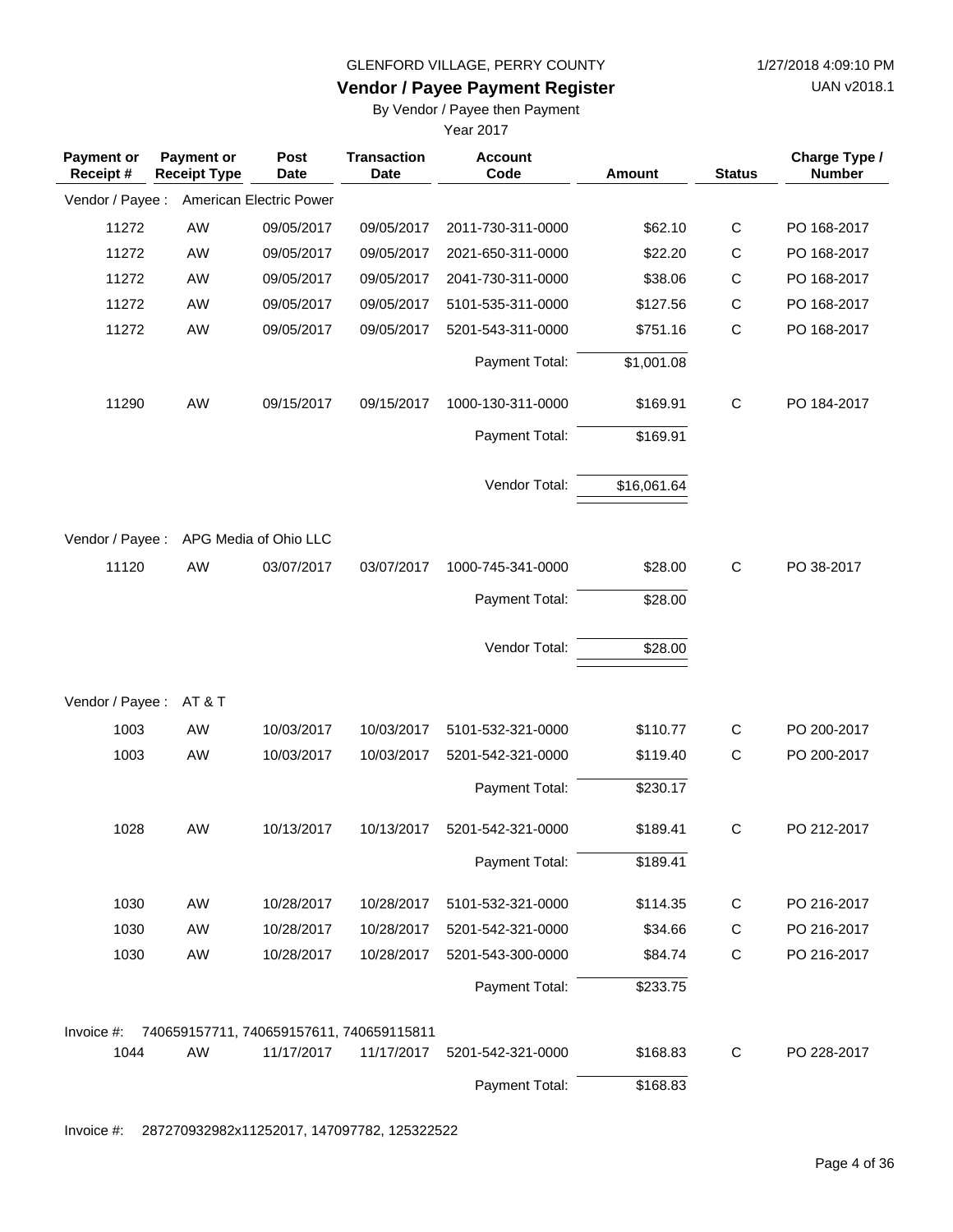UAN v2018.1

# **Vendor / Payee Payment Register**

By Vendor / Payee then Payment

| <b>Payment or</b><br>Receipt# | Payment or<br><b>Receipt Type</b> | Post<br><b>Date</b> | <b>Transaction</b><br>Date | <b>Account</b><br>Code | Amount   | <b>Status</b> | Charge Type /<br><b>Number</b> |
|-------------------------------|-----------------------------------|---------------------|----------------------------|------------------------|----------|---------------|--------------------------------|
| Vendor / Payee :              | AT&T                              |                     |                            |                        |          |               |                                |
| 1049                          | AW                                | 12/05/2017          | 12/05/2017                 | 5101-532-321-0000      | \$109.30 | C             | PO 235-2017                    |
| 1049                          | AW                                | 12/05/2017          | 12/05/2017                 | 5201-542-321-0000      | \$72.24  | $\mathsf{C}$  | PO 235-2017                    |
|                               |                                   |                     |                            | Payment Total:         | \$181.54 |               |                                |
| 1066                          | AW                                | 12/19/2017          | 12/19/2017                 | 5201-542-321-0000      | \$43.00  | $\mathsf{C}$  | PO 255-2017                    |
| 1066                          | AW                                | 12/19/2017          | 12/19/2017                 | 5201-542-321-0000      | \$168.83 | $\mathsf{C}$  | PO 251-2017                    |
|                               |                                   |                     |                            | Payment Total:         | \$211.83 |               |                                |
| 1069                          | AW                                | 12/31/2017          | 12/31/2017                 | 5101-532-321-0000      | \$114.60 | O             | PO 260-2017                    |
|                               |                                   |                     |                            | Payment Total:         | \$114.60 |               |                                |
| 11070                         | AW                                | 01/03/2017          | 01/03/2017                 | 5101-532-321-0000      | \$117.23 | C             | PO 251-2016                    |
| 11070                         | AW                                | 01/03/2017          | 01/03/2017                 | 5201-542-321-0000      | \$108.62 | $\mathsf{C}$  | PO 251-2016                    |
|                               |                                   |                     |                            | Payment Total:         | \$225.85 |               |                                |
| 11098                         | AW                                | 01/20/2017          | 01/20/2017                 | 5201-542-321-0000      | \$124.88 | $\mathbf C$   | PO 9-2017                      |
|                               |                                   |                     |                            | Payment Total:         | \$124.88 |               |                                |
| 11103                         | AW                                | 02/07/2017          | 02/07/2017                 | 5101-532-321-0000      | \$107.68 | $\mathbf C$   | PO 14-2017                     |
| 11103                         | AW                                | 02/07/2017          | 02/07/2017                 | 5201-542-321-0000      | \$34.61  | C             | PO 15-2017                     |
| 11103                         | AW                                | 02/07/2017          | 02/07/2017                 | 5201-542-321-0000      | \$64.35  | $\mathsf{C}$  | PO 14-2017                     |
|                               |                                   |                     |                            | Payment Total:         | \$206.64 |               |                                |
| 11119                         | AW                                | 02/24/2017          | 02/24/2017                 | 5101-532-321-0000      | \$124.93 | $\mathbf C$   | PO 25-2017                     |
|                               |                                   |                     |                            | Payment Total:         | \$124.93 |               |                                |
| 11121                         | AW                                | 03/07/2017          | 03/07/2017                 | 5101-532-321-0000      | \$90.10  | C             | PO 30-2017                     |
| 11121                         | AW                                | 03/07/2017          | 03/07/2017                 | 5201-542-321-0000      | \$151.62 | C             | PO 30-2017                     |
|                               |                                   |                     |                            | Payment Total:         | \$241.72 |               |                                |
| 11137                         | AW                                | 03/14/2017          | 03/14/2017                 | 5201-542-321-0000      | \$125.02 | C             | PO 49-2017                     |
|                               |                                   |                     |                            | Payment Total:         | \$125.02 |               |                                |
| 11140                         | AW                                | 04/04/2017          | 04/04/2017                 | 5101-532-321-0000      | \$107.68 | C             | PO 54-2017                     |
| 11140                         | AW                                | 04/04/2017          | 04/04/2017                 | 5201-542-321-0000      | \$34.66  | C             | PO 62-2017                     |
| 11140                         | AW                                | 04/04/2017          | 04/04/2017                 | 5201-542-321-0000      | \$75.08  | $\mathbf C$   | PO 54-2017                     |
|                               |                                   |                     |                            | Payment Total:         | \$217.42 |               |                                |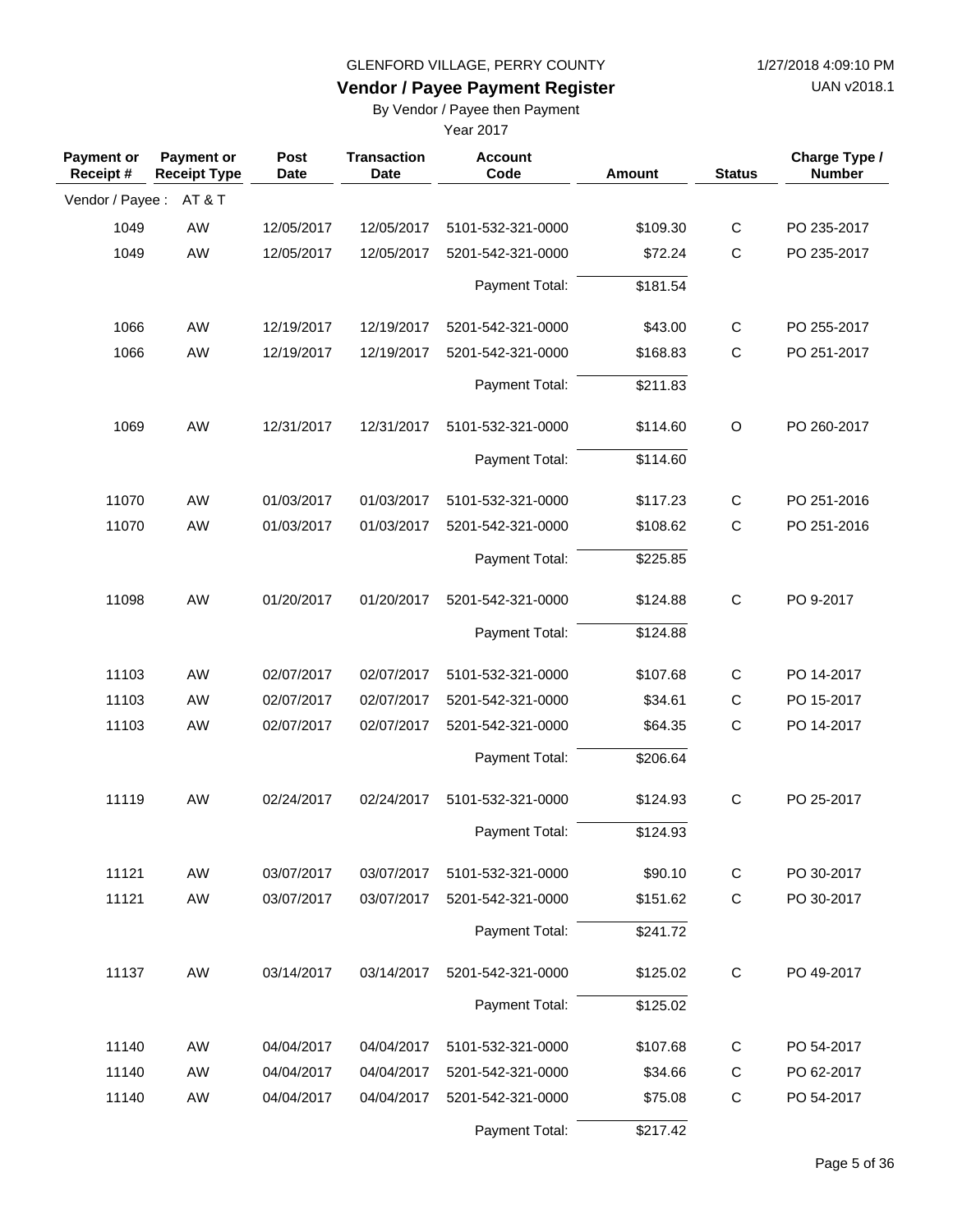**Vendor / Payee Payment Register**

UAN v2018.1

## By Vendor / Payee then Payment

| <b>Payment or</b><br>Receipt# | Payment or<br><b>Receipt Type</b>                      | <b>Post</b><br><b>Date</b> | <b>Transaction</b><br><b>Date</b> | <b>Account</b><br>Code | Amount     | <b>Status</b> | Charge Type /<br><b>Number</b> |
|-------------------------------|--------------------------------------------------------|----------------------------|-----------------------------------|------------------------|------------|---------------|--------------------------------|
| Invoice #:                    | 740-659-115809060, 740-659-115769361, 740-659-15776275 |                            |                                   |                        |            |               |                                |
| 11168                         | AW                                                     | 04/18/2017                 | 04/18/2017                        | 5201-542-321-0000      | \$125.17   | $\mathsf{C}$  | PO 79-2017                     |
|                               |                                                        |                            |                                   | Payment Total:         | \$125.17   |               |                                |
| 11173                         | <b>AW</b>                                              | 05/02/2017                 | 05/02/2017                        | 5101-532-321-0000      | \$113.86   | V             | PO 84-2017                     |
| 11173                         | <b>AW</b>                                              | 05/02/2017                 | 05/02/2017                        | 5201-542-321-0000      | \$109.74   | V             | PO 84-2017                     |
| 11173                         | <b>AW</b>                                              | 05/02/2017                 | 05/02/2017                        | 5101-532-321-0000      | $-$113.86$ | V             | PO 84-2017                     |
| 11173                         | <b>AW</b>                                              | 05/02/2017                 | 05/02/2017                        | 5201-542-321-0000      | $-$109.74$ | V             | PO 84-2017                     |
|                               |                                                        |                            |                                   | Payment Total:         | \$0.00     |               |                                |
| 11191                         | <b>AW</b>                                              | 05/12/2017                 | 05/12/2017                        | 5101-532-321-0000      | \$113.86   | $\mathsf{C}$  | PO 84-2017                     |
| 11191                         | AW                                                     | 05/12/2017                 | 05/12/2017                        | 5201-542-321-0000      | \$109.74   | $\mathsf{C}$  | PO 84-2017                     |
| 11191                         | AW                                                     | 05/12/2017                 | 05/12/2017                        | 5201-542-321-0000      | \$125.18   | $\mathsf{C}$  | PO 97-2017                     |
|                               |                                                        |                            |                                   | Payment Total:         | \$348.78   |               |                                |
| 11202                         | <b>AW</b>                                              | 06/06/2017                 | 06/06/2017                        | 5101-532-321-0000      | \$123.19   | $\mathsf{C}$  | PO 105-2017                    |
| 11202                         | <b>AW</b>                                              | 06/06/2017                 | 06/06/2017                        | 5201-542-321-0000      | \$124.40   | $\mathsf{C}$  | PO 105-2017                    |
|                               |                                                        |                            |                                   | Payment Total:         | \$247.59   |               |                                |
| 11221                         | AW                                                     | 06/16/2017                 | 06/16/2017                        | 5201-542-321-0000      | \$125.18   | $\mathsf{C}$  | PO 123-2017                    |
|                               |                                                        |                            |                                   | Payment Total:         | \$125.18   |               |                                |
| 11227                         | <b>AW</b>                                              | 07/11/2017                 | 07/11/2017                        | 5101-532-321-0000      | \$123.19   | $\mathsf{C}$  | PO 127-2017                    |
| 11227                         | AW                                                     | 07/11/2017                 | 07/11/2017                        | 5201-542-321-0000      | \$34.66    | $\mathsf{C}$  | PO 132-2017                    |
| 11227                         | <b>AW</b>                                              | 07/11/2017                 | 07/11/2017                        | 5201-542-321-0000      | \$84.74    | $\mathsf C$   | PO 127-2017                    |
| 11227                         | AW                                                     | 07/11/2017                 | 07/11/2017                        | 5201-542-321-0000      | \$127.10   | $\mathsf C$   | PO 139-2017                    |
|                               |                                                        |                            |                                   | Payment Total:         | \$369.69   |               |                                |
| 11252                         | AW                                                     | 08/01/2017                 | 08/01/2017                        | 5101-532-321-0000      | \$123.10   | C             | PO 154-2017                    |
| 11252                         | AW                                                     | 08/01/2017                 | 08/01/2017                        | 5201-542-321-0000      | \$124.40   | $\mathbf C$   | PO 154-2017                    |
|                               |                                                        |                            |                                   | Payment Total:         | \$247.50   |               |                                |
| 11268                         | AW                                                     | 08/22/2017                 | 08/22/2017                        | 5201-542-321-0000      | \$129.92   | C             | PO 162-2017                    |
|                               |                                                        |                            |                                   | Payment Total:         | \$129.92   |               |                                |
| 11273                         | AW                                                     | 09/05/2017                 | 09/05/2017                        | 5101-532-321-0000      | \$113.77   | C             | PO 169-2017                    |
| 11273                         | AW                                                     | 09/05/2017                 | 09/05/2017                        | 5201-542-321-0000      | \$109.74   | $\mathsf{C}$  | PO 169-2017                    |
|                               |                                                        |                            |                                   | Payment Total:         | \$223.51   |               |                                |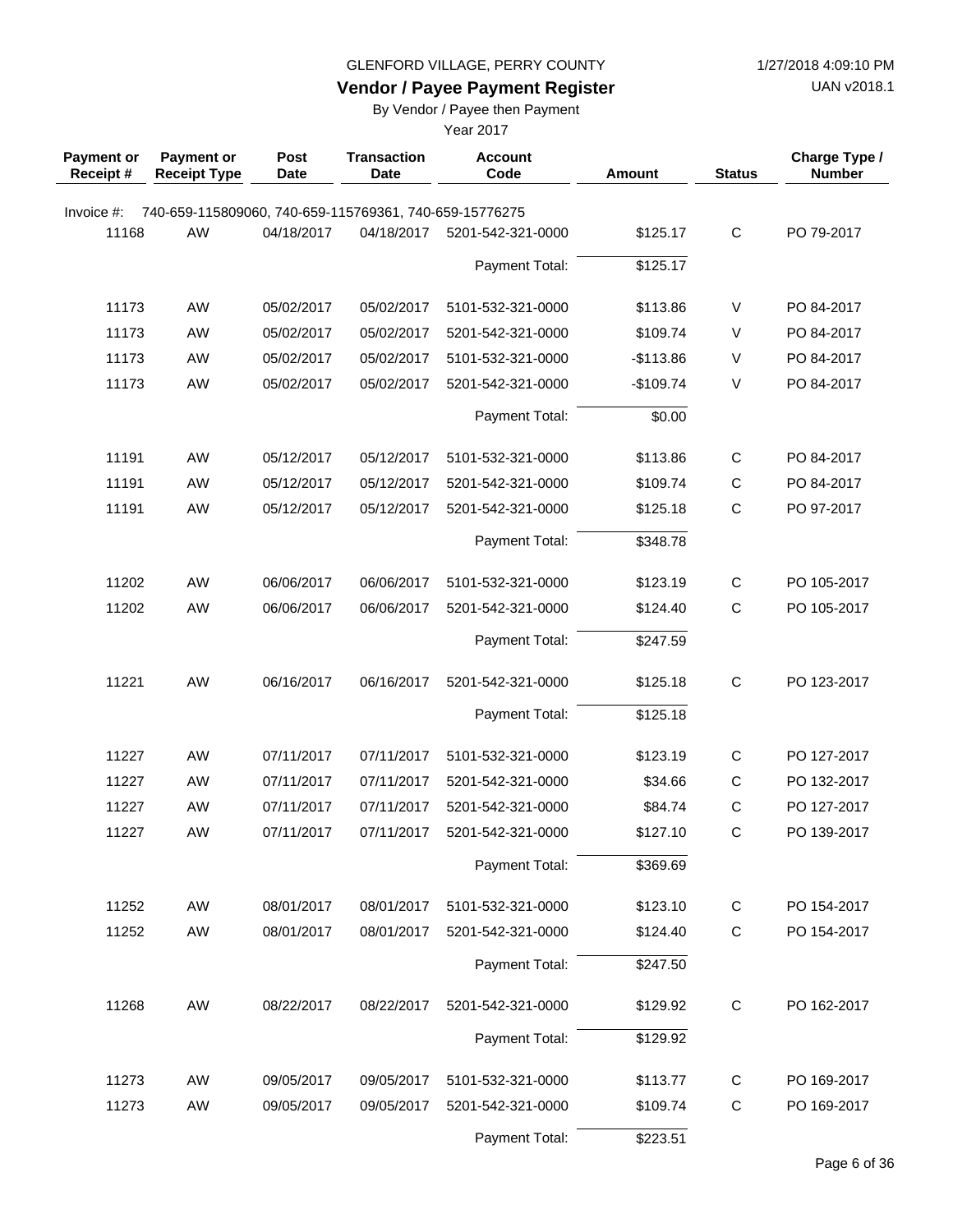UAN v2018.1

# **Vendor / Payee Payment Register**

By Vendor / Payee then Payment

| <b>Payment or</b><br>Receipt# | Payment or<br><b>Receipt Type</b> | Post<br><b>Date</b> | <b>Transaction</b><br><b>Date</b> | <b>Account</b><br>Code | Amount     | <b>Status</b> | Charge Type /<br><b>Number</b> |
|-------------------------------|-----------------------------------|---------------------|-----------------------------------|------------------------|------------|---------------|--------------------------------|
| 11291                         | AW                                | 09/15/2017          | 09/15/2017                        | 5201-542-321-0000      | \$142.08   | $\mathbf C$   | PO 186-2017                    |
|                               |                                   |                     |                                   | Payment Total:         | \$142.08   |               |                                |
|                               |                                   |                     |                                   | Vendor Total:          | \$4,556.01 |               |                                |
| Vendor / Payee :              | <b>Bob Henry</b>                  |                     |                                   |                        |            |               |                                |
| 11147                         | AW                                | 04/04/2017          | 04/04/2017                        | 2011-730-420-0000      | \$223.83   | C             | PO 45-2017                     |
| 11147                         | AW                                | 04/04/2017          | 04/04/2017                        | 2011-730-431-0000      | \$210.00   | $\mathsf{C}$  | PO 45-2017                     |
|                               |                                   |                     |                                   | Payment Total:         | \$433.83   |               |                                |
|                               |                                   |                     |                                   | Vendor Total:          | \$433.83   |               |                                |
| Vendor / Payee :              | <b>Brandon Fox</b>                |                     |                                   |                        |            |               |                                |
| 1007                          | AW                                | 10/03/2017          | 10/03/2017                        | 5101-531-300-0000      | \$600.00   | $\mathbf C$   | PO 204-2017                    |
|                               |                                   |                     |                                   | Payment Total:         | \$600.00   |               |                                |
| 1035                          | AW                                | 11/07/2017          | 11/07/2017                        | 5101-531-300-0000      | \$600.00   | $\mathbf C$   | PO 226-2017                    |
|                               |                                   |                     |                                   | Payment Total:         | \$600.00   |               |                                |
| 1047                          | AW                                | 12/05/2017          | 12/05/2017                        | 5101-531-300-0000      | \$600.00   | $\mathbf C$   | PO 246-2017                    |
|                               |                                   |                     |                                   | Payment Total:         | \$600.00   |               |                                |
| 11073                         | AW                                | 01/03/2017          | 01/03/2017                        | 5101-531-300-0000      | \$600.00   | $\mathsf C$   | PO 2-2017                      |
|                               |                                   |                     |                                   | Payment Total:         | \$600.00   |               |                                |
| 11106                         | AW                                | 02/07/2017          | 02/07/2017                        | 5101-531-300-0000      | \$600.00   | $\mathsf C$   | PO 24-2017                     |
|                               |                                   |                     |                                   | Payment Total:         | \$600.00   |               |                                |
| 11125                         | AW                                | 03/07/2017          | 03/07/2017                        | 5101-531-300-0000      | \$600.00   | $\mathsf C$   | PO 39-2017                     |
|                               |                                   |                     |                                   | Payment Total:         | \$600.00   |               |                                |
| 11145                         | AW                                | 04/04/2017          | 04/04/2017                        | 5101-531-300-0000      | \$600.00   | $\mathsf C$   | PO 67-2017                     |
|                               |                                   |                     |                                   | Payment Total:         | \$600.00   |               |                                |
| 11175                         | AW                                | 05/02/2017          | 05/02/2017                        | 5101-531-300-0000      | \$600.00   | V             | PO 89-2017                     |
| 11175                         | AW                                | 05/02/2017          | 05/02/2017                        | 5101-531-300-0000      | $-$600.00$ | V             | PO 89-2017                     |
|                               |                                   |                     |                                   | Payment Total:         | \$0.00     |               |                                |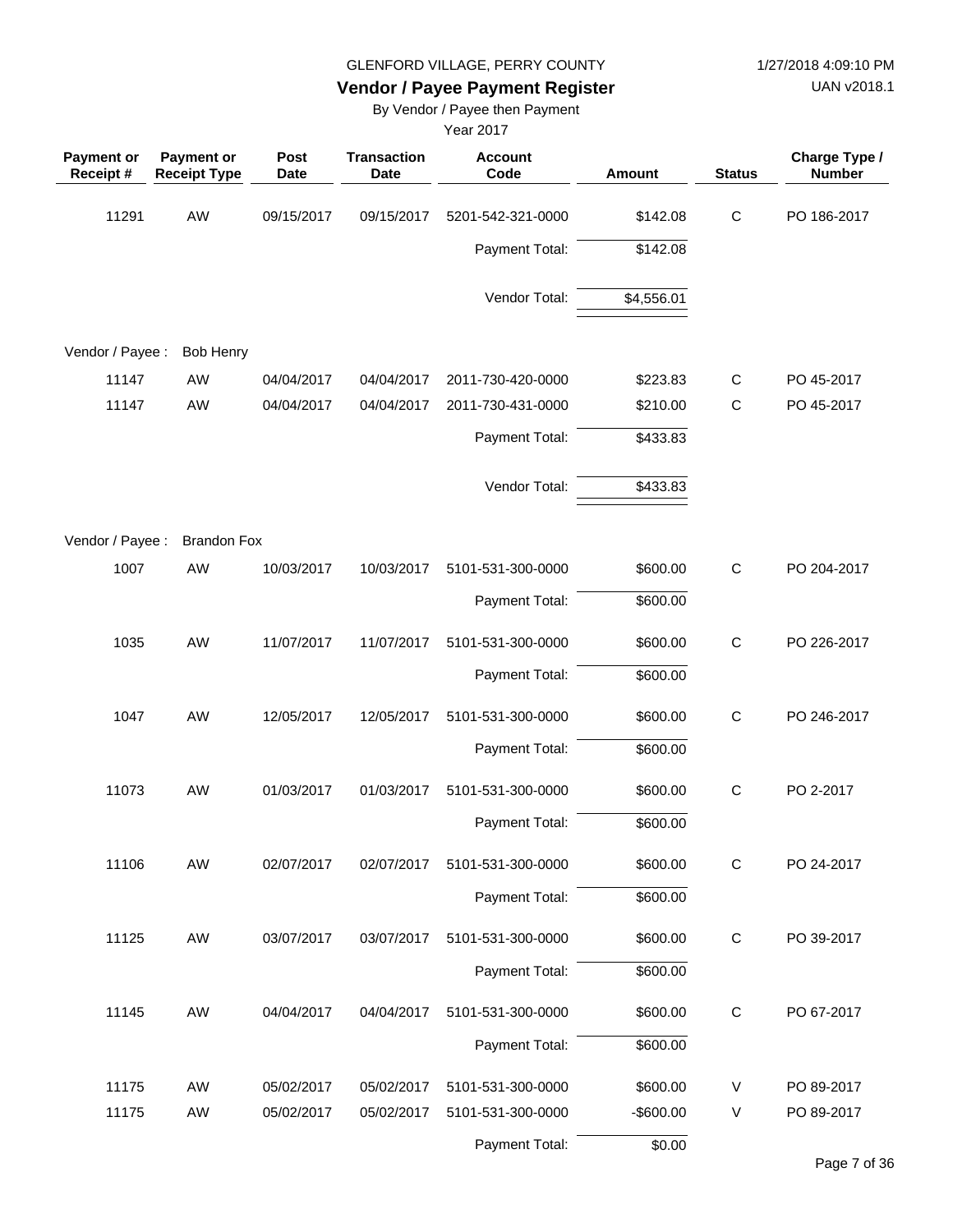UAN v2018.1

# **Vendor / Payee Payment Register**

By Vendor / Payee then Payment

| <b>Payment or</b><br>Receipt# | <b>Payment or</b><br><b>Receipt Type</b> | Post<br><b>Date</b> | <b>Transaction</b><br><b>Date</b> | <b>Account</b><br>Code | Amount      | <b>Status</b> | Charge Type /<br><b>Number</b> |
|-------------------------------|------------------------------------------|---------------------|-----------------------------------|------------------------|-------------|---------------|--------------------------------|
| 11188                         | AW                                       | 05/02/2017          | 05/02/2017                        | 5101-531-300-0000      | \$600.00    | $\mathsf C$   | PO 89-2017                     |
|                               |                                          |                     |                                   | Payment Total:         | \$600.00    |               |                                |
| 11206                         | AW                                       | 06/06/2017          | 06/06/2017                        | 5101-531-300-0000      | \$600.00    | $\mathsf C$   | PO 113-2017                    |
|                               |                                          |                     |                                   | Payment Total:         | \$600.00    |               |                                |
| 11230                         | AW                                       | 07/11/2017          | 07/11/2017                        | 5101-531-300-0000      | \$600.00    | $\mathsf C$   | PO 137-2017                    |
|                               |                                          |                     |                                   | Payment Total:         | \$600.00    |               |                                |
| 11254                         | AW                                       | 08/01/2017          | 08/01/2017                        | 5101-531-300-0000      | \$600.00    | $\mathsf C$   | PO 153-2017                    |
|                               |                                          |                     |                                   | Payment Total:         | \$600.00    |               |                                |
|                               |                                          |                     |                                   |                        |             |               |                                |
| 11278                         | AW                                       | 09/05/2017          | 09/05/2017                        | 5101-531-300-0000      | \$600.00    | $\mathsf C$   | PO 177-2017                    |
|                               |                                          |                     |                                   | Payment Total:         | \$600.00    |               |                                |
|                               |                                          |                     |                                   | Vendor Total:          | \$7,200.00  |               |                                |
| Vendor / Payee :              | <b>Brian Butler</b>                      |                     |                                   |                        |             |               |                                |
| 1004                          | AW                                       | 10/03/2017          | 10/03/2017                        | 1000-790-300-0000      | \$99.00     | $\mathsf{C}$  | PO 193-2017                    |
|                               |                                          |                     |                                   | Payment Total:         | \$99.00     |               |                                |
| 11174                         | AW                                       | 05/02/2017          | 05/02/2017                        | 2011-730-420-0000      | \$67.57     | V             | PO 69-2017                     |
| 11174                         | AW                                       | 05/02/2017          | 05/02/2017                        | 5201-549-400-0000      | \$74.02     | V             | PO 82-2017                     |
| 11174                         | AW                                       | 05/02/2017          | 05/02/2017                        | 2011-730-420-0000      | $-$ \$67.57 | V             | PO 69-2017                     |
| 11174                         | AW                                       | 05/02/2017          | 05/02/2017                        | 5201-549-400-0000      | $-$74.02$   | V             | PO 82-2017                     |
|                               |                                          |                     |                                   | Payment Total:         | \$0.00      |               |                                |
| 11184                         | AW                                       | 05/02/2017          | 05/02/2017                        | 2011-730-420-0000      | \$67.57     | $\mathsf{C}$  | PO 69-2017                     |
| 11184                         | AW                                       | 05/02/2017          | 05/02/2017                        | 5201-549-400-0000      | \$74.02     | $\mathsf C$   | PO 82-2017                     |
|                               |                                          |                     |                                   | Payment Total:         | \$141.59    |               |                                |
| 11250                         | AW                                       | 07/21/2017          | 07/21/2017                        | 2011-730-420-0000      | \$80.11     | $\mathsf{C}$  | PO 143-2017                    |
| 11250                         | AW                                       | 07/21/2017          | 07/21/2017                        | 2041-730-400-0000      | \$278.97    | C             | PO 143-2017                    |
|                               |                                          |                     |                                   | Payment Total:         | \$359.08    |               |                                |
| 11266                         | AW                                       | 08/01/2017          | 08/01/2017                        | 2041-730-400-0000      | \$100.00    | C             | PO 155-2017                    |
|                               |                                          |                     |                                   | Payment Total:         | \$100.00    |               |                                |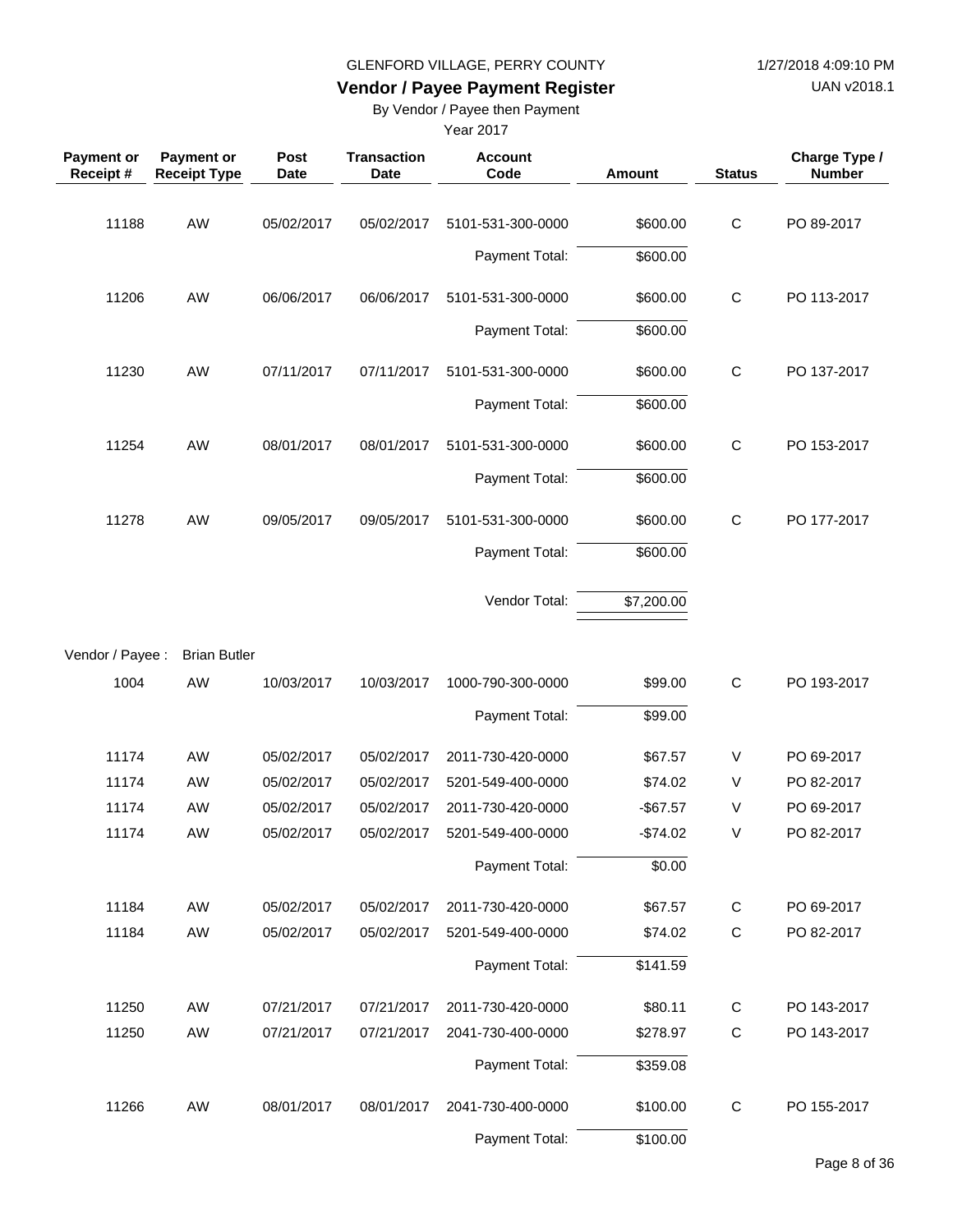UAN v2018.1

# **Vendor / Payee Payment Register**

By Vendor / Payee then Payment

| <b>Payment or</b><br>Receipt# | Payment or<br><b>Receipt Type</b> | Post<br><b>Date</b>              | <b>Transaction</b><br><b>Date</b> | <b>Account</b><br>Code | Amount       | <b>Status</b> | Charge Type /<br><b>Number</b> |
|-------------------------------|-----------------------------------|----------------------------------|-----------------------------------|------------------------|--------------|---------------|--------------------------------|
| 11274                         | AW                                | 09/05/2017                       | 09/05/2017                        | 1000-790-400-0000      | \$16.92      | $\mathsf C$   | PO 175-2017                    |
|                               |                                   |                                  |                                   | Payment Total:         | \$16.92      |               |                                |
|                               |                                   |                                  |                                   | Vendor Total:          | \$716.59     |               |                                |
| Vendor / Payee :              |                                   | <b>Brinda's Direct Trucking</b>  |                                   |                        |              |               |                                |
| 11203                         | AW                                | 06/06/2017                       | 06/06/2017                        | 5101-535-400-0000      | \$278.25     | $\mathsf{C}$  | PO 93-2017                     |
|                               |                                   |                                  |                                   | Payment Total:         | \$278.25     |               |                                |
|                               |                                   |                                  |                                   | Vendor Total:          | \$278.25     |               |                                |
| Vendor / Payee :              |                                   | Charles Harris & Associates Inc. |                                   |                        |              |               |                                |
| 11256                         | <b>AW</b>                         | 08/01/2017                       | 08/01/2017                        | 1000-745-342-0000      | \$520.00     | $\mathsf{C}$  | PO 148-2017                    |
| 11256                         | AW                                | 08/01/2017                       | 08/01/2017                        | 2011-745-342-0000      | \$520.00     | C             | PO 148-2017                    |
| 11256                         | AW                                | 08/01/2017                       | 08/01/2017                        | 5101-745-341-0000      | \$520.00     | C             | PO 148-2017                    |
| 11256                         | AW                                | 08/01/2017                       | 08/01/2017                        | 5201-745-342-0000      | \$520.00     | $\mathsf C$   | PO 148-2017                    |
|                               |                                   |                                  |                                   | Payment Total:         | \$2,080.00   |               |                                |
|                               |                                   |                                  |                                   | Vendor Total:          | \$2,080.00   |               |                                |
| Vendor / Payee :              | Commodore Bank                    |                                  |                                   |                        |              |               |                                |
| 11220                         | AW                                | 06/06/2017                       | 06/06/2017                        | 5101-800-590-0000      | \$5,000.00   | $\mathsf C$   | PO 119-2017                    |
| 11220                         | <b>NEG ADJ</b>                    | 06/09/2017                       | 06/09/2017                        | 5101-800-590-0000      | $-$5,000.00$ | $\mathsf{C}$  | PO 119-2017                    |
| 11220                         | POS ADJ                           | 06/09/2017                       | 06/09/2017                        | 5101-800-590-0000      | \$5,000.00   | $\mathsf C$   | PO 119-2017                    |
| 11220                         | <b>NEG ADJ</b>                    | 09/12/2017                       | 09/22/2017                        | 5101-800-590-0000      | $-$5,000.00$ | $\mathsf C$   | PO 119-2017                    |
|                               |                                   |                                  |                                   | Payment Total:         | \$0.00       |               |                                |
|                               |                                   |                                  |                                   | Vendor Total:          | \$0.00       |               |                                |
| Vendor / Payee :              |                                   | Commodore Bank - Credit          |                                   |                        |              |               |                                |
| 1026                          | AW                                | 10/10/2017                       | 10/10/2017                        | 1000-725-348-0000      | \$100.00     | C             | PO 189-2017                    |
| 1026                          | AW                                | 10/10/2017                       | 10/10/2017                        | 1000-725-391-0000      | \$47.70      | C             | PO 208-2017                    |
| 1026                          | AW                                | 10/10/2017                       | 10/10/2017                        | 5101-532-322-0000      | \$49.00      | $\mathsf C$   | PO 182-2017                    |
|                               |                                   |                                  |                                   | Payment Total:         | \$196.70     |               |                                |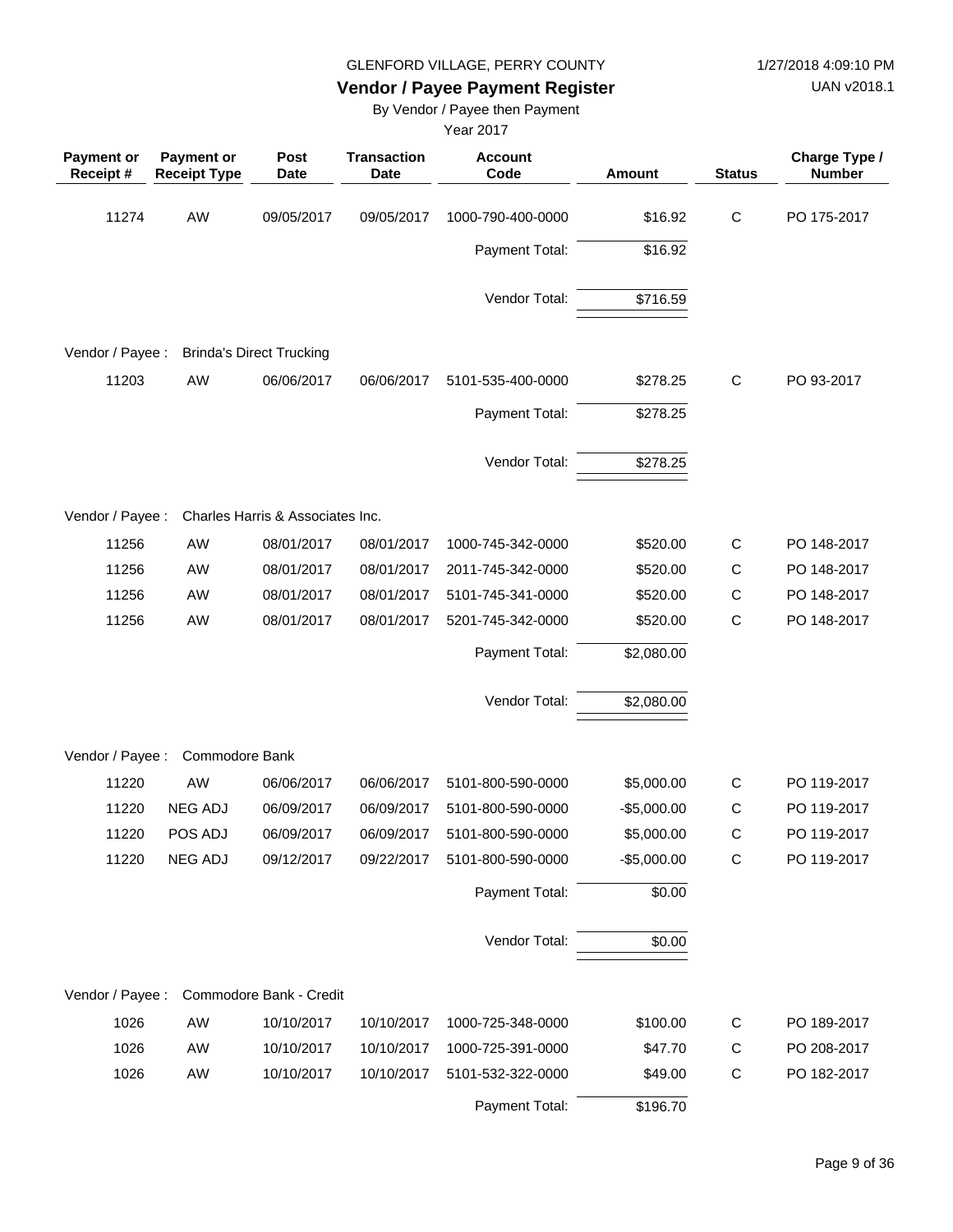UAN v2018.1

# **Vendor / Payee Payment Register**

By Vendor / Payee then Payment

| <b>Payment or</b><br>Receipt # | <b>Payment or</b><br><b>Receipt Type</b> | Post<br><b>Date</b>     | <b>Transaction</b><br><b>Date</b> | <b>Account</b><br>Code | <b>Amount</b> | <b>Status</b> | Charge Type /<br><b>Number</b> |
|--------------------------------|------------------------------------------|-------------------------|-----------------------------------|------------------------|---------------|---------------|--------------------------------|
| Vendor / Payee :               |                                          | Commodore Bank - Credit |                                   |                        |               |               |                                |
| 1067                           | AW                                       | 12/19/2017              | 12/19/2017                        | 2011-620-400-0000      | \$335.91      | $\mathsf{C}$  | PO 252-2017                    |
|                                |                                          |                         |                                   | Payment Total:         | \$335.91      |               |                                |
| 11292                          | AW                                       | 09/15/2017              | 09/15/2017                        | 5201-542-400-0000      | \$23.49       | $\mathsf{C}$  | PO 165-2017                    |
|                                |                                          |                         |                                   | Payment Total:         | \$23.49       |               |                                |
|                                |                                          |                         |                                   | Vendor Total:          | \$556.10      |               |                                |
| Vendor / Payee :               |                                          | CompManagement, Inc     |                                   |                        |               |               |                                |
| 11142                          | AW                                       | 04/04/2017              | 04/04/2017                        | 1000-790-300-0000      | \$115.00      | $\mathsf{C}$  | PO 55-2017                     |
|                                |                                          |                         |                                   | Payment Total:         | \$115.00      |               |                                |
|                                |                                          |                         |                                   | Vendor Total:          | \$115.00      |               |                                |
| Vendor / Payee :               | Core & Main                              |                         |                                   |                        |               |               |                                |
| 1033                           | AW                                       | 11/07/2017              | 11/07/2017                        | 5101-535-400-0000      | \$262.24      | $\mathsf{C}$  | PO 219-2017                    |
|                                |                                          |                         |                                   | Payment Total:         | \$262.24      |               |                                |
|                                |                                          |                         |                                   | Vendor Total:          | \$262.24      |               |                                |
| Vendor / Payee :               | <b>Energy Cooperative</b>                |                         |                                   |                        |               |               |                                |
| 1006                           | AW                                       | 10/03/2017              | 10/03/2017                        | 1000-730-313-0000      | \$35.00       | C             | PO 201-2017                    |
|                                |                                          |                         |                                   | Payment Total:         | \$35.00       |               |                                |
| 1034                           | AW                                       | 11/07/2017              | 11/07/2017                        | 1000-730-313-0000      | \$56.00       | $\mathsf{C}$  | PO 220-2017                    |
|                                |                                          |                         |                                   | Payment Total:         | \$56.00       |               |                                |
| 1050                           | AW                                       | 12/05/2017              | 12/05/2017                        | 1000-730-313-0000      | \$168.00      | ${\bf C}$     | PO 243-2017                    |
|                                |                                          |                         |                                   | Payment Total:         | \$168.00      |               |                                |
| 11072                          | AW                                       | 01/03/2017              | 01/03/2017                        | 1000-730-313-0000      | \$269.00      | $\mathsf C$   | PO 258-2016                    |
|                                |                                          |                         |                                   | Payment Total:         | \$269.00      |               |                                |
| 11105                          | AW                                       | 02/07/2017              | 02/07/2017                        | 1000-730-313-0000      | \$256.00      | $\mathsf C$   | PO 21-2017                     |
|                                |                                          |                         |                                   | Payment Total:         | \$256.00      |               |                                |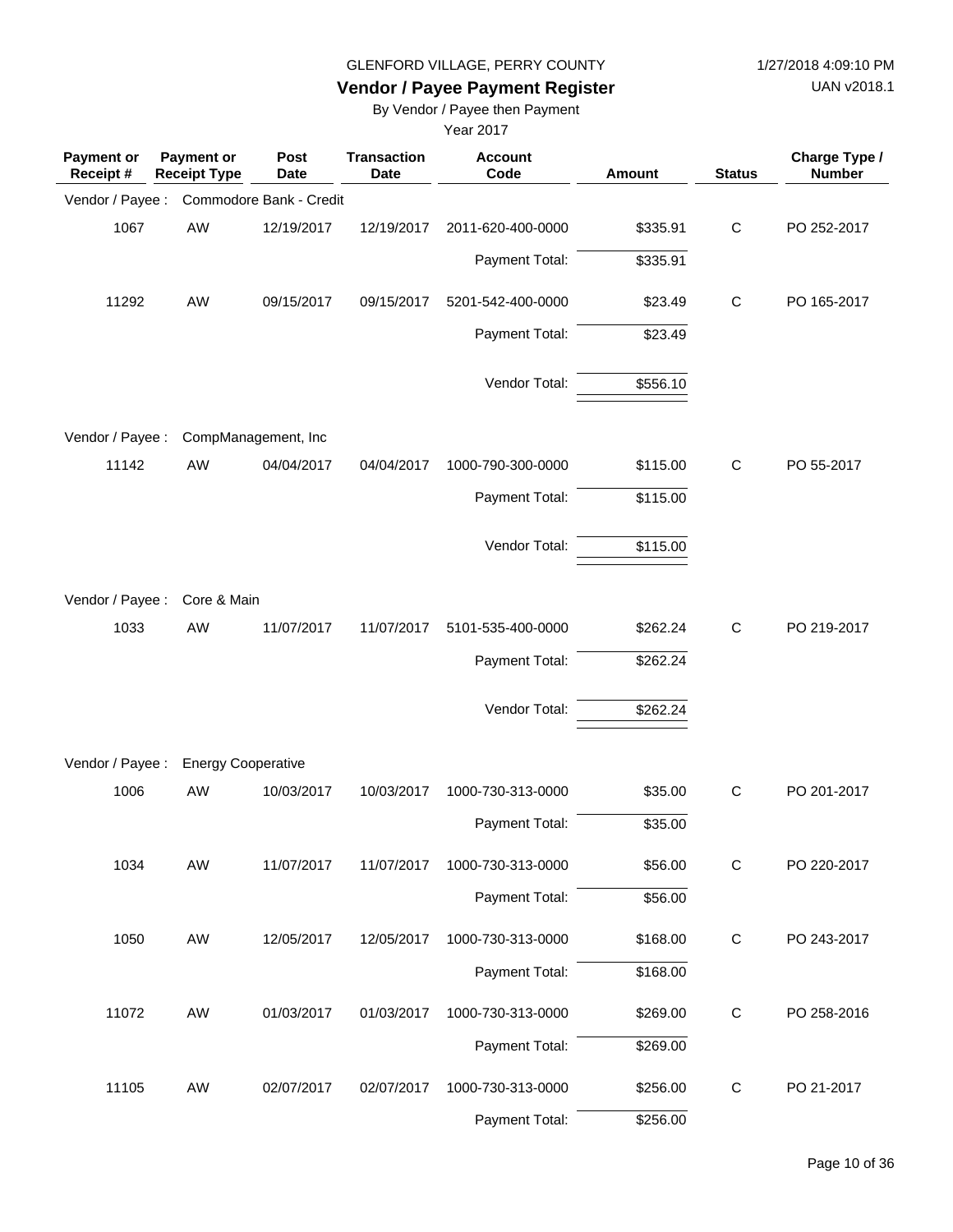UAN v2018.1

# **Vendor / Payee Payment Register**

By Vendor / Payee then Payment

| <b>Payment or</b><br>Receipt# | <b>Payment or</b><br><b>Receipt Type</b> | Post<br>Date | <b>Transaction</b><br><b>Date</b> | <b>Account</b><br>Code | <b>Amount</b> | <b>Status</b> | Charge Type /<br><b>Number</b> |
|-------------------------------|------------------------------------------|--------------|-----------------------------------|------------------------|---------------|---------------|--------------------------------|
| Vendor / Payee :              | <b>Energy Cooperative</b>                |              |                                   |                        |               |               |                                |
| 11124                         | AW                                       | 03/07/2017   | 03/07/2017                        | 1000-730-313-0000      | \$249.00      | $\mathsf C$   | PO 34-2017                     |
|                               |                                          |              |                                   | Payment Total:         | \$249.00      |               |                                |
| 11143                         | AW                                       | 04/04/2017   | 04/04/2017                        | 1000-730-313-0000      | \$238.00      | $\mathsf C$   | PO 65-2017                     |
|                               |                                          |              |                                   | Payment Total:         | \$238.00      |               |                                |
| 11192                         | AW                                       | 05/12/2017   | 05/12/2017                        | 1000-730-313-0000      | \$99.00       | $\mathsf C$   | PO 91-2017                     |
|                               |                                          |              |                                   | Payment Total:         | \$99.00       |               |                                |
| 11205                         | AW                                       | 06/06/2017   | 06/06/2017                        | 1000-730-313-0000      | \$72.00       | $\mathsf C$   | PO 109-2017                    |
|                               |                                          |              |                                   | Payment Total:         | \$72.00       |               |                                |
| 11229                         | AW                                       | 07/11/2017   | 07/11/2017                        | 1000-730-313-0000      | \$42.00       | $\mathsf C$   | PO 135-2017                    |
|                               |                                          |              |                                   | Payment Total:         | \$42.00       |               |                                |
| 11269                         | AW                                       | 08/22/2017   | 08/22/2017                        | 1000-730-313-0000      | \$35.00       | $\mathsf C$   | PO 157-2017                    |
|                               |                                          |              |                                   | Payment Total:         | \$35.00       |               |                                |
| 11276                         | AW                                       | 09/05/2017   | 09/05/2017                        | 1000-730-313-0000      | \$36.71       | $\mathsf{C}$  | PO 171-2017                    |
|                               |                                          |              |                                   | Payment Total:         | \$36.71       |               |                                |
|                               |                                          |              |                                   | Vendor Total:          | \$1,555.71    |               |                                |
| Vendor / Payee :              | Federal Licensing Inc.                   |              |                                   |                        |               |               |                                |
| 11277                         | AW                                       | 09/05/2017   | 09/05/2017                        | 5101-532-320-0000      | \$124.00      | V             | PO 176-2017                    |
| 11277                         | AW                                       | 09/22/2017   | 09/22/2017                        | 5101-532-320-0000      | $-$124.00$    | V             | PO 176-2017                    |
|                               |                                          |              |                                   | Payment Total:         | \$0.00        |               |                                |
|                               |                                          |              |                                   | Vendor Total:          | \$0.00        |               |                                |
|                               | Vendor / Payee : Flowers Excavating LLC  |              |                                   |                        |               |               |                                |
| 11144                         | AW                                       | 04/04/2017   | 04/04/2017                        | 5101-535-300-0000      | \$1,750.00    | $\mathsf C$   | PO 63-2017                     |
|                               |                                          |              |                                   | Payment Total:         | \$1,750.00    |               |                                |
|                               |                                          |              |                                   | Vendor Total:          | \$1,750.00    |               |                                |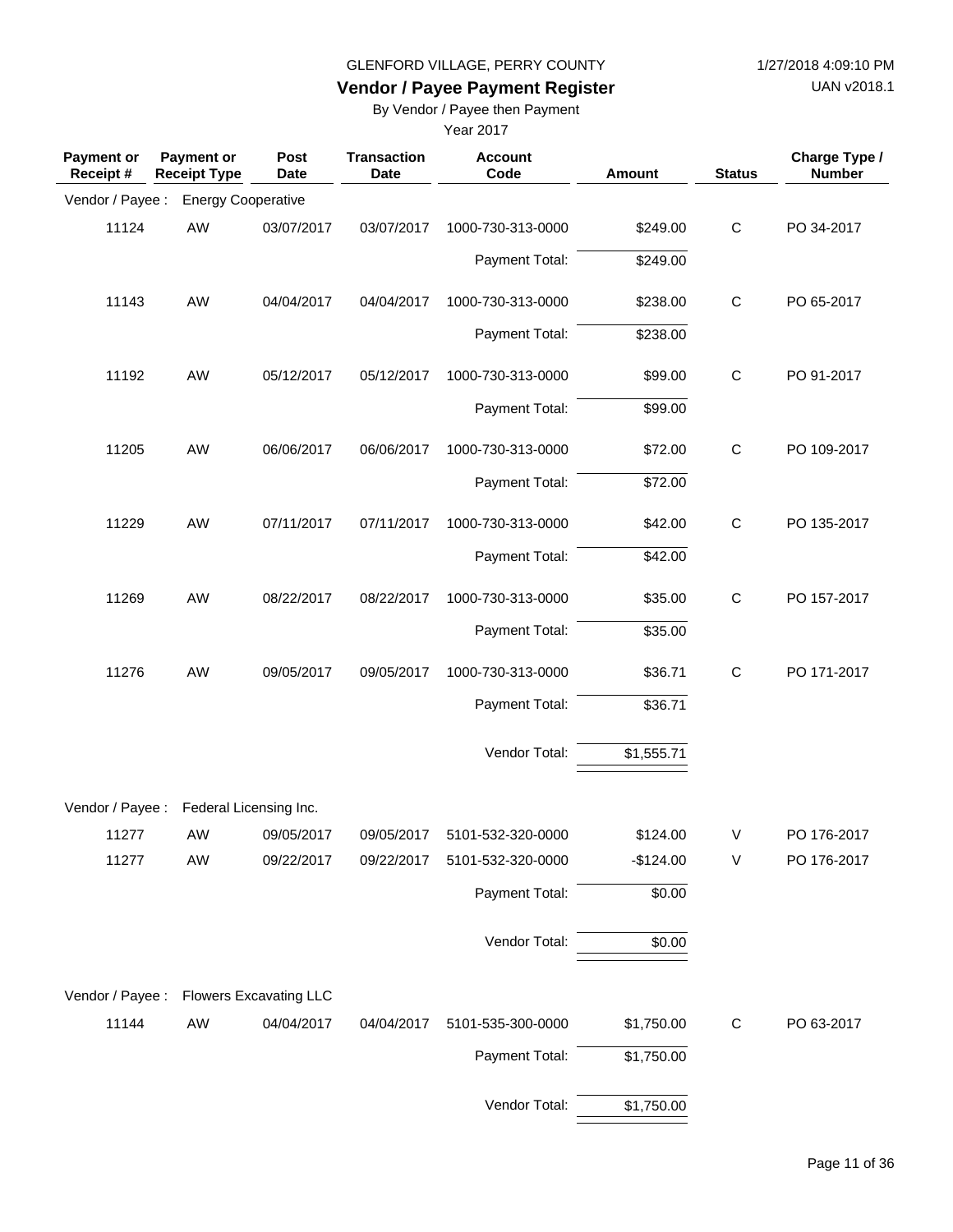UAN v2018.1

# **Vendor / Payee Payment Register**

By Vendor / Payee then Payment

| <b>Payment or</b><br>Receipt # | Payment or<br><b>Receipt Type</b> | Post<br><b>Date</b>          | <b>Transaction</b><br>Date | <b>Account</b><br>Code | Amount     | <b>Status</b> | Charge Type /<br><b>Number</b> |
|--------------------------------|-----------------------------------|------------------------------|----------------------------|------------------------|------------|---------------|--------------------------------|
| Vendor / Payee :               | Gibson Electric                   |                              |                            |                        |            |               |                                |
| 11126                          | AW                                | 03/07/2017                   | 03/07/2017                 | 2011-730-431-0000      | \$75.00    | $\mathbf C$   | PO 35-2017                     |
|                                |                                   |                              |                            | Payment Total:         | \$75.00    |               |                                |
|                                |                                   |                              |                            | Vendor Total:          | \$75.00    |               |                                |
| Vendor / Payee :               |                                   | <b>Governmental Systems</b>  |                            |                        |            |               |                                |
| 11107                          | AW                                | 02/07/2017                   | 02/07/2017                 | 5101-532-300-0000      | \$450.00   | С             | PO 12-2017                     |
| 11107                          | AW                                | 02/07/2017                   | 02/07/2017                 | 5201-543-300-0000      | \$450.00   | $\mathsf{C}$  | PO 12-2017                     |
|                                |                                   |                              |                            | Payment Total:         | \$900.00   |               |                                |
|                                |                                   |                              |                            | Vendor Total:          | \$900.00   |               |                                |
| Vendor / Payee :               |                                   | <b>Hanley Business Forms</b> |                            |                        |            |               |                                |
| 11208                          | AW                                | 06/06/2017                   | 06/06/2017                 | 1000-790-400-0000      | \$31.00    | $\mathsf{C}$  | PO 99-2017                     |
| 11208                          | AW                                | 06/06/2017                   | 06/06/2017                 | 1000-790-400-0000      | \$120.00   | $\mathsf{C}$  | PO 90-2017                     |
|                                |                                   |                              |                            | Payment Total:         | \$151.00   |               |                                |
|                                |                                   |                              |                            | Vendor Total:          | \$151.00   |               |                                |
| Vendor / Payee :               |                                   | <b>HD Waterworks Supply</b>  |                            |                        |            |               |                                |
| 11099                          | AW                                | 01/20/2017                   | 01/20/2017                 | 5101-535-400-0000      | \$1,011.41 | $\mathbf C$   | PO 246-2016                    |
|                                |                                   |                              |                            | Payment Total:         | \$1,011.41 |               |                                |
| 11127                          | AW                                | 03/07/2017                   | 03/07/2017                 | 5101-535-400-0000      | \$139.42   | C             | PO 32-2017                     |
|                                |                                   |                              |                            | Payment Total:         | \$139.42   |               |                                |
| 11146                          | AW                                | 04/04/2017                   | 04/04/2017                 | 5101-535-400-0000      | \$158.51   | $\mathbf C$   | PO 51-2017                     |
|                                |                                   |                              |                            | Payment Total:         | \$158.51   |               |                                |
| 11207                          | AW                                | 06/06/2017                   | 06/06/2017                 | 5101-535-400-0000      | \$120.00   | $\mathbf C$   | PO 117-2017                    |
|                                |                                   |                              |                            | Payment Total:         | \$120.00   |               |                                |
| 11255                          | AW                                | 08/01/2017                   | 08/01/2017                 | 5101-535-400-0000      | \$34.56    | C             | PO 141-2017                    |
|                                |                                   |                              |                            | Payment Total:         | \$34.56    |               |                                |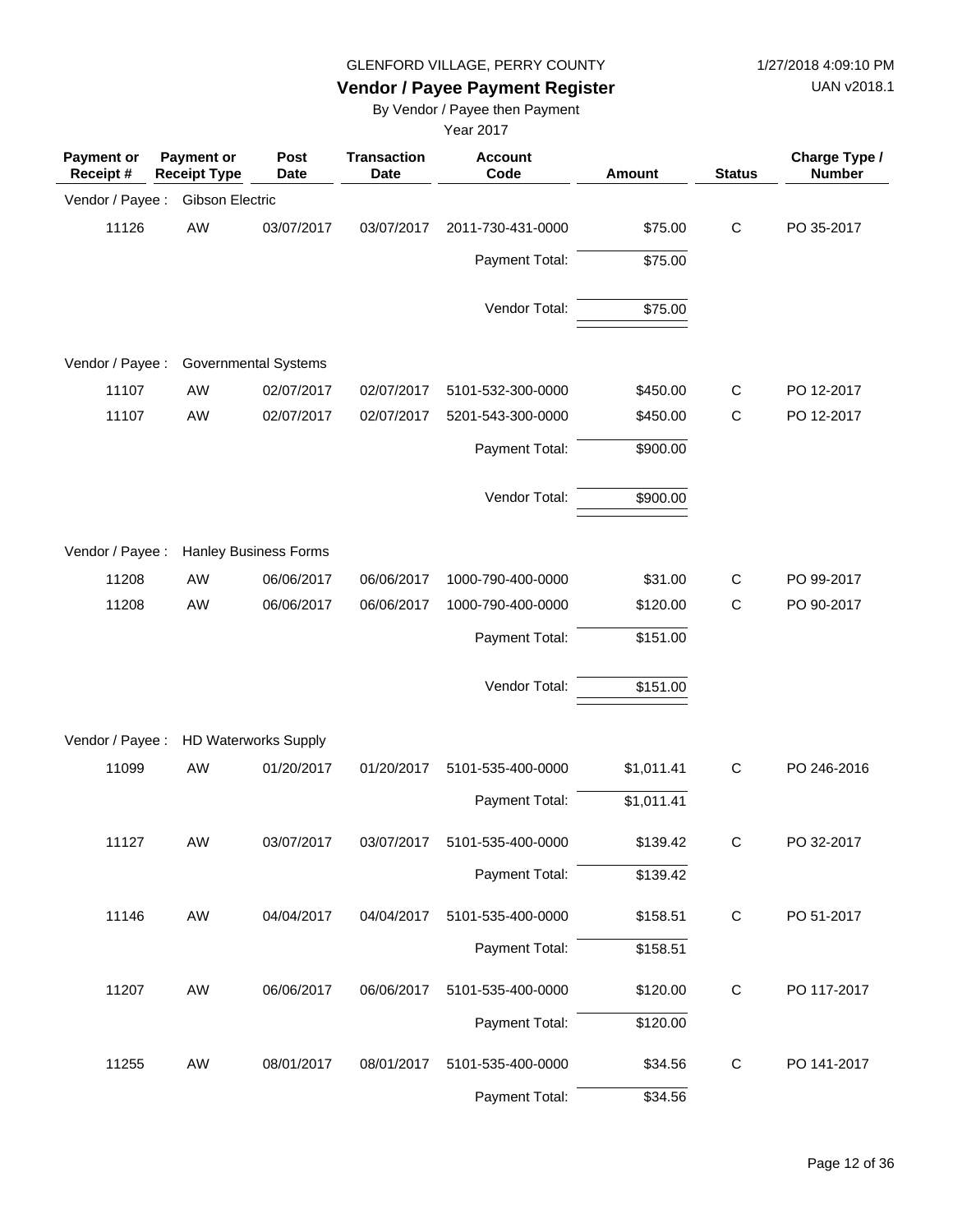UAN v2018.1

# **Vendor / Payee Payment Register**

By Vendor / Payee then Payment

| <b>Payment or</b><br>Receipt# | <b>Payment or</b><br><b>Receipt Type</b> | Post<br><b>Date</b>             | <b>Transaction</b><br><b>Date</b> | <b>Account</b><br>Code | Amount     | <b>Status</b> | Charge Type /<br><b>Number</b> |
|-------------------------------|------------------------------------------|---------------------------------|-----------------------------------|------------------------|------------|---------------|--------------------------------|
|                               |                                          |                                 |                                   | Vendor Total:          | \$1,463.90 |               |                                |
|                               |                                          |                                 |                                   |                        |            |               |                                |
| Vendor / Payee :              |                                          | <b>Internal Revenue Service</b> |                                   |                        |            |               |                                |
| 27-2017                       | EW                                       | 12/05/2017                      | 12/05/2017                        | 1000-725-121-0000      | \$25.42    | $\mathsf{C}$  | Direct                         |
| 27-2017                       | EW                                       | 12/05/2017                      | 12/05/2017                        | 1000-725-213-0000      | \$5.44     | $\mathsf C$   | Direct                         |
| 27-2017                       | EW                                       | 12/05/2017                      | 12/05/2017                        | 5101-532-100-0000      | \$29.66    | $\mathsf C$   | <b>Direct</b>                  |
| 27-2017                       | EW                                       | 12/05/2017                      | 12/05/2017                        | 5101-532-213-0000      | \$4.53     | $\mathsf C$   | <b>Direct</b>                  |
| 27-2017                       | EW                                       | 12/05/2017                      | 12/05/2017                        | 5201-542-100-0000      | \$29.66    | $\mathsf C$   | Direct                         |
| 27-2017                       | EW                                       | 12/05/2017                      | 12/05/2017                        | 5201-542-213-0000      | \$4.53     | $\mathsf C$   | Direct                         |
|                               |                                          |                                 |                                   | Payment Total:         | \$99.24    |               |                                |
| 1021                          | WH                                       | 10/03/2017                      | 10/03/2017                        | 1000-710-161-0000      | \$10.71    | $\mathsf C$   | <b>Direct</b>                  |
| 1021                          | WH                                       | 10/03/2017                      | 10/03/2017                        | 1000-710-212-0000      | \$8.68     | C             | <b>Direct</b>                  |
| 1021                          | WH                                       | 10/03/2017                      | 10/03/2017                        | 1000-710-213-0000      | \$2.03     | $\mathsf C$   | Direct                         |
| 1021                          | WH                                       | 10/03/2017                      | 10/03/2017                        | 1000-715-111-0000      | \$36.70    | $\mathsf C$   | <b>Direct</b>                  |
| 1021                          | WH                                       | 10/03/2017                      | 10/03/2017                        | 1000-715-212-0000      | \$29.75    | $\mathsf C$   | Direct                         |
| 1021                          | WH                                       | 10/03/2017                      | 10/03/2017                        | 1000-715-213-0000      | \$6.95     | $\mathsf C$   | <b>Direct</b>                  |
| 1021                          | WH                                       | 10/03/2017                      | 10/03/2017                        | 1000-725-121-0000      | \$25.42    | $\mathsf C$   | <b>Direct</b>                  |
| 1021                          | WH                                       | 10/03/2017                      | 10/03/2017                        | 1000-725-213-0000      | \$5.44     | $\mathsf C$   | Direct                         |
| 1021                          | WH                                       | 10/03/2017                      | 10/03/2017                        | 5101-532-100-0000      | \$29.66    | $\mathsf C$   | <b>Direct</b>                  |
| 1021                          | WH                                       | 10/03/2017                      | 10/03/2017                        | 5101-532-213-0000      | \$4.53     | $\mathsf C$   | Direct                         |
| 1021                          | WH                                       | 10/03/2017                      | 10/03/2017                        | 5201-542-100-0000      | \$29.66    | $\mathsf C$   | Direct                         |
| 1021                          | WH                                       | 10/03/2017                      | 10/03/2017                        | 5201-542-213-0000      | \$4.53     | $\mathsf C$   | Direct                         |
|                               |                                          |                                 |                                   | Payment Total:         | \$194.06   |               |                                |
| 1043                          | WH                                       | 11/07/2017                      | 11/07/2017                        | 1000-725-121-0000      | \$25.42    | $\mathsf{C}$  | Direct                         |
| 1043                          | <b>WH</b>                                | 11/07/2017                      | 11/07/2017                        | 1000-725-213-0000      | \$5.44     | С             | Direct                         |
| 1043                          | WH                                       | 11/07/2017                      | 11/07/2017                        | 5101-532-100-0000      | \$29.66    | C             | Direct                         |
| 1043                          | WH                                       | 11/07/2017                      | 11/07/2017                        | 5101-532-213-0000      | \$4.53     | C             | Direct                         |
| 1043                          | WH                                       | 11/07/2017                      | 11/07/2017                        | 5201-542-100-0000      | \$29.66    | $\mathsf{C}$  | Direct                         |
| 1043                          | WH                                       | 11/07/2017                      | 11/07/2017                        | 5201-542-213-0000      | \$4.53     | С             | Direct                         |
|                               |                                          |                                 |                                   | Payment Total:         | \$99.24    |               |                                |
| 1045                          | AW                                       | 11/17/2017                      | 11/17/2017                        | 1000-745-341-0000      | \$393.77   | $\mathsf{C}$  | PO 232-2017                    |
|                               |                                          |                                 |                                   | Payment Total:         | \$393.77   |               |                                |
| 11093                         | WH                                       | 01/03/2017                      | 01/03/2017                        | 1000-710-161-0000      | \$10.71    | $\mathsf C$   | Direct                         |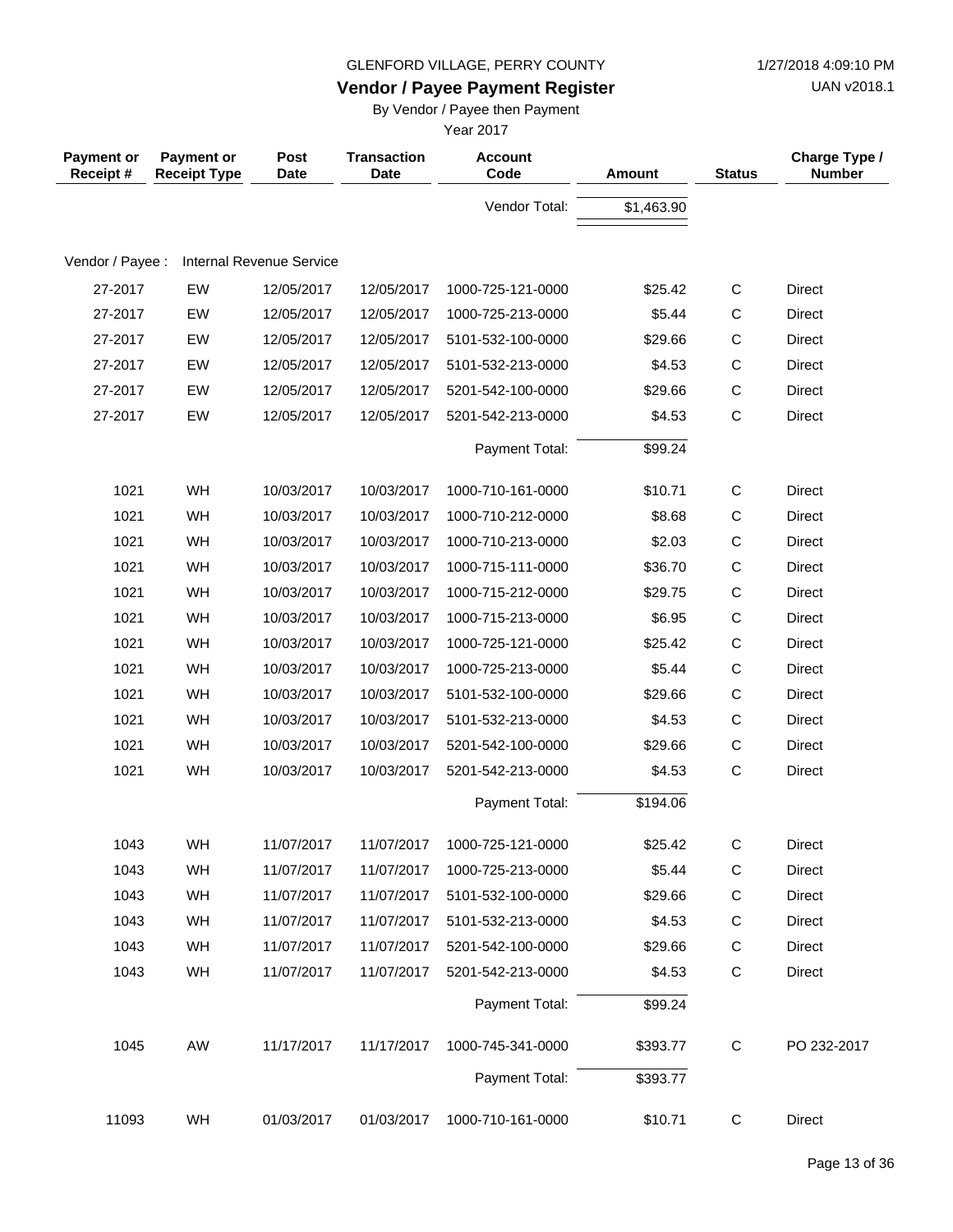**Vendor / Payee Payment Register**

UAN v2018.1

## By Vendor / Payee then Payment

| <b>Payment or</b><br>Receipt# | <b>Payment or</b><br><b>Receipt Type</b> | Post<br><b>Date</b>      | <b>Transaction</b><br><b>Date</b> | <b>Account</b><br>Code | <b>Amount</b> | <b>Status</b> | Charge Type /<br><b>Number</b> |
|-------------------------------|------------------------------------------|--------------------------|-----------------------------------|------------------------|---------------|---------------|--------------------------------|
| Vendor / Payee :              |                                          | Internal Revenue Service |                                   |                        |               |               |                                |
| 11093                         | WH                                       | 01/03/2017               | 01/03/2017                        | 1000-710-212-0000      | \$8.68        | C             | <b>Direct</b>                  |
| 11093                         | WH                                       | 01/03/2017               | 01/03/2017                        | 1000-710-213-0000      | \$2.03        | $\mathsf C$   | <b>Direct</b>                  |
| 11093                         | WH                                       | 01/03/2017               | 01/03/2017                        | 1000-715-111-0000      | \$42.82       | $\mathsf C$   | Direct                         |
| 11093                         | WH                                       | 01/03/2017               | 01/03/2017                        | 1000-715-212-0000      | \$34.71       | $\mathsf C$   | <b>Direct</b>                  |
| 11093                         | WH                                       | 01/03/2017               | 01/03/2017                        | 1000-715-213-0000      | \$8.11        | $\mathsf C$   | <b>Direct</b>                  |
| 11093                         | WH                                       | 01/03/2017               | 01/03/2017                        | 1000-725-121-0000      | \$76.47       | $\mathsf C$   | <b>Direct</b>                  |
| 11093                         | WH                                       | 01/03/2017               | 01/03/2017                        | 1000-725-213-0000      | \$16.32       | $\mathsf C$   | Direct                         |
| 11093                         | WH                                       | 01/03/2017               | 01/03/2017                        | 5101-532-100-0000      | \$89.22       | $\mathsf C$   | <b>Direct</b>                  |
| 11093                         | WH                                       | 01/03/2017               | 01/03/2017                        | 5101-532-213-0000      | \$13.59       | $\mathsf C$   | <b>Direct</b>                  |
| 11093                         | WH                                       | 01/03/2017               | 01/03/2017                        | 5201-542-100-0000      | \$89.22       | $\mathsf C$   | <b>Direct</b>                  |
| 11093                         | WH                                       | 01/03/2017               | 01/03/2017                        | 5201-542-213-0000      | \$13.59       | $\mathsf C$   | <b>Direct</b>                  |
|                               |                                          |                          |                                   | Payment Total:         | \$405.47      |               |                                |
| 11101                         | WH                                       | 01/27/2017               | 01/27/2017                        | 1000-710-161-0000      | \$9.18        | C             | <b>Direct</b>                  |
| 11101                         | WH                                       | 01/27/2017               | 01/27/2017                        | 1000-710-212-0000      | \$7.44        | $\mathsf C$   | <b>Direct</b>                  |
| 11101                         | WH                                       | 01/27/2017               | 01/27/2017                        | 1000-710-213-0000      | \$1.74        | $\mathsf C$   | <b>Direct</b>                  |
| 11101                         | WH                                       | 01/27/2017               | 01/27/2017                        | 1000-715-111-0000      | \$39.16       | $\mathsf C$   | Direct                         |
| 11101                         | WH                                       | 01/27/2017               | 01/27/2017                        | 1000-715-212-0000      | \$31.74       | $\mathsf C$   | <b>Direct</b>                  |
| 11101                         | WH                                       | 01/27/2017               | 01/27/2017                        | 1000-715-213-0000      | \$7.42        | $\mathsf C$   | <b>Direct</b>                  |
| 11101                         | WH                                       | 01/27/2017               | 01/27/2017                        | 1000-725-121-0000      | \$25.49       | $\mathsf C$   | <b>Direct</b>                  |
| 11101                         | WH                                       | 01/27/2017               | 01/27/2017                        | 1000-725-213-0000      | \$5.44        | $\mathsf C$   | Direct                         |
| 11101                         | WH                                       | 01/27/2017               | 01/27/2017                        | 5101-532-100-0000      | \$29.74       | $\mathsf C$   | <b>Direct</b>                  |
| 11101                         | WH                                       | 01/27/2017               | 01/27/2017                        | 5101-532-213-0000      | \$4.53        | $\mathsf C$   | <b>Direct</b>                  |
| 11101                         | WH                                       | 01/27/2017               | 01/27/2017                        | 5201-542-100-0000      | \$29.74       | $\mathsf C$   | <b>Direct</b>                  |
| 11101                         | WH                                       | 01/27/2017               | 01/27/2017                        | 5201-542-213-0000      | \$4.53        | $\mathsf C$   | Direct                         |
|                               |                                          |                          |                                   | Payment Total:         | \$196.15      |               |                                |
| 11117                         | WH                                       | 02/07/2017               | 02/07/2017                        | 1000-725-121-0000      | \$25.42       | C             | <b>Direct</b>                  |
| 11117                         | WH                                       | 02/07/2017               | 02/07/2017                        | 1000-725-213-0000      | \$5.44        | C             | Direct                         |
| 11117                         | WH                                       | 02/07/2017               | 02/07/2017                        | 5101-532-100-0000      | \$29.66       | C             | Direct                         |
| 11117                         | WH                                       | 02/07/2017               | 02/07/2017                        | 5101-532-213-0000      | \$4.53        | $\mathsf{C}$  | <b>Direct</b>                  |
| 11117                         | WH                                       | 02/07/2017               | 02/07/2017                        | 5201-542-100-0000      | \$29.66       | C             | <b>Direct</b>                  |
| 11117                         | WH                                       | 02/07/2017               | 02/07/2017                        | 5201-542-213-0000      | \$4.53        | $\mathsf C$   | Direct                         |
|                               |                                          |                          |                                   | Payment Total:         | \$99.24       |               |                                |
| 11136                         | WH                                       | 03/07/2017               | 03/07/2017                        | 1000-725-121-0000      | \$25.42       | C             | Direct                         |
| 11136                         | WH                                       | 03/07/2017               | 03/07/2017                        | 1000-725-213-0000      | \$5.44        | $\mathsf C$   | Direct                         |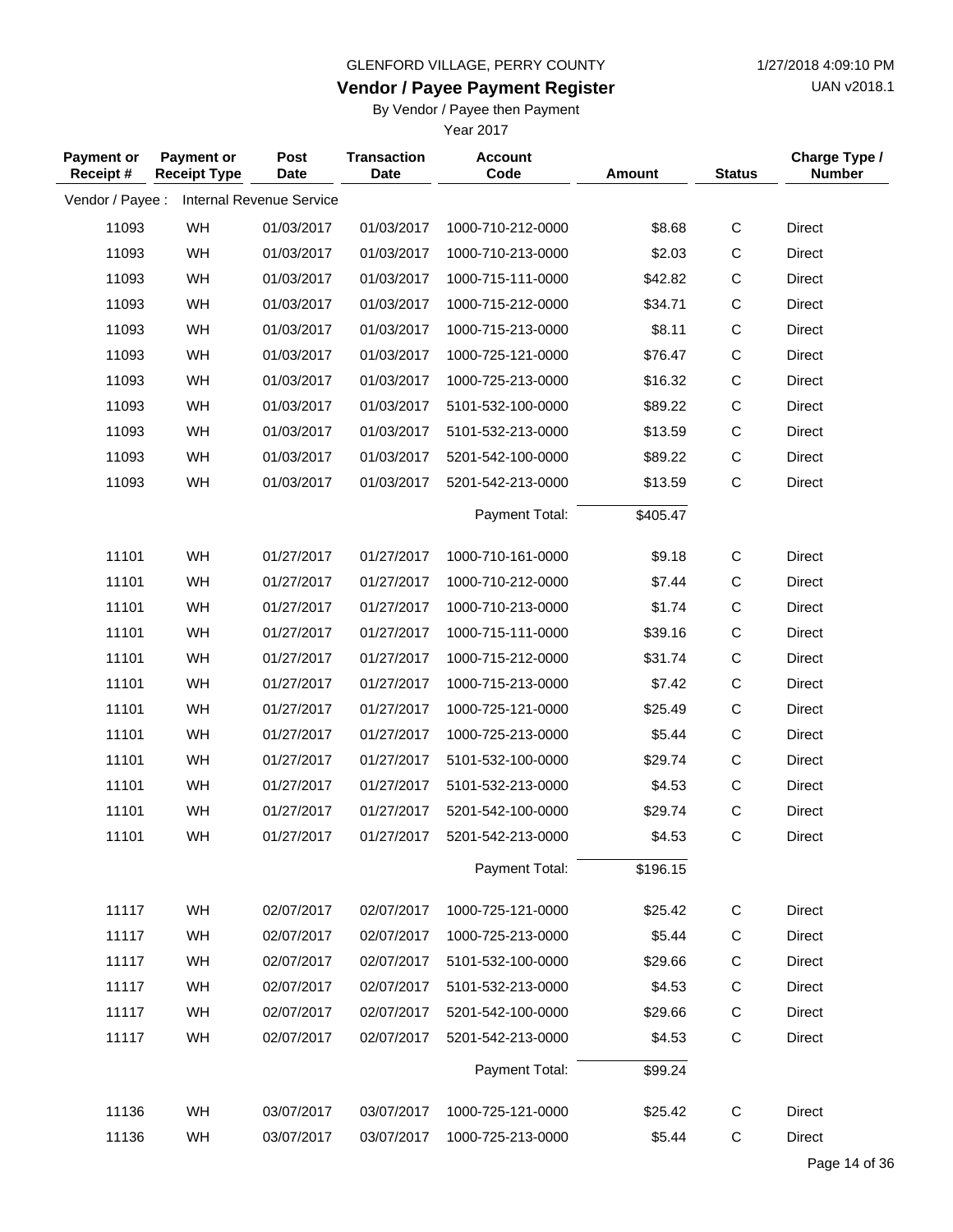**Vendor / Payee Payment Register**

UAN v2018.1

## By Vendor / Payee then Payment

| <b>Payment or</b><br>Receipt# | <b>Payment or</b><br><b>Receipt Type</b> | Post<br><b>Date</b>             | <b>Transaction</b><br><b>Date</b> | <b>Account</b><br>Code | Amount   | <b>Status</b> | Charge Type /<br><b>Number</b> |
|-------------------------------|------------------------------------------|---------------------------------|-----------------------------------|------------------------|----------|---------------|--------------------------------|
| Vendor / Payee :              |                                          | <b>Internal Revenue Service</b> |                                   |                        |          |               |                                |
| 11136                         | WH                                       | 03/07/2017                      | 03/07/2017                        | 5101-532-100-0000      | \$29.66  | $\mathsf C$   | Direct                         |
| 11136                         | WH                                       | 03/07/2017                      | 03/07/2017                        | 5101-532-213-0000      | \$4.53   | C             | Direct                         |
| 11136                         | WH                                       | 03/07/2017                      | 03/07/2017                        | 5201-542-100-0000      | \$29.66  | $\mathsf C$   | Direct                         |
| 11136                         | WH                                       | 03/07/2017                      | 03/07/2017                        | 5201-542-213-0000      | \$4.53   | $\mathsf{C}$  | Direct                         |
|                               |                                          |                                 |                                   | Payment Total:         | \$99.24  |               |                                |
| 11165                         | WH                                       | 04/04/2017                      | 04/04/2017                        | 1000-710-161-0000      | \$9.18   | $\mathsf{C}$  | Direct                         |
| 11165                         | WH                                       | 04/04/2017                      | 04/04/2017                        | 1000-710-212-0000      | \$7.44   | C             | Direct                         |
| 11165                         | WH                                       | 04/04/2017                      | 04/04/2017                        | 1000-710-213-0000      | \$1.74   | $\mathsf C$   | Direct                         |
| 11165                         | WH                                       | 04/04/2017                      | 04/04/2017                        | 1000-715-111-0000      | \$35.50  | $\mathsf C$   | Direct                         |
| 11165                         | WH                                       | 04/04/2017                      | 04/04/2017                        | 1000-715-212-0000      | \$28.77  | $\mathsf C$   | Direct                         |
| 11165                         | WH                                       | 04/04/2017                      | 04/04/2017                        | 1000-715-213-0000      | \$6.73   | $\mathsf C$   | Direct                         |
| 11165                         | WH                                       | 04/04/2017                      | 04/04/2017                        | 1000-725-121-0000      | \$25.42  | $\mathsf C$   | Direct                         |
| 11165                         | WH                                       | 04/04/2017                      | 04/04/2017                        | 1000-725-213-0000      | \$5.44   | $\mathsf C$   | Direct                         |
| 11165                         | WH                                       | 04/04/2017                      | 04/04/2017                        | 5101-532-100-0000      | \$29.66  | $\mathsf C$   | Direct                         |
| 11165                         | WH                                       | 04/04/2017                      | 04/04/2017                        | 5101-532-213-0000      | \$4.53   | $\mathsf C$   | Direct                         |
| 11165                         | WH                                       | 04/04/2017                      | 04/04/2017                        | 5201-542-100-0000      | \$29.66  | $\mathsf C$   | Direct                         |
| 11165                         | WH                                       | 04/04/2017                      | 04/04/2017                        | 5201-542-213-0000      | \$4.53   | $\mathsf{C}$  | Direct                         |
|                               |                                          |                                 |                                   | Payment Total:         | \$188.60 |               |                                |
| 11200                         | WH                                       | 05/12/2017                      | 05/12/2017                        | 1000-725-121-0000      | \$25.42  | $\mathsf C$   | Direct                         |
| 11200                         | WH                                       | 05/12/2017                      | 05/12/2017                        | 1000-725-213-0000      | \$5.44   | C             | Direct                         |
| 11200                         | WH                                       | 05/12/2017                      | 05/12/2017                        | 5101-532-100-0000      | \$29.66  | $\mathsf C$   | Direct                         |
| 11200                         | WH                                       | 05/12/2017                      | 05/12/2017                        | 5101-532-213-0000      | \$4.53   | $\mathsf C$   | Direct                         |
| 11200                         | WH                                       | 05/12/2017                      | 05/12/2017                        | 5201-542-100-0000      | \$29.66  | $\mathsf{C}$  | Direct                         |
| 11200                         | WH                                       | 05/12/2017                      | 05/12/2017                        | 5201-542-213-0000      | \$4.53   | $\mathsf C$   | Direct                         |
|                               |                                          |                                 |                                   | Payment Total:         | \$99.24  |               |                                |
| 11218                         | WH                                       | 06/06/2017                      | 06/06/2017                        | 1000-725-121-0000      | \$25.42  | $\mathsf{C}$  | Direct                         |
| 11218                         | WH                                       | 06/06/2017                      | 06/06/2017                        | 1000-725-213-0000      | \$5.44   | C             | Direct                         |
| 11218                         | WH                                       | 06/06/2017                      | 06/06/2017                        | 5101-532-100-0000      | \$29.66  | C             | Direct                         |
| 11218                         | WH                                       | 06/06/2017                      | 06/06/2017                        | 5101-532-213-0000      | \$4.53   | C             | Direct                         |
| 11218                         | WH                                       | 06/06/2017                      | 06/06/2017                        | 5201-542-100-0000      | \$29.66  | C             | Direct                         |
| 11218                         | WH                                       | 06/06/2017                      | 06/06/2017                        | 5201-542-213-0000      | \$4.53   | $\mathsf C$   | Direct                         |
|                               |                                          |                                 |                                   | Payment Total:         | \$99.24  |               |                                |
| 11247                         | WH                                       | 07/11/2017                      | 07/11/2017                        | 1000-710-161-0000      | \$9.18   | $\mathsf C$   | Direct                         |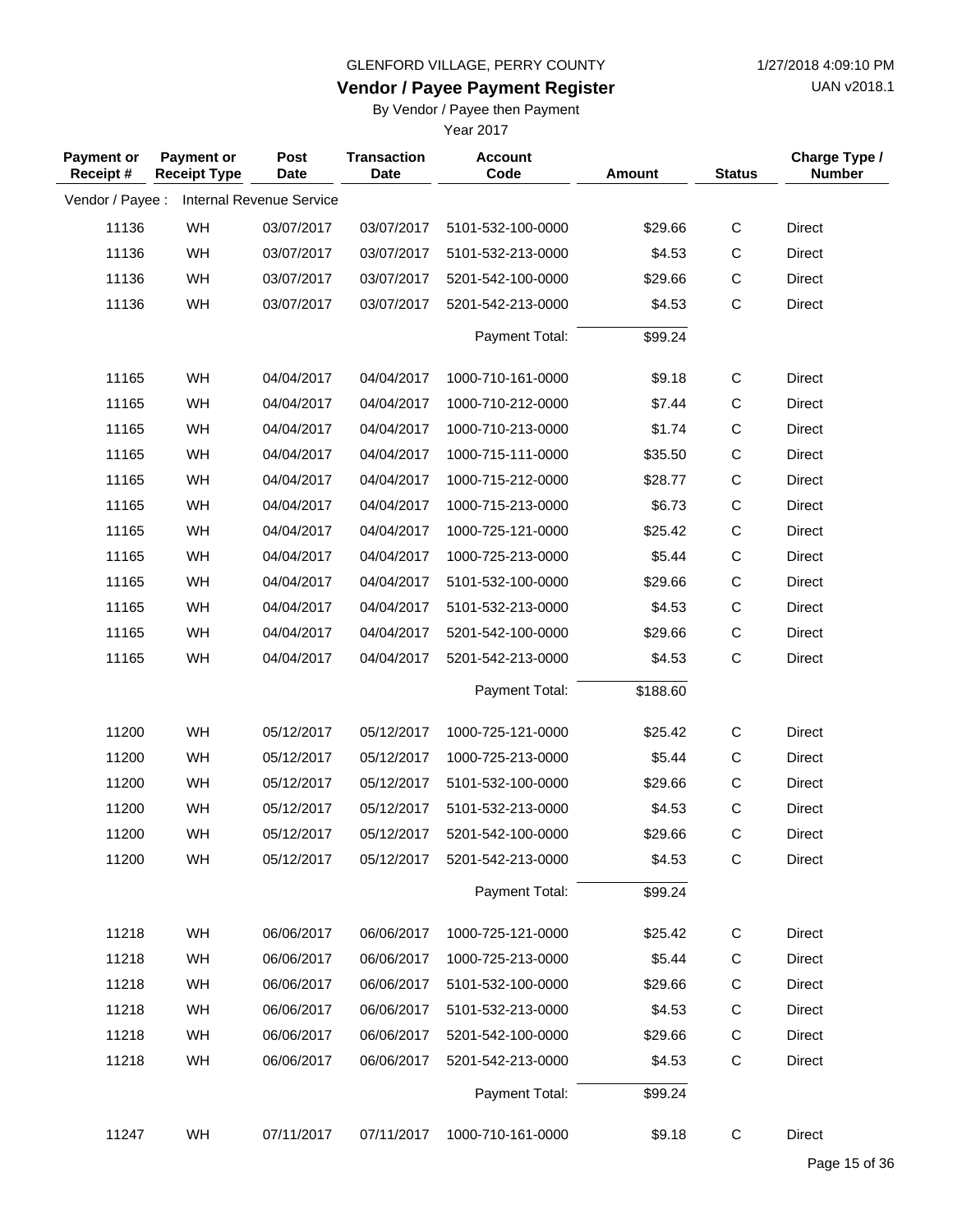**Vendor / Payee Payment Register**

UAN v2018.1

## By Vendor / Payee then Payment

| <b>Payment or</b><br>Receipt # | <b>Payment or</b><br><b>Receipt Type</b> | Post<br><b>Date</b>                  | <b>Transaction</b><br><b>Date</b> | <b>Account</b><br>Code | <b>Amount</b> | <b>Status</b> | Charge Type /<br><b>Number</b> |
|--------------------------------|------------------------------------------|--------------------------------------|-----------------------------------|------------------------|---------------|---------------|--------------------------------|
| Vendor / Payee :               |                                          | Internal Revenue Service             |                                   |                        |               |               |                                |
| 11247                          | WH                                       | 07/11/2017                           | 07/11/2017                        | 1000-710-212-0000      | \$7.44        | $\mathsf{C}$  | Direct                         |
| 11247                          | WH                                       | 07/11/2017                           | 07/11/2017                        | 1000-710-213-0000      | \$1.74        | $\mathsf{C}$  | Direct                         |
| 11247                          | WH                                       | 07/11/2017                           | 07/11/2017                        | 1000-715-111-0000      | \$36.72       | $\mathsf C$   | Direct                         |
| 11247                          | WH                                       | 07/11/2017                           | 07/11/2017                        | 1000-715-212-0000      | \$29.76       | $\mathsf C$   | <b>Direct</b>                  |
| 11247                          | WH                                       | 07/11/2017                           | 07/11/2017                        | 1000-715-213-0000      | \$6.96        | $\mathsf C$   | Direct                         |
| 11247                          | WH                                       | 07/11/2017                           | 07/11/2017                        | 1000-725-121-0000      | \$25.42       | $\mathsf C$   | Direct                         |
| 11247                          | WH                                       | 07/11/2017                           | 07/11/2017                        | 1000-725-213-0000      | \$5.44        | $\mathsf C$   | Direct                         |
| 11247                          | WH                                       | 07/11/2017                           | 07/11/2017                        | 5101-532-100-0000      | \$29.66       | $\mathsf C$   | Direct                         |
| 11247                          | WH                                       | 07/11/2017                           | 07/11/2017                        | 5101-532-213-0000      | \$4.53        | $\mathsf C$   | Direct                         |
| 11247                          | WH                                       | 07/11/2017                           | 07/11/2017                        | 5201-542-100-0000      | \$29.66       | $\mathsf C$   | Direct                         |
| 11247                          | WH                                       | 07/11/2017                           | 07/11/2017                        | 5201-542-213-0000      | \$4.53        | $\mathsf{C}$  | Direct                         |
|                                |                                          |                                      |                                   | Payment Total:         | \$191.04      |               |                                |
| 11264                          | WH                                       | 08/01/2017                           | 08/01/2017                        | 1000-725-121-0000      | \$25.42       | $\mathsf C$   | Direct                         |
| 11264                          | WH                                       | 08/01/2017                           | 08/01/2017                        | 1000-725-213-0000      | \$5.44        | $\mathsf{C}$  | <b>Direct</b>                  |
| 11264                          | WH                                       | 08/01/2017                           | 08/01/2017                        | 5101-532-100-0000      | \$29.66       | $\mathsf C$   | Direct                         |
| 11264                          | WH                                       | 08/01/2017                           | 08/01/2017                        | 5101-532-213-0000      | \$4.53        | $\mathsf C$   | Direct                         |
| 11264                          | WH                                       | 08/01/2017                           | 08/01/2017                        | 5201-542-100-0000      | \$29.66       | $\mathsf C$   | Direct                         |
| 11264                          | WH                                       | 08/01/2017                           | 08/01/2017                        | 5201-542-213-0000      | \$4.53        | $\mathsf{C}$  | Direct                         |
|                                |                                          |                                      |                                   | Payment Total:         | \$99.24       |               |                                |
| 11289                          | WH                                       | 09/05/2017                           | 09/05/2017                        | 1000-725-121-0000      | \$25.42       | $\mathsf{C}$  | Direct                         |
| 11289                          | WH                                       | 09/05/2017                           | 09/05/2017                        | 1000-725-213-0000      | \$5.44        | $\mathsf C$   | Direct                         |
| 11289                          | WH                                       | 09/05/2017                           | 09/05/2017                        | 5101-532-100-0000      | \$29.66       | $\mathsf{C}$  | <b>Direct</b>                  |
| 11289                          | WH                                       | 09/05/2017                           | 09/05/2017                        | 5101-532-213-0000      | \$4.53        | $\mathsf C$   | <b>Direct</b>                  |
| 11289                          | WH                                       | 09/05/2017                           | 09/05/2017                        | 5201-542-100-0000      | \$29.66       | $\mathsf C$   | Direct                         |
| 11289                          | WH                                       | 09/05/2017                           | 09/05/2017                        | 5201-542-213-0000      | \$4.53        | $\mathsf C$   | Direct                         |
|                                |                                          |                                      |                                   | Payment Total:         | \$99.24       |               |                                |
|                                |                                          |                                      |                                   | Vendor Total:          | \$2,363.01    |               |                                |
| Vendor / Payee :               |                                          | Isacc Wiles Burkholder & Teetor, LLC |                                   |                        |               |               |                                |
|                                |                                          |                                      |                                   |                        |               |               |                                |
| 1008                           | AW                                       | 10/03/2017                           | 10/03/2017                        | 1000-750-300-0000      | \$121.50      | C             | PO 205-2017                    |
| 1008                           | AW                                       | 10/03/2017                           | 10/03/2017                        | 1000-750-300-0000      | \$148.50      | $\mathsf C$   | PO 194-2017                    |
|                                |                                          |                                      |                                   | Payment Total:         | \$270.00      |               |                                |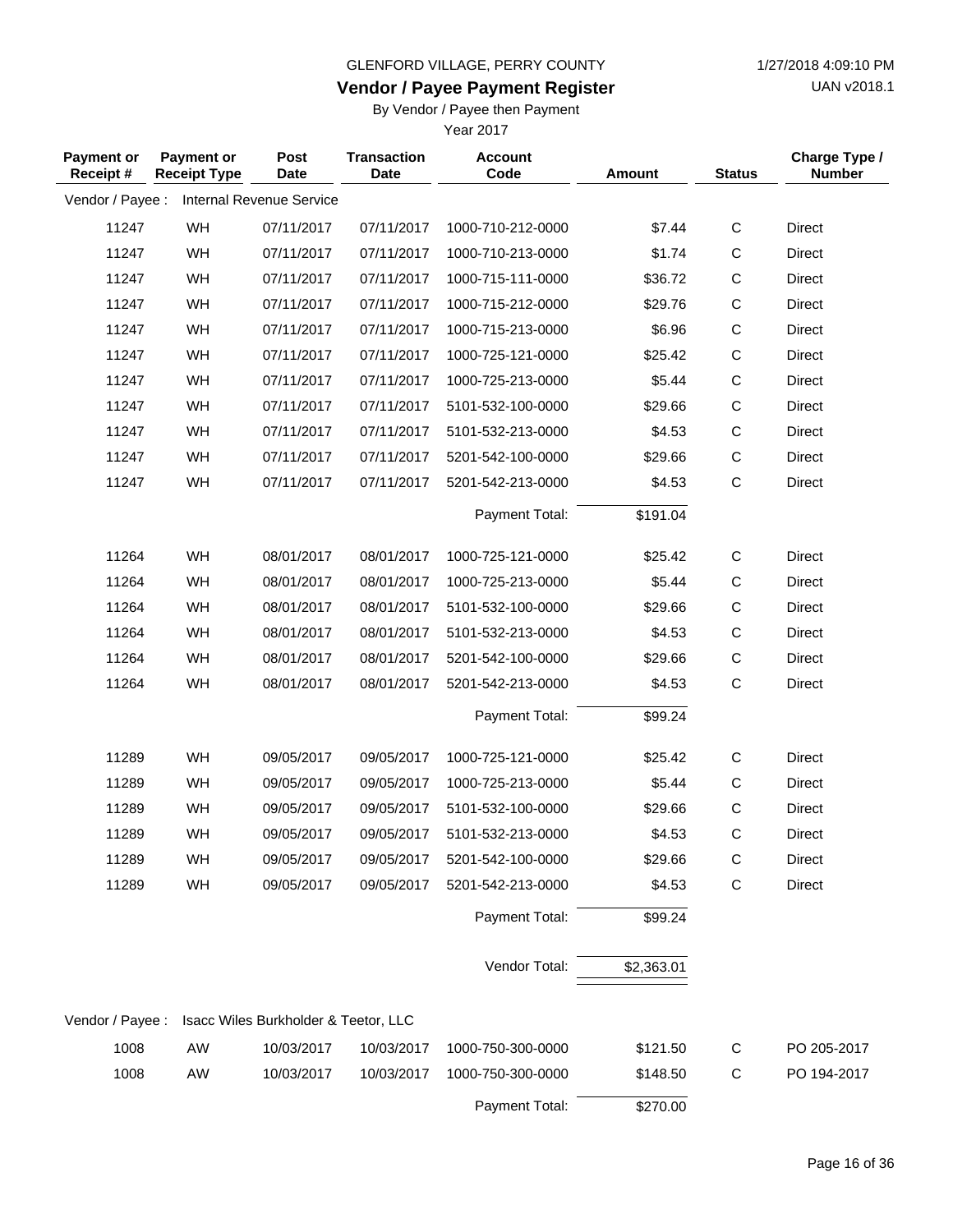UAN v2018.1

# **Vendor / Payee Payment Register**

By Vendor / Payee then Payment

| Payment or<br>Receipt# | Payment or<br><b>Receipt Type</b> | Post<br><b>Date</b>                  | <b>Transaction</b><br><b>Date</b> | <b>Account</b><br>Code | Amount     | <b>Status</b> | Charge Type /<br><b>Number</b> |
|------------------------|-----------------------------------|--------------------------------------|-----------------------------------|------------------------|------------|---------------|--------------------------------|
| Vendor / Payee :       |                                   | Isacc Wiles Burkholder & Teetor, LLC |                                   |                        |            |               |                                |
| 1036                   | AW                                | 11/07/2017                           | 11/07/2017                        | 5101-532-300-0000      | \$54.00    | $\mathsf{C}$  | PO 227-2017                    |
|                        |                                   |                                      |                                   | Payment Total:         | \$54.00    |               |                                |
| 11074                  | AW                                | 01/03/2017                           | 01/03/2017                        | 1000-750-300-0000      | \$283.50   | $\mathsf{C}$  | PO 259-2016                    |
| 11074                  | AW                                | 01/03/2017                           | 01/03/2017                        | 5101-532-340-0000      | \$192.50   | $\mathsf C$   | PO 259-2016                    |
|                        |                                   |                                      |                                   | Payment Total:         | \$476.00   |               |                                |
| 11138                  | AW                                | 03/14/2017                           | 03/14/2017                        | 1000-750-300-0000      | \$52.50    | $\mathsf C$   | PO 50-2017                     |
|                        |                                   |                                      |                                   | Payment Total:         | \$52.50    |               |                                |
| 11148                  | AW                                | 04/04/2017                           | 04/04/2017                        | 1000-750-300-0000      | \$391.50   | $\mathsf C$   | PO 68-2017                     |
|                        |                                   |                                      |                                   | Payment Total:         | \$391.50   |               |                                |
| 11209                  | AW                                | 06/06/2017                           | 06/06/2017                        | 5101-745-341-0000      | \$108.00   | $\mathsf{C}$  | PO 115-2017                    |
|                        |                                   |                                      |                                   | Payment Total:         | \$108.00   |               |                                |
|                        |                                   |                                      |                                   | Vendor Total:          | \$1,352.00 |               |                                |
| Vendor / Payee :       | Jeff Ours                         |                                      |                                   |                        |            |               |                                |
| 11080                  | AW                                | 01/03/2017                           | 01/03/2017                        | 2041-730-400-0000      | \$27.00    | $\mathsf{C}$  | PO 253-2016                    |
|                        |                                   |                                      |                                   | Payment Total:         | \$27.00    |               |                                |
| 11111                  | AW                                | 02/07/2017                           | 02/07/2017                        | 2011-620-400-0000      | \$295.00   | $\mathsf C$   | PO 13-2017                     |
|                        |                                   |                                      |                                   | Payment Total:         | \$295.00   |               |                                |
| 11233                  | AW                                | 07/11/2017                           | 07/11/2017                        | 2041-730-430-0000      | \$80.00    | $\mathsf C$   | PO 142-2017                    |
|                        |                                   |                                      |                                   | Payment Total:         | \$80.00    |               |                                |
|                        |                                   |                                      |                                   | Vendor Total:          | \$402.00   |               |                                |
| Vendor / Payee :       | John Clouse                       |                                      |                                   |                        |            |               |                                |
| 11151                  | AW                                | 04/04/2017                           | 04/04/2017                        | 2011-730-420-0000      | \$136.78   | $\mathsf{C}$  | PO 56-2017                     |
|                        |                                   |                                      |                                   | Payment Total:         | \$136.78   |               |                                |
|                        |                                   |                                      |                                   | Vendor Total:          | \$136.78   |               |                                |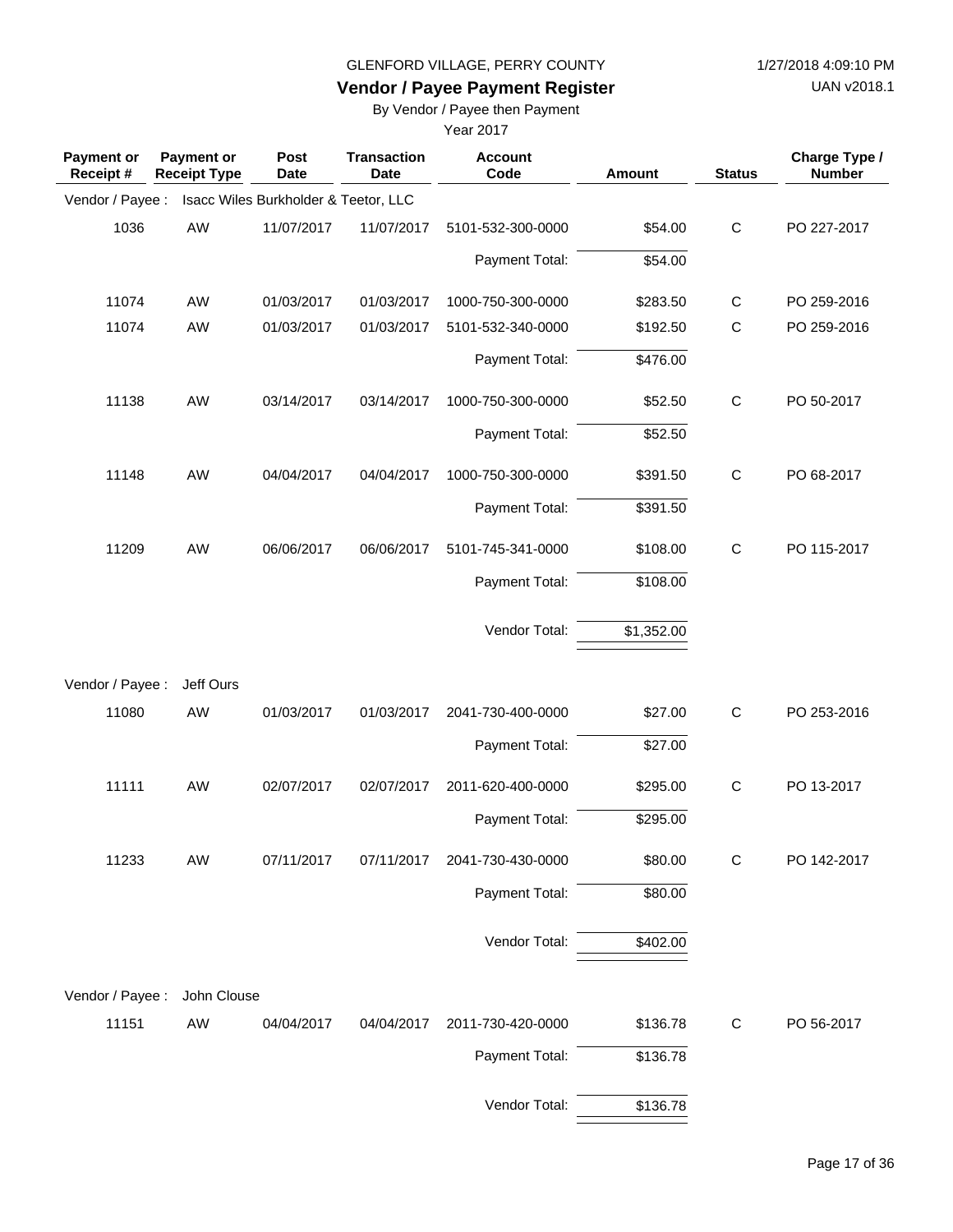UAN v2018.1

# **Vendor / Payee Payment Register**

By Vendor / Payee then Payment

| <b>Payment or</b><br>Receipt # | Payment or<br><b>Receipt Type</b> | <b>Post</b><br><b>Date</b>         | <b>Transaction</b><br>Date | <b>Account</b><br>Code | Amount    | <b>Status</b> | Charge Type /<br><b>Number</b> |
|--------------------------------|-----------------------------------|------------------------------------|----------------------------|------------------------|-----------|---------------|--------------------------------|
| Vendor / Payee :               |                                   | John K. Leohner Co., Inc           |                            |                        |           |               |                                |
| 11128                          | AW                                | 03/07/2017                         | 03/07/2017                 | 2011-630-400-0000      | \$200.00  | $\mathbf C$   | PO 28-2017                     |
|                                |                                   |                                    |                            | Payment Total:         | \$200.00  |               |                                |
|                                |                                   |                                    |                            | Vendor Total:          | \$200.00  |               |                                |
| Vendor / Payee :               | Leonard Sheppard                  |                                    |                            |                        |           |               |                                |
| 1010                           | AW                                | 10/03/2017                         | 10/03/2017                 | 5101-532-322-0000      | \$7.22    | $\mathbf C$   | PO 187-2017                    |
|                                |                                   |                                    |                            | Payment Total:         | \$7.22    |               |                                |
| 11112                          | AW                                | 02/07/2017                         | 02/07/2017                 | 5201-542-322-0000      | \$7.04    | $\mathbf C$   | PO 10-2017                     |
|                                |                                   |                                    |                            | Payment Total:         | \$7.04    |               |                                |
| 11181                          | AW                                | 05/02/2017                         | 05/02/2017                 | 2011-730-420-0000      | \$22.30   | V             | PO 86-2017                     |
| 11181                          | AW                                | 05/02/2017                         | 05/02/2017                 | 2011-730-420-0000      | $-$22.30$ | V             | PO 86-2017                     |
|                                |                                   |                                    |                            | Payment Total:         | \$0.00    |               |                                |
| 11193                          | AW                                | 05/12/2017                         | 05/12/2017                 | 2011-730-420-0000      | \$22.30   | $\mathbf C$   | PO 86-2017                     |
|                                |                                   |                                    |                            | Payment Total:         | \$22.30   |               |                                |
| 11212                          | AW                                | 06/06/2017                         | 06/06/2017                 | 1000-790-400-0000      | \$18.46   | $\mathsf{C}$  | PO 98-2017                     |
| 11212                          | AW                                | 06/06/2017                         | 06/06/2017                 | 2011-730-420-0000      | \$69.42   | C             | PO 112-2017                    |
|                                |                                   |                                    |                            | Payment Total:         | \$87.88   |               |                                |
|                                |                                   |                                    |                            | Vendor Total:          | \$124.44  |               |                                |
| Vendor / Payee :               | Linda Nicodemus                   |                                    |                            |                        |           |               |                                |
| 1037                           | AW                                | 11/07/2017                         | 11/07/2017                 | 1000-725-252-0000      | \$34.47   | C             | PO 218-2017                    |
|                                |                                   |                                    |                            | Payment Total:         | \$34.47   |               |                                |
|                                |                                   |                                    |                            | Vendor Total:          | \$34.47   |               |                                |
|                                |                                   |                                    |                            |                        |           |               |                                |
| Vendor / Payee :               |                                   | <b>MASI Environmental Services</b> |                            |                        |           |               |                                |
| 1009                           | AW                                | 10/03/2017                         | 10/03/2017                 | 5101-534-300-0000      | \$20.42   | С             | PO 185-2017                    |
| 1009                           | AW                                | 10/03/2017                         | 10/03/2017                 | 5101-534-300-0000      | \$20.42   | C             | PO 191-2017                    |
| 1009                           | AW                                | 10/03/2017                         | 10/03/2017                 | 5101-534-300-0000      | \$397.49  | C             | PO 195-2017                    |
| 1009                           | AW                                | 10/03/2017                         | 10/03/2017                 | 5201-543-300-0000      | \$63.19   | C             | PO 199-2017<br>Page 18 of 36   |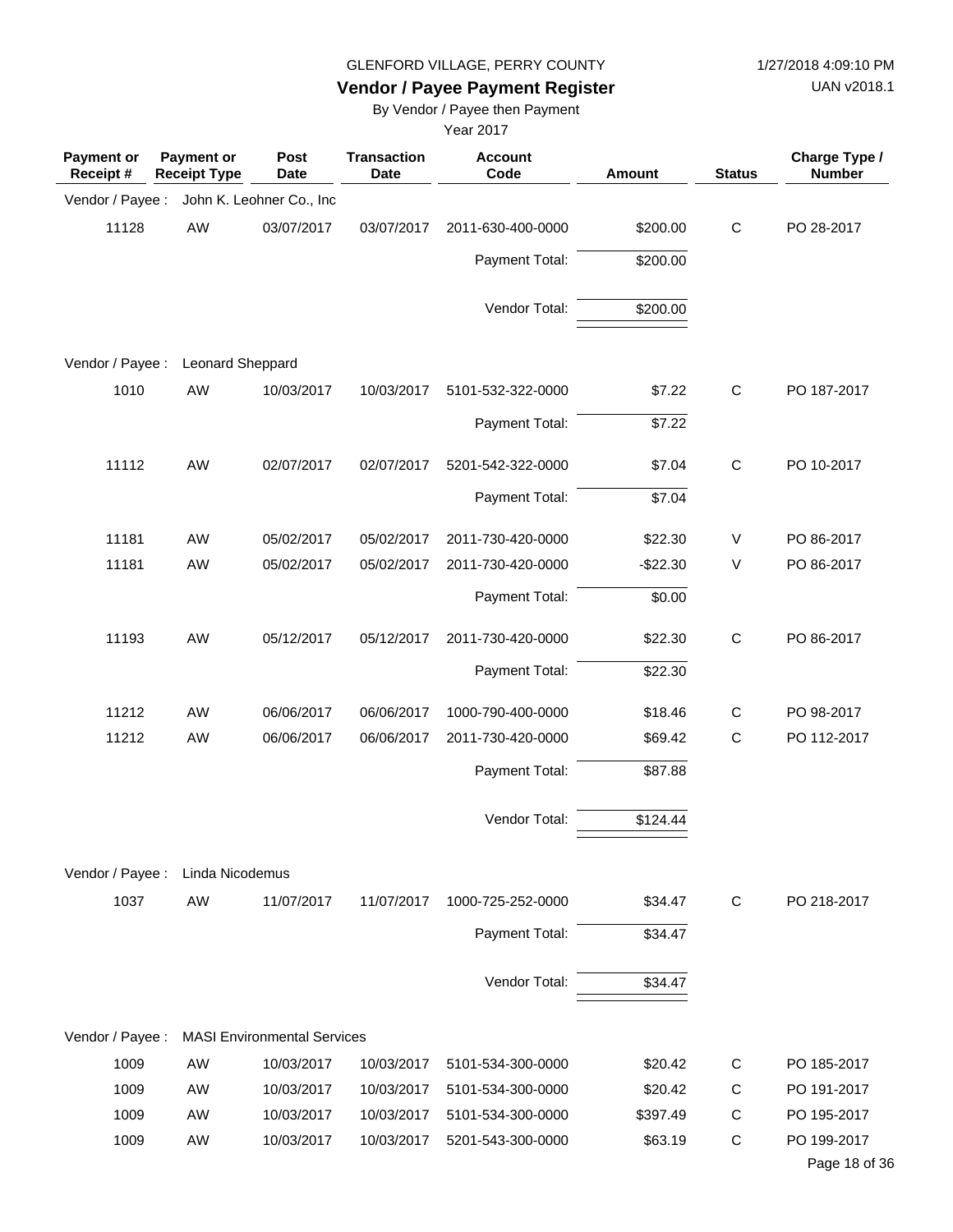UAN v2018.1

# **Vendor / Payee Payment Register**

By Vendor / Payee then Payment

| <b>Payment or</b><br>Receipt# | Payment or<br><b>Receipt Type</b>           | Post<br><b>Date</b>                | <b>Transaction</b><br><b>Date</b> | <b>Account</b><br>Code | Amount   | <b>Status</b> | Charge Type /<br><b>Number</b> |
|-------------------------------|---------------------------------------------|------------------------------------|-----------------------------------|------------------------|----------|---------------|--------------------------------|
| Vendor / Payee :              |                                             | <b>MASI Environmental Services</b> |                                   |                        |          |               |                                |
| 1009                          | AW                                          | 10/03/2017                         | 10/03/2017                        | 5201-543-300-0000      | \$92.02  | $\mathsf{C}$  | PO 191-2017                    |
|                               |                                             |                                    |                                   | Payment Total:         | \$593.54 |               |                                |
| 1038                          | AW                                          | 11/07/2017                         | 11/07/2017                        | 5101-534-300-0000      | \$20.42  | $\mathsf{C}$  | PO 214-2017                    |
| 1038                          | AW                                          | 11/07/2017                         | 11/07/2017                        | 5201-543-300-0000      | \$44.29  | C             | PO 210-2017                    |
| 1038                          | AW                                          | 11/07/2017                         | 11/07/2017                        | 5201-543-300-0000      | \$63.19  | $\mathsf C$   | PO 222-2017                    |
| 1038                          | AW                                          | 11/07/2017                         | 11/07/2017                        | 5201-543-300-0000      | \$155.21 | $\mathsf C$   | PO 214-2017                    |
|                               |                                             |                                    |                                   | Payment Total:         | \$283.11 |               |                                |
| Invoice #:                    | 0000364116-IN, 0000364586-IN                |                                    |                                   |                        |          |               |                                |
| 1051                          | AW                                          | 12/05/2017                         | 12/05/2017                        | 5201-543-300-0000      | \$44.29  | С             | PO 233-2017                    |
| 1051                          | AW                                          | 12/05/2017                         | 12/05/2017                        | 5201-543-300-0000      | \$129.56 | $\mathsf{C}$  | PO 230-2017                    |
|                               |                                             |                                    |                                   | Payment Total:         | \$173.85 |               |                                |
| Invoice #:                    | 0000364907-IN, 0000365127-IN, 0000365535-IN |                                    |                                   |                        |          |               |                                |
| 1068                          | AW                                          | 12/19/2017                         | 12/19/2017                        | 5101-534-300-0000      | \$20.42  | $\mathsf C$   | PO 248-2017                    |
| 1068                          | AW                                          | 12/19/2017                         | 12/19/2017                        | 5201-543-300-0000      | \$54.53  | C             | PO 250-2017                    |
| 1068                          | AW                                          | 12/19/2017                         | 12/19/2017                        | 5201-543-300-0000      | \$88.58  | $\mathsf C$   | PO 248-2017                    |
|                               |                                             |                                    |                                   | Payment Total:         | \$163.53 |               |                                |
| 11075                         | AW                                          | 01/03/2017                         | 01/03/2017                        | 5201-543-300-0000      | \$87.95  | C             | PO 249-2016                    |
| 11075                         | AW                                          | 01/03/2017                         | 01/03/2017                        | 5201-543-300-0000      | \$87.95  | $\mathsf{C}$  | PO 256-2016                    |
|                               |                                             |                                    |                                   | Payment Total:         | \$175.90 |               |                                |
| 11095                         | AW                                          | 01/10/2017                         | 01/10/2017                        | 5101-534-300-0000      | \$19.45  | $\mathsf C$   | PO 261-2016                    |
|                               |                                             |                                    |                                   | Payment Total:         | \$19.45  |               |                                |
| Invoice #:                    | 0000344255-IN, 0000344991-IN                |                                    |                                   |                        |          |               |                                |
| 11108                         | AW                                          | 02/07/2017                         | 02/07/2017                        | 5101-534-300-0000      | \$20.42  | С             | PO 20-2017                     |
| 11108                         | AW                                          | 02/07/2017                         | 02/07/2017                        | 5201-543-300-0000      | \$92.02  | $\mathsf C$   | PO 11-2017                     |
|                               |                                             |                                    |                                   | Payment Total:         | \$112.44 |               |                                |
| 11129                         | AW                                          | 03/07/2017                         | 03/07/2017                        | 5201-549-300-0000      | \$54.53  | C             | PO 44-2017                     |
| 11129                         | AW                                          | 03/07/2017                         | 03/07/2017                        | 5201-549-300-0000      | \$109.06 | $\mathsf C$   | PO 26-2017                     |
|                               |                                             |                                    |                                   | Payment Total:         | \$163.59 |               |                                |
| 11149                         | AW                                          | 04/04/2017                         | 04/04/2017                        | 5101-534-300-0000      | \$20.42  | C             | PO 48-2017                     |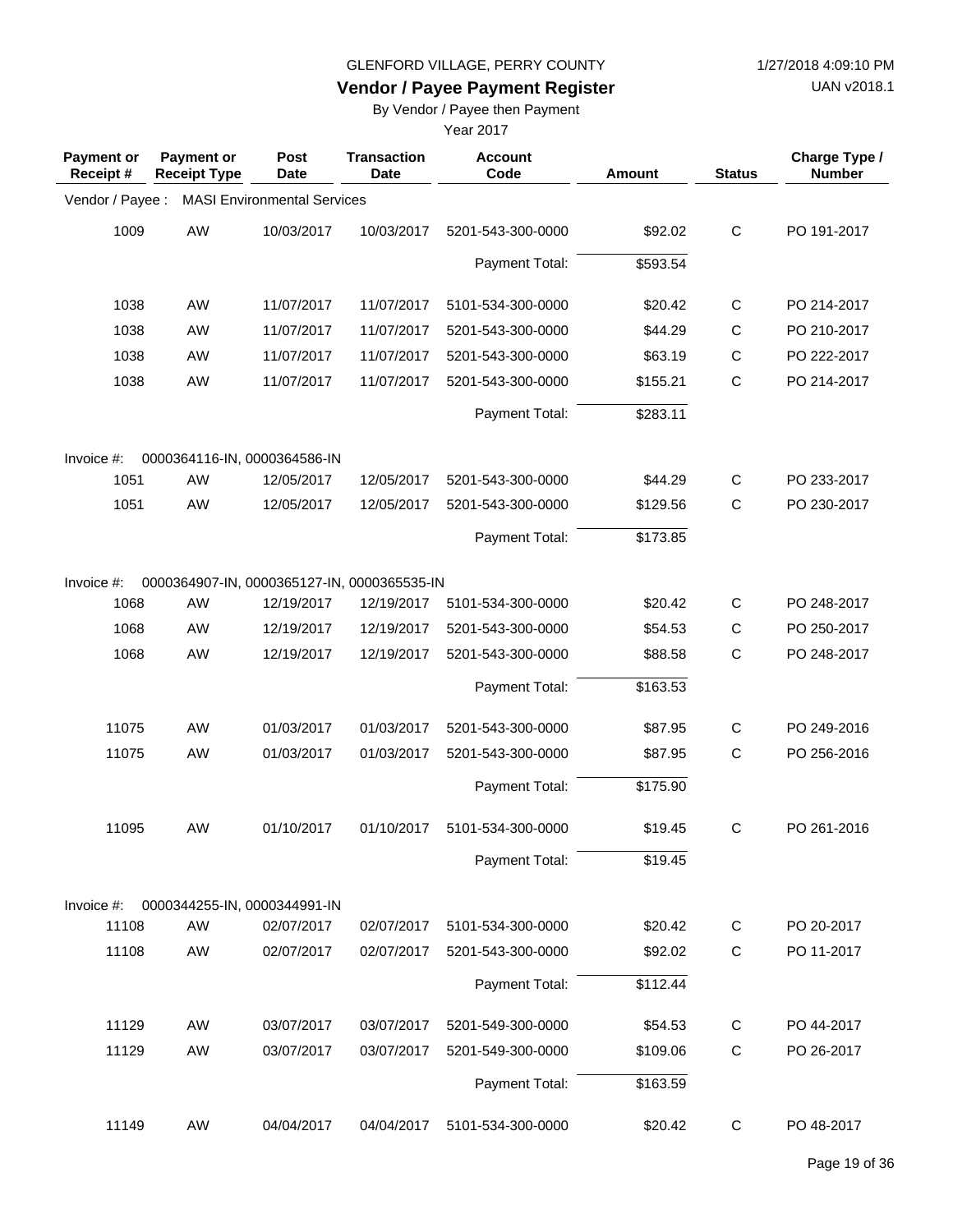**Vendor / Payee Payment Register**

UAN v2018.1

## By Vendor / Payee then Payment

| <b>Payment or</b><br>Receipt# | Payment or<br><b>Receipt Type</b> | Post<br><b>Date</b>                | <b>Transaction</b><br>Date | <b>Account</b><br>Code | Amount    | <b>Status</b> | Charge Type /<br><b>Number</b> |
|-------------------------------|-----------------------------------|------------------------------------|----------------------------|------------------------|-----------|---------------|--------------------------------|
| Vendor / Payee :              |                                   | <b>MASI Environmental Services</b> |                            |                        |           |               |                                |
| 11149                         | <b>AW</b>                         | 04/04/2017                         | 04/04/2017                 | 5201-543-300-0000      | \$92.02   | $\mathsf C$   | PO 52-2017                     |
|                               |                                   |                                    |                            | Payment Total:         | \$112.44  |               |                                |
| 11177                         | <b>AW</b>                         | 05/02/2017                         | 05/02/2017                 | 5101-534-300-0000      | \$20.42   | V             | PO 73-2017                     |
| 11177                         | <b>AW</b>                         | 05/02/2017                         | 05/02/2017                 | 5201-543-300-0000      | \$54.53   | V             | PO 73-2017                     |
| 11177                         | <b>AW</b>                         | 05/02/2017                         | 05/02/2017                 | 5201-543-300-0000      | \$54.53   | V             | PO 81-2017                     |
| 11177                         | <b>AW</b>                         | 05/02/2017                         | 05/02/2017                 | 5101-534-300-0000      | $-$20.42$ | V             | PO 73-2017                     |
| 11177                         | AW                                | 05/02/2017                         | 05/02/2017                 | 5201-543-300-0000      | $-$54.53$ | V             | PO 73-2017                     |
| 11177                         | AW                                | 05/02/2017                         | 05/02/2017                 | 5201-543-300-0000      | $-$54.53$ | V             | PO 81-2017                     |
|                               |                                   |                                    |                            | Payment Total:         | \$0.00    |               |                                |
| 11185                         | AW                                | 05/02/2017                         | 05/02/2017                 | 5101-534-300-0000      | \$20.42   | $\mathsf{C}$  | PO 73-2017                     |
| 11185                         | <b>AW</b>                         | 05/02/2017                         | 05/02/2017                 | 5201-543-300-0000      | \$54.53   | $\mathsf C$   | PO 73-2017                     |
| 11185                         | <b>AW</b>                         | 05/02/2017                         | 05/02/2017                 | 5201-543-300-0000      | \$54.53   | $\mathsf C$   | PO 81-2017                     |
|                               |                                   |                                    |                            | Payment Total:         | \$129.48  |               |                                |
| 11210                         | <b>AW</b>                         | 06/06/2017                         | 06/06/2017                 | 5101-534-300-0000      | \$20.42   | $\mathsf{C}$  | PO 116-2017                    |
| 11210                         | <b>AW</b>                         | 06/06/2017                         | 06/06/2017                 | 5101-534-300-0000      | \$20.42   | $\mathsf C$   | PO 95-2017                     |
| 11210                         | <b>AW</b>                         | 06/06/2017                         | 06/06/2017                 | 5201-543-300-0000      | \$54.53   | $\mathsf C$   | PO 95-2017                     |
| 11210                         | AW                                | 06/06/2017                         | 06/06/2017                 | 5201-543-300-0000      | \$92.02   | $\mathsf C$   | PO 116-2017                    |
|                               |                                   |                                    |                            | Payment Total:         | \$187.39  |               |                                |
| 11231                         | <b>AW</b>                         | 07/11/2017                         | 07/11/2017                 | 5101-534-300-0000      | \$20.42   | C             | PO 125-2017                    |
| 11231                         | <b>AW</b>                         | 07/11/2017                         | 07/11/2017                 | 5101-534-300-0000      | \$20.42   | $\mathsf C$   | PO 126-2017                    |
| 11231                         | AW                                | 07/11/2017                         | 07/11/2017                 | 5201-543-300-0000      | \$44.29   | $\mathsf C$   | PO 131-2017                    |
| 11231                         | AW                                | 07/11/2017                         | 07/11/2017                 | 5201-543-300-0000      | \$184.35  | $\mathsf{C}$  | PO 125-2017                    |
|                               |                                   |                                    |                            | Payment Total:         | \$269.48  |               |                                |
| 11257                         | AW                                | 08/01/2017                         | 08/01/2017                 | 5101-534-300-0000      | \$20.42   | $\mathsf C$   | PO 146-2017                    |
| 11257                         | AW                                | 08/01/2017                         | 08/01/2017                 | 5201-543-300-0000      | \$110.92  | $\mathsf{C}$  | PO 146-2017                    |
|                               |                                   |                                    |                            | Payment Total:         | \$131.34  |               |                                |
| 11279                         | AW                                | 09/05/2017                         | 09/05/2017                 | 5101-534-300-0000      | \$27.17   | $\mathsf C$   | PO 167-2017                    |
| 11279                         | AW                                | 09/05/2017                         | 09/05/2017                 | 5201-543-300-0000      | \$44.29   | $\mathsf C$   | PO 170-2017                    |
| 11279                         | AW                                | 09/05/2017                         | 09/05/2017                 | 5201-549-300-0000      | \$44.29   | $\mathsf C$   | PO 158-2017                    |
| 11279                         | AW                                | 09/05/2017                         | 09/05/2017                 | 5201-549-300-0000      | \$110.92  | $\mathsf{C}$  | PO 164-2017                    |
|                               |                                   |                                    |                            | Payment Total:         | \$226.67  |               |                                |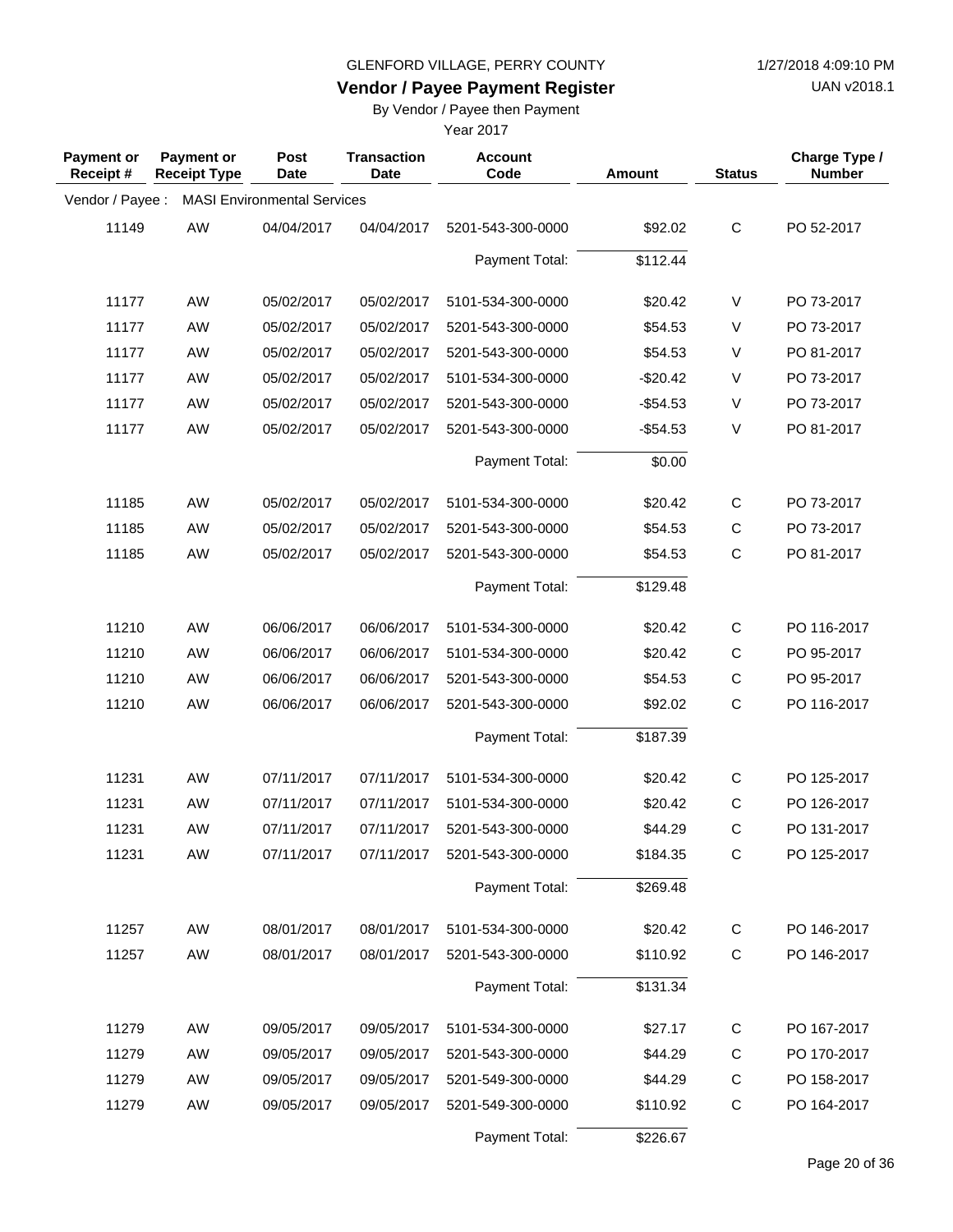UAN v2018.1

# **Vendor / Payee Payment Register**

By Vendor / Payee then Payment

| <b>Payment or</b><br>Receipt# | <b>Payment or</b><br><b>Receipt Type</b> | Post<br><b>Date</b>               | <b>Transaction</b><br><b>Date</b> | <b>Account</b><br>Code | Amount       | <b>Status</b> | Charge Type /<br><b>Number</b> |
|-------------------------------|------------------------------------------|-----------------------------------|-----------------------------------|------------------------|--------------|---------------|--------------------------------|
|                               |                                          |                                   |                                   | Vendor Total:          | \$2,742.21   |               |                                |
| Vendor / Payee :              |                                          | Mid Atlantic Storage Systems, Inc |                                   |                        |              |               |                                |
| 11281                         | AW                                       | 09/05/2017                        | 09/05/2017                        | 5101-539-430-0000      | \$13,725.00  | $\mathbf C$   | PO 53-2017                     |
|                               |                                          |                                   |                                   | Payment Total:         | \$13,725.00  |               |                                |
|                               |                                          |                                   |                                   | Vendor Total:          | \$13,725.00  |               |                                |
| Vendor / Payee :              |                                          | Northern Perry County Water       |                                   |                        |              |               |                                |
| 1027                          | AW                                       | 10/10/2017                        | 10/10/2017                        | 5101-533-300-0000      | \$2,813.92   | $\mathbf C$   | PO 211-2017                    |
|                               |                                          |                                   |                                   | Payment Total:         | \$2,813.92   |               |                                |
| 1039                          | AW                                       | 11/07/2017                        | 11/07/2017                        | 5101-533-300-0000      | \$3,038.21   | $\mathbf C$   | PO 217-2017                    |
|                               |                                          |                                   |                                   | Payment Total:         | \$3,038.21   |               |                                |
| 1052                          | AW                                       | 12/05/2017                        | 12/05/2017                        | 5101-533-300-0000      | \$2,723.79   | $\mathbf C$   | PO 244-2017                    |
|                               |                                          |                                   |                                   | Payment Total:         | \$2,723.79   |               |                                |
| 11076                         | AW                                       | 01/03/2017                        | 01/03/2017                        | 5101-533-300-0000      | \$2,452.38   | $\mathbf C$   | PO 257-2016                    |
|                               |                                          |                                   |                                   | Payment Total:         | \$2,452.38   |               |                                |
| 11109                         | AW                                       | 02/07/2017                        | 02/07/2017                        | 5101-533-300-0000      | \$2,488.50   | C             | PO 18-2017                     |
|                               |                                          |                                   |                                   | Payment Total:         | \$2,488.50   |               |                                |
| 11130                         | AW                                       | 03/07/2017                        | 03/07/2017                        | 5101-533-300-0000      | \$2,398.37   | C             | PO 33-2017                     |
|                               |                                          |                                   |                                   | Payment Total:         | \$2,398.37   |               |                                |
| 11150                         | AW                                       | 04/04/2017                        | 04/04/2017                        | 5101-533-300-0000      | \$2,358.12   | $\mathbf C$   | PO 60-2017                     |
|                               |                                          |                                   |                                   | Payment Total:         | \$2,358.12   |               |                                |
| 11178                         | AW                                       | 05/02/2017                        | 05/02/2017                        | 5101-533-300-0000      | \$2,659.46   | V             | PO 87-2017                     |
| 11178                         | AW                                       | 05/02/2017                        | 05/02/2017                        | 5101-533-300-0000      | $-$2,659.46$ | V             | PO 87-2017                     |
|                               |                                          |                                   |                                   | Payment Total:         | \$0.00       |               |                                |
| 11194                         | AW                                       | 05/12/2017                        | 05/12/2017                        | 5101-533-300-0000      | \$2,659.46   | $\mathsf{C}$  | PO 87-2017                     |
|                               |                                          |                                   |                                   | Payment Total:         | \$2,659.46   |               |                                |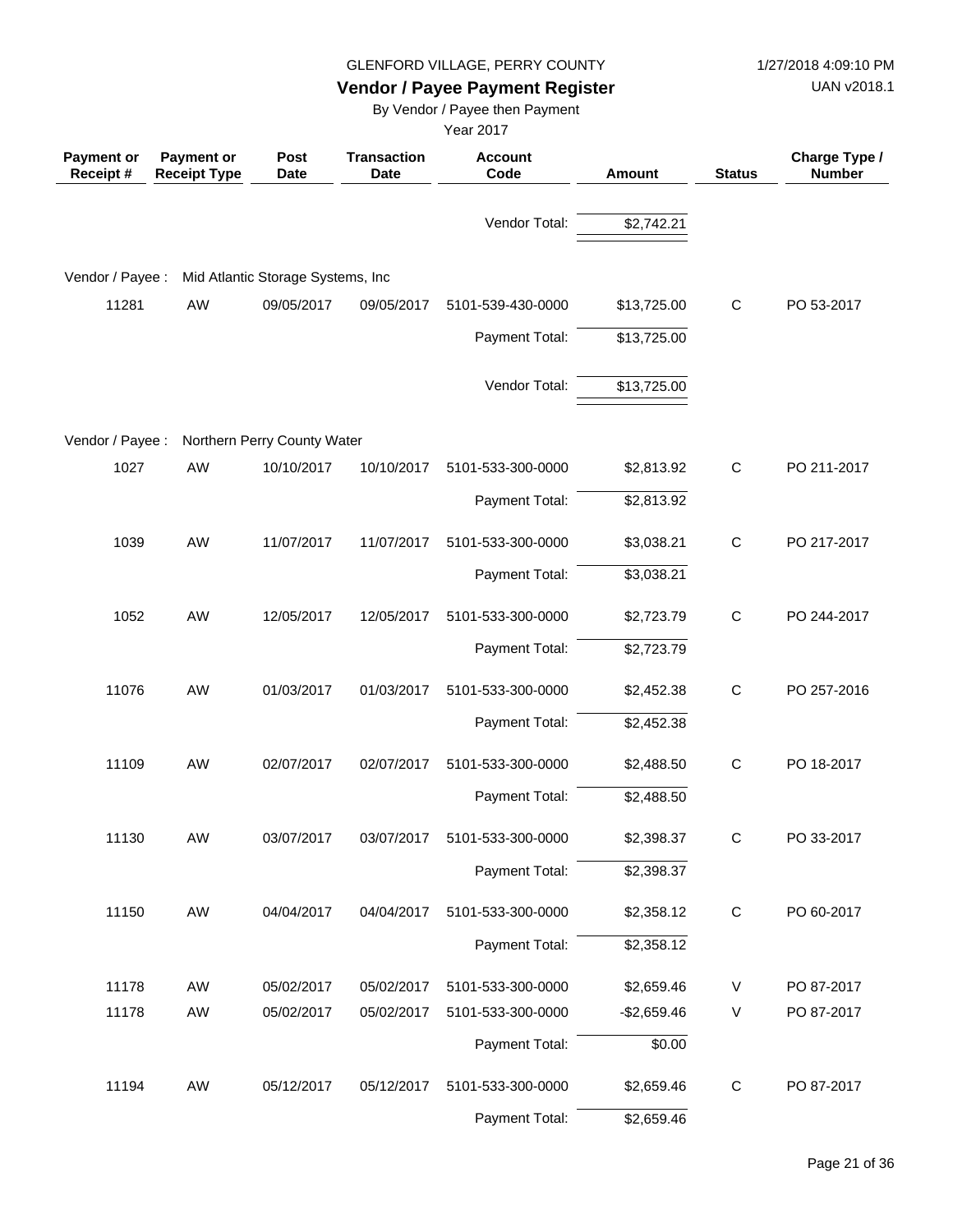UAN v2018.1

# **Vendor / Payee Payment Register**

By Vendor / Payee then Payment

| <b>Payment or</b><br>Receipt# | <b>Payment or</b><br><b>Receipt Type</b>             | Post<br><b>Date</b>         | <b>Transaction</b><br>Date | <b>Account</b><br>Code | Amount      | <b>Status</b> | Charge Type /<br><b>Number</b> |
|-------------------------------|------------------------------------------------------|-----------------------------|----------------------------|------------------------|-------------|---------------|--------------------------------|
| Vendor / Payee :              |                                                      | Northern Perry County Water |                            |                        |             |               |                                |
| 11211                         | AW                                                   | 06/06/2017                  | 06/06/2017                 | 5101-533-300-0000      | \$2,651.55  | $\mathbf C$   | PO 110-2017                    |
|                               |                                                      |                             |                            | Payment Total:         | \$2,651.55  |               |                                |
| 11232                         | AW                                                   | 07/11/2017                  | 07/11/2017                 | 5101-533-300-0000      | \$3,399.41  | C             | PO 130-2017                    |
|                               |                                                      |                             |                            | Payment Total:         | \$3,399.41  |               |                                |
| 11258                         | AW                                                   | 08/01/2017                  | 08/01/2017                 | 5101-533-300-0000      | \$2,342.98  | $\mathbf C$   | PO 150-2017                    |
|                               |                                                      |                             |                            | Payment Total:         | \$2,342.98  |               |                                |
| 11280                         | AW                                                   | 09/05/2017                  | 09/05/2017                 | 5101-533-300-0000      | \$3,100.82  | $\mathbf C$   | PO 180-2017                    |
|                               |                                                      |                             |                            | Payment Total:         | \$3,100.82  |               |                                |
|                               |                                                      |                             |                            | Vendor Total:          | \$32,427.51 |               |                                |
|                               | Vendor / Payee : Ohio Bureau of Workers Compensation |                             |                            |                        |             |               |                                |
| Invoice #:                    | 1002546503                                           |                             |                            |                        |             |               |                                |
| 1053                          | AW                                                   | 12/05/2017                  | 12/05/2017                 | 1000-725-225-0000      | \$132.00    | $\mathbf C$   | PO 240-2017                    |
|                               |                                                      |                             |                            | Payment Total:         | \$132.00    |               |                                |
| 11077                         | AW                                                   | 01/03/2017                  | 01/03/2017                 | 1000-725-225-0000      | \$98.44     | $\mathbf C$   | PO 4-2017                      |
|                               |                                                      |                             |                            | Payment Total:         | \$98.44     |               |                                |
| 11110                         | AW                                                   | 02/07/2017                  | 02/07/2017                 | 1000-725-225-0000      | \$37.35     | $\mathsf C$   | PO 22-2017                     |
|                               |                                                      |                             |                            | Payment Total:         | \$37.35     |               |                                |
|                               |                                                      |                             |                            | Vendor Total:          | \$267.79    |               |                                |
| Vendor / Payee :              |                                                      | Ohio Department of Taxation |                            |                        |             |               |                                |
| 1022                          | WH                                                   | 10/03/2017                  | 10/03/2017                 | 1000-715-111-0000      | \$1.77      | C             | <b>Direct</b>                  |
| 1022                          | WH                                                   | 10/03/2017                  | 10/03/2017                 | 1000-725-121-0000      | \$7.59      | C             | Direct                         |
| 1022                          | WH                                                   | 10/03/2017                  | 10/03/2017                 | 5101-532-100-0000      | \$8.85      | C             | Direct                         |
| 1022                          | WH                                                   | 10/03/2017                  | 10/03/2017                 | 5201-542-100-0000      | \$8.85      | $\mathbf C$   | Direct                         |
|                               |                                                      |                             |                            | Payment Total:         | \$27.06     |               |                                |
| 11100                         | WH                                                   | 01/27/2017                  | 01/27/2017                 | 1000-715-111-0000      | \$2.12      | C             | Direct                         |
| 11100                         | WH                                                   | 01/27/2017                  | 01/27/2017                 | 1000-725-121-0000      | \$7.59      | C             | Direct                         |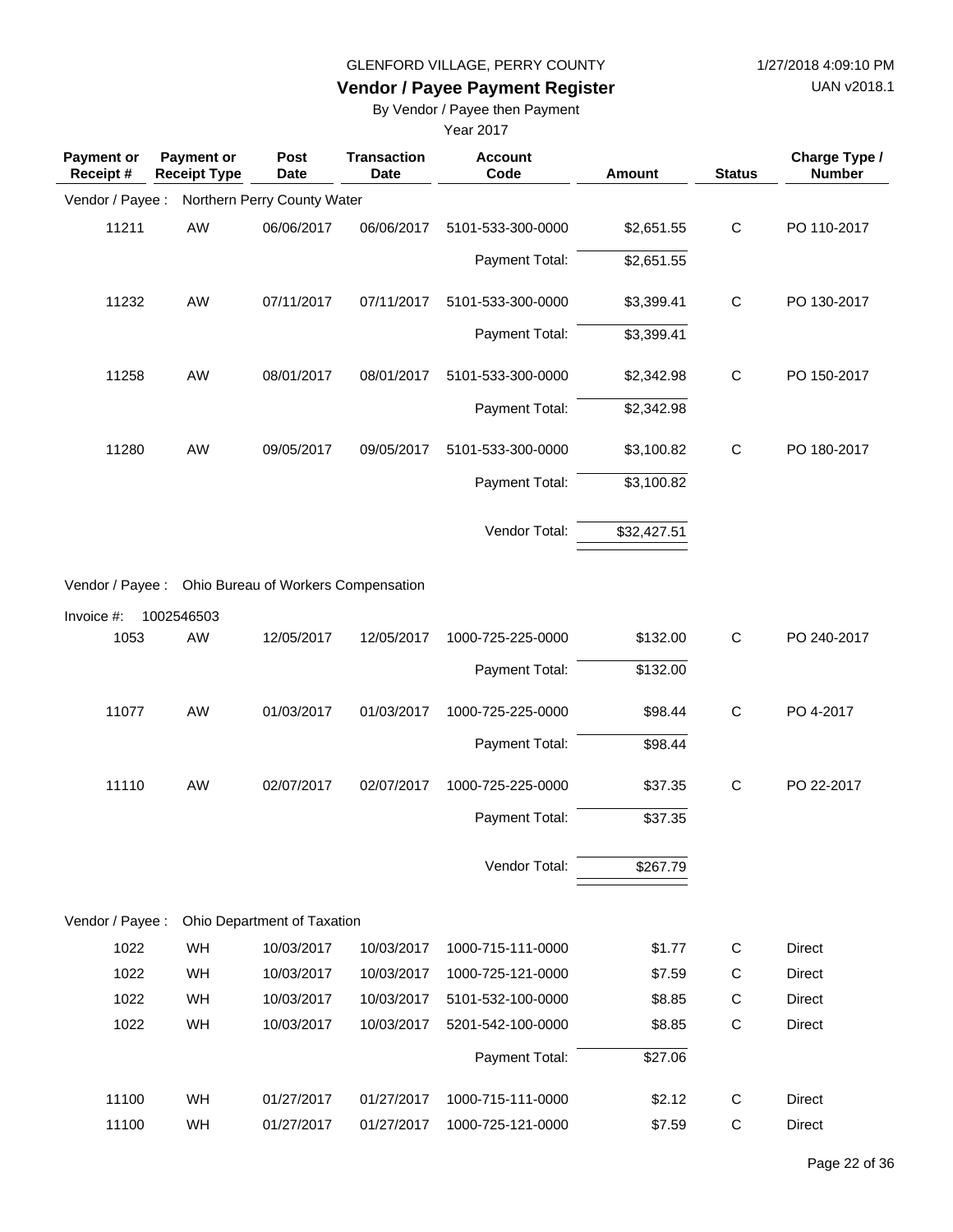UAN v2018.1

# **Vendor / Payee Payment Register**

By Vendor / Payee then Payment

| <b>Payment or</b><br>Receipt # | <b>Payment or</b><br><b>Receipt Type</b> | Post<br><b>Date</b>         | <b>Transaction</b><br><b>Date</b>        | <b>Account</b><br>Code       | <b>Amount</b> | <b>Status</b> | Charge Type /<br><b>Number</b> |
|--------------------------------|------------------------------------------|-----------------------------|------------------------------------------|------------------------------|---------------|---------------|--------------------------------|
| Vendor / Payee :               |                                          | Ohio Department of Taxation |                                          |                              |               |               |                                |
| 11100                          | WH                                       | 01/27/2017                  | 01/27/2017                               | 5101-532-100-0000            | \$8.85        | $\mathbf C$   | <b>Direct</b>                  |
| 11100                          | WH                                       | 01/27/2017                  | 01/27/2017                               | 5201-542-100-0000            | \$8.85        | $\mathsf C$   | <b>Direct</b>                  |
|                                |                                          |                             |                                          | Payment Total:               | \$27.41       |               |                                |
| 11166                          | WH                                       | 04/04/2017                  | 04/04/2017                               | 1000-715-111-0000            | \$1.86        | C             | Direct                         |
| 11166                          | WH                                       | 04/04/2017                  | 04/04/2017                               | 1000-725-121-0000            | \$7.59        | $\mathsf{C}$  | <b>Direct</b>                  |
| 11166                          | WH                                       | 04/04/2017                  | 04/04/2017                               | 5101-532-100-0000            | \$8.85        | $\mathsf{C}$  | <b>Direct</b>                  |
| 11166                          | WH                                       | 04/04/2017                  | 04/04/2017                               | 5201-542-100-0000            | \$8.85        | $\mathbf C$   | <b>Direct</b>                  |
|                                |                                          |                             |                                          | Payment Total:               | \$27.15       |               |                                |
| 11248                          | WH                                       | 07/11/2017                  | 07/11/2017                               | 1000-715-111-0000            | \$1.59        | C             | <b>Direct</b>                  |
| 11248                          | WH                                       | 07/11/2017                  | 07/11/2017                               | 1000-725-121-0000            | \$2.53        | $\mathsf{C}$  | <b>Direct</b>                  |
| 11248                          | WH                                       | 07/11/2017                  | 07/11/2017                               | 5101-532-100-0000            | \$2.95        | С             | <b>Direct</b>                  |
| 11248                          | WH                                       | 07/11/2017                  | 07/11/2017                               | 5201-542-100-0000            | \$2.95        | $\mathbf C$   | <b>Direct</b>                  |
|                                |                                          |                             |                                          | Payment Total:               | \$10.02       |               |                                |
| 11249                          | WH                                       | 07/11/2017                  | 07/11/2017                               | 1000-725-121-0000            | \$5.06        | C             | <b>Direct</b>                  |
| 11249                          | WH                                       | 07/11/2017                  | 07/11/2017                               | 5101-532-100-0000            | \$5.90        | C             | Direct                         |
| 11249                          | WH                                       | 07/11/2017                  | 07/11/2017                               | 5201-542-100-0000            | \$5.90        | $\mathsf C$   | <b>Direct</b>                  |
|                                |                                          |                             |                                          | Payment Total:               | \$16.86       |               |                                |
|                                |                                          |                             |                                          | Vendor Total:                | \$108.50      |               |                                |
| Vendor / Payee :               |                                          |                             | Ohio Municipal Joint Self-Insurance Pool |                              |               |               |                                |
| 11179                          | AW                                       | 05/02/2017                  |                                          | 05/02/2017 1000-725-351-0000 | \$600.00      | $\vee$        | PO 76-2017                     |
| 11179                          | AW                                       | 05/02/2017                  | 05/02/2017                               | 2011-730-352-0000            | \$600.00      | V             | PO 76-2017                     |
| 11179                          | AW                                       | 05/02/2017                  | 05/02/2017                               | 5101-539-351-0000            | \$1,098.00    | V             | PO 76-2017                     |
| 11179                          | AW                                       | 05/02/2017                  | 05/02/2017                               | 5201-543-350-0000            | \$1,098.00    | V             | PO 76-2017                     |
| 11179                          | AW                                       | 05/02/2017                  | 05/02/2017                               | 1000-725-351-0000            | $-$ \$600.00  | V             | PO 76-2017                     |
| 11179                          | AW                                       | 05/02/2017                  | 05/02/2017                               | 2011-730-352-0000            | $-$600.00$    | V             | PO 76-2017                     |
| 11179                          | AW                                       | 05/02/2017                  | 05/02/2017                               | 5101-539-351-0000            | $-$1,098.00$  | V             | PO 76-2017                     |
| 11179                          | AW                                       | 05/02/2017                  | 05/02/2017                               | 5201-543-350-0000            | $-$1,098.00$  | V             | PO 76-2017                     |
|                                |                                          |                             |                                          | Payment Total:               | \$0.00        |               |                                |
| 11186                          | AW                                       | 05/02/2017                  | 05/02/2017                               | 1000-725-351-0000            | \$600.00      | C             | PO 76-2017                     |
| 11186                          | AW                                       | 05/02/2017                  | 05/02/2017                               | 2011-730-352-0000            | \$600.00      | C             | PO 76-2017                     |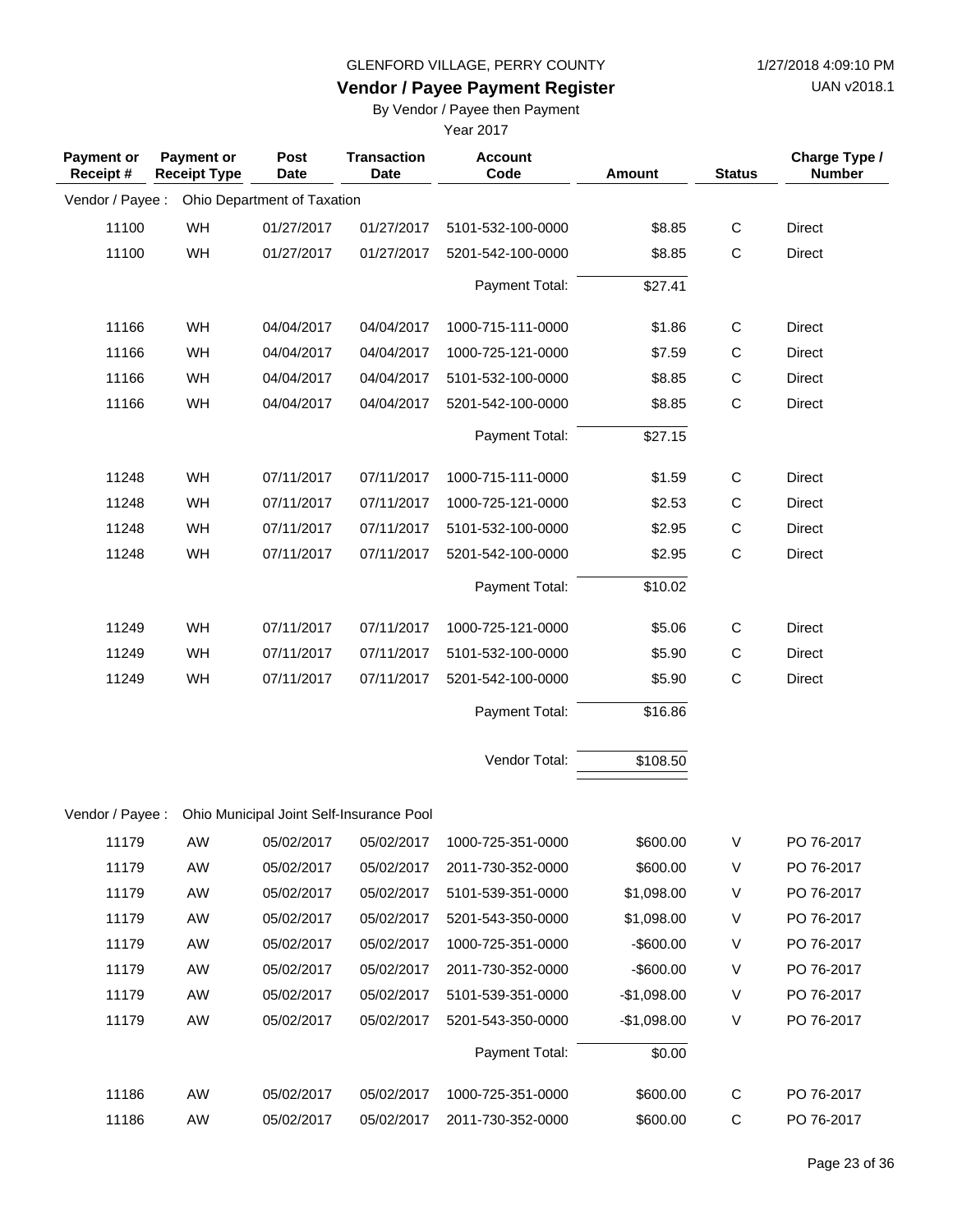**Vendor / Payee Payment Register**

UAN v2018.1

By Vendor / Payee then Payment

| <b>Payment or</b><br>Receipt# | <b>Payment or</b><br><b>Receipt Type</b> | Post<br><b>Date</b>   | <b>Transaction</b><br><b>Date</b>        | <b>Account</b><br>Code | Amount     | <b>Status</b> | Charge Type /<br><b>Number</b> |
|-------------------------------|------------------------------------------|-----------------------|------------------------------------------|------------------------|------------|---------------|--------------------------------|
| Vendor / Payee :              |                                          |                       | Ohio Municipal Joint Self-Insurance Pool |                        |            |               |                                |
| 11186                         | AW                                       | 05/02/2017            | 05/02/2017                               | 5101-539-351-0000      | \$1,098.00 | $\mathsf{C}$  | PO 76-2017                     |
| 11186                         | AW                                       | 05/02/2017            | 05/02/2017                               | 5201-543-350-0000      | \$1,098.00 | C             | PO 76-2017                     |
|                               |                                          |                       |                                          | Payment Total:         | \$3,396.00 |               |                                |
|                               |                                          |                       |                                          | Vendor Total:          | \$3,396.00 |               |                                |
| Vendor / Payee:               |                                          | Ohio Municipal League |                                          |                        |            |               |                                |
| 1054                          | AW                                       | 12/05/2017            | 12/05/2017                               | 1000-725-391-0000      | \$225.00   | $\mathsf{C}$  | PO 239-2017                    |
|                               |                                          |                       |                                          | Payment Total:         | \$225.00   |               |                                |
| 11078                         | AW                                       | 01/03/2017            | 01/03/2017                               | 1000-715-391-0000      | \$225.00   | $\mathsf{C}$  | PO 5-2017                      |
|                               |                                          |                       |                                          | Payment Total:         | \$225.00   |               |                                |
|                               |                                          |                       |                                          | Vendor Total:          | \$450.00   |               |                                |
| Vendor / Payee :              |                                          |                       | Ohio Public Employees Retirement System  |                        |            |               |                                |
| 1023                          | WH                                       | 10/03/2017            | 10/03/2017                               | 1000-725-121-0000      | \$30.00    | $\mathsf C$   | <b>Direct</b>                  |
| 1023                          | <b>WH</b>                                | 10/03/2017            | 10/03/2017                               | 1000-725-211-0000      | \$46.66    | C             | <b>Direct</b>                  |
| 1023                          | WH                                       | 10/03/2017            | 10/03/2017                               | 5101-532-100-0000      | \$35.00    | $\mathsf C$   | Direct                         |
| 1023                          | WH                                       | 10/03/2017            | 10/03/2017                               | 5101-532-211-0000      | \$46.67    | $\mathsf{C}$  | <b>Direct</b>                  |
| 1023                          | WH                                       | 10/03/2017            | 10/03/2017                               | 5201-542-100-0000      | \$35.00    | C             | <b>Direct</b>                  |
| 1023                          | WH                                       | 10/03/2017            | 10/03/2017                               | 5201-542-211-0000      | \$46.67    | $\mathsf{C}$  | Direct                         |
|                               |                                          |                       |                                          | Payment Total:         | \$240.00   |               |                                |
| 1042                          | WH                                       | 11/07/2017            | 11/07/2017                               | 1000-725-121-0000      | \$30.00    | $\mathsf{C}$  | Direct                         |
| 1042                          | WH                                       | 11/07/2017            | 11/07/2017                               | 1000-725-211-0000      | \$45.18    | $\mathsf C$   | Direct                         |
| 1042                          | WH                                       | 11/07/2017            | 11/07/2017                               | 5101-532-100-0000      | \$35.00    | C             | Direct                         |
| 1042                          | WH                                       | 11/07/2017            | 11/07/2017                               | 5101-532-211-0000      | \$46.67    | C             | Direct                         |
| 1042                          | WH                                       | 11/07/2017            | 11/07/2017                               | 5201-542-100-0000      | \$35.00    | C             | Direct                         |
| 1042                          | WH                                       | 11/07/2017            | 11/07/2017                               | 5201-542-211-0000      | \$46.67    | C             | Direct                         |
|                               |                                          |                       |                                          | Payment Total:         | \$238.52   |               |                                |
| 1064                          | WH                                       | 12/05/2017            | 12/05/2017                               | 1000-725-121-0000      | \$30.00    | C             | Direct                         |
| 1064                          | WH                                       | 12/05/2017            | 12/05/2017                               | 1000-725-211-0000      | \$47.66    | C             | Direct                         |
| 1064                          | WH                                       | 12/05/2017            | 12/05/2017                               | 5101-532-100-0000      | \$35.00    | C             | Direct                         |
| 1064                          | WH                                       | 12/05/2017            | 12/05/2017                               | 5101-532-211-0000      | \$46.67    | C             | Direct                         |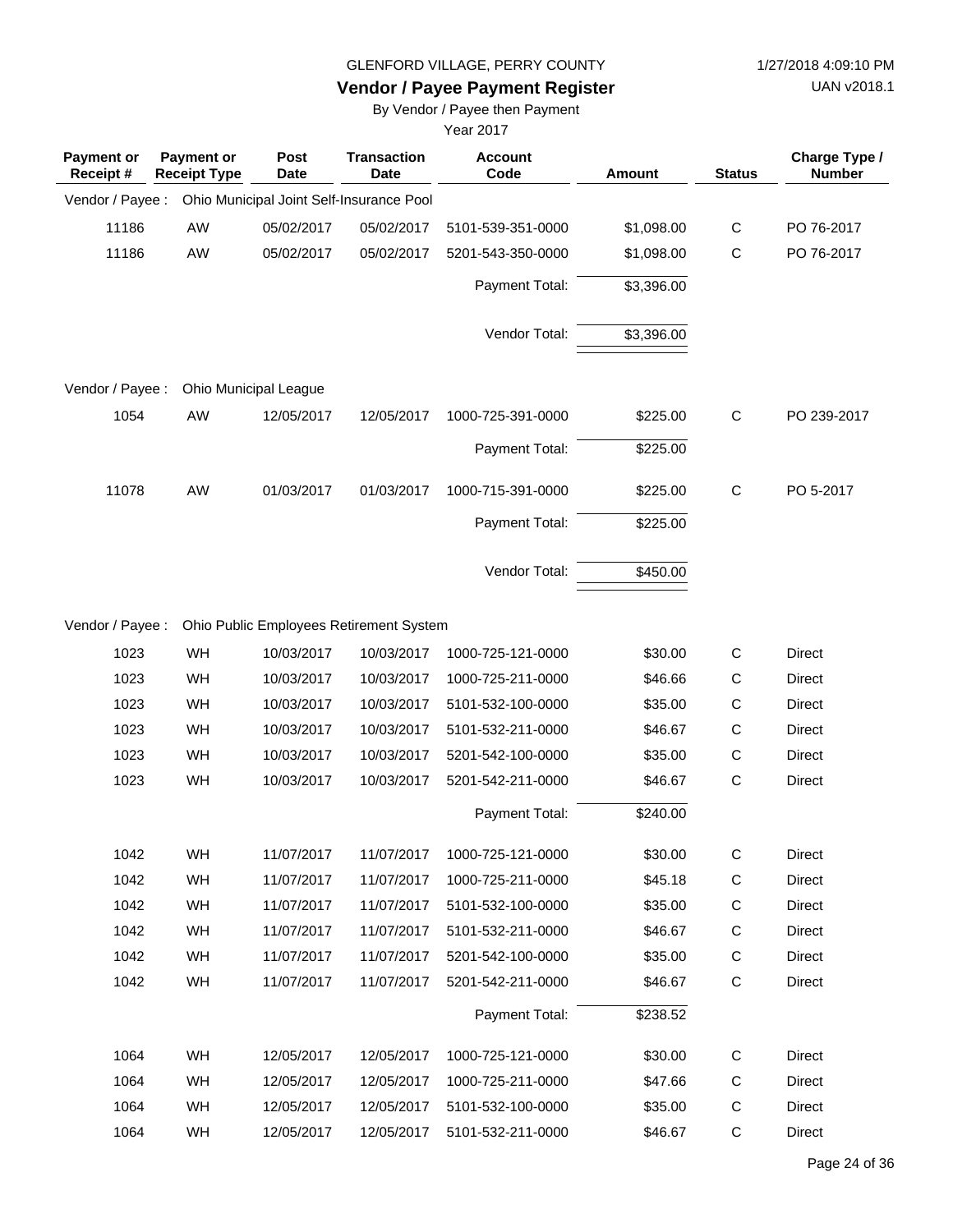UAN v2018.1

# **Vendor / Payee Payment Register**

By Vendor / Payee then Payment

| <b>Payment or</b><br>Receipt# | <b>Payment or</b><br><b>Receipt Type</b> | Post<br>Date | <b>Transaction</b><br><b>Date</b>       | <b>Account</b><br>Code | Amount   | <b>Status</b> | Charge Type /<br><b>Number</b> |
|-------------------------------|------------------------------------------|--------------|-----------------------------------------|------------------------|----------|---------------|--------------------------------|
| Vendor / Payee :              |                                          |              | Ohio Public Employees Retirement System |                        |          |               |                                |
| 1064                          | WH                                       | 12/05/2017   | 12/05/2017                              | 5201-542-100-0000      | \$35.00  | $\mathsf{C}$  | Direct                         |
| 1064                          | WH                                       | 12/05/2017   | 12/05/2017                              | 5201-542-211-0000      | \$46.67  | C             | <b>Direct</b>                  |
|                               |                                          |              |                                         | Payment Total:         | \$241.00 |               |                                |
|                               |                                          |              |                                         |                        |          |               |                                |
| 11092                         | WH                                       | 01/03/2017   | 01/03/2017                              | 1000-725-121-0000      | \$30.00  | $\mathsf C$   | Direct                         |
| 11092                         | WH                                       | 01/03/2017   | 01/03/2017                              | 1000-725-211-0000      | \$46.66  | $\mathsf C$   | Direct                         |
| 11092                         | WH                                       | 01/03/2017   | 01/03/2017                              | 5101-532-100-0000      | \$35.00  | $\mathsf C$   | Direct                         |
| 11092                         | WH                                       | 01/03/2017   | 01/03/2017                              | 5101-532-211-0000      | \$46.67  | C             | Direct                         |
| 11092                         | WH                                       | 01/03/2017   | 01/03/2017                              | 5201-542-100-0000      | \$35.00  | $\mathsf C$   | Direct                         |
| 11092                         | WH                                       | 01/03/2017   | 01/03/2017                              | 5201-542-211-0000      | \$46.67  | $\mathsf{C}$  | Direct                         |
|                               |                                          |              |                                         | Payment Total:         | \$240.00 |               |                                |
| 11118                         | WH                                       | 02/07/2017   | 02/07/2017                              | 1000-725-121-0000      | \$30.00  | $\mathsf C$   | Direct                         |
| 11118                         | WH                                       | 02/07/2017   | 02/07/2017                              | 1000-725-211-0000      | \$46.66  | C             | Direct                         |
| 11118                         | WH                                       | 02/07/2017   | 02/07/2017                              | 5101-532-100-0000      | \$35.00  | $\mathsf C$   | Direct                         |
| 11118                         | WH                                       | 02/07/2017   | 02/07/2017                              | 5101-532-211-0000      | \$46.67  | $\mathsf C$   | Direct                         |
| 11118                         | WH                                       | 02/07/2017   | 02/07/2017                              | 5201-542-100-0000      | \$35.00  | $\mathsf C$   | Direct                         |
| 11118                         | WH                                       | 02/07/2017   | 02/07/2017                              | 5201-542-211-0000      | \$46.67  | $\mathsf{C}$  | Direct                         |
|                               |                                          |              |                                         | Payment Total:         | \$240.00 |               |                                |
|                               |                                          |              |                                         |                        |          |               |                                |
| 11135                         | WH                                       | 03/07/2017   | 03/07/2017                              | 1000-725-121-0000      | \$30.00  | $\mathsf{C}$  | Direct                         |
| 11135                         | WH                                       | 03/07/2017   | 03/07/2017                              | 1000-725-211-0000      | \$46.66  | C             | Direct                         |
| 11135                         | WH                                       | 03/07/2017   | 03/07/2017                              | 5101-532-100-0000      | \$35.00  | C             | Direct                         |
| 11135                         | WH                                       | 03/07/2017   | 03/07/2017                              | 5101-532-211-0000      | \$46.67  | $\mathsf{C}$  | <b>Direct</b>                  |
| 11135                         | WH                                       | 03/07/2017   | 03/07/2017                              | 5201-542-100-0000      | \$35.00  | $\mathsf C$   | Direct                         |
| 11135                         | WH                                       | 03/07/2017   | 03/07/2017                              | 5201-542-211-0000      | \$46.67  | $\mathsf C$   | Direct                         |
|                               |                                          |              |                                         | Payment Total:         | \$240.00 |               |                                |
| 11164                         | WH                                       | 04/04/2017   | 04/04/2017                              | 1000-725-121-0000      | \$30.00  | $\mathsf{C}$  | Direct                         |
| 11164                         | WH                                       | 04/04/2017   | 04/04/2017                              | 1000-725-211-0000      | \$46.66  | C             | Direct                         |
| 11164                         | WH                                       | 04/04/2017   | 04/04/2017                              | 5101-532-100-0000      | \$35.00  | C             | Direct                         |
| 11164                         | WH                                       | 04/04/2017   | 04/04/2017                              | 5101-532-211-0000      | \$46.67  | C             | <b>Direct</b>                  |
| 11164                         | WH                                       | 04/04/2017   | 04/04/2017                              | 5201-542-100-0000      | \$35.00  | $\mathsf C$   | Direct                         |
| 11164                         | WH                                       | 04/04/2017   | 04/04/2017                              | 5201-542-211-0000      | \$46.67  | $\mathsf{C}$  | Direct                         |
|                               |                                          |              |                                         | Payment Total:         | \$240.00 |               |                                |
| 11199                         | WH                                       | 05/12/2017   | 05/12/2017                              | 1000-725-121-0000      | \$30.00  | $\mathsf{C}$  | Direct                         |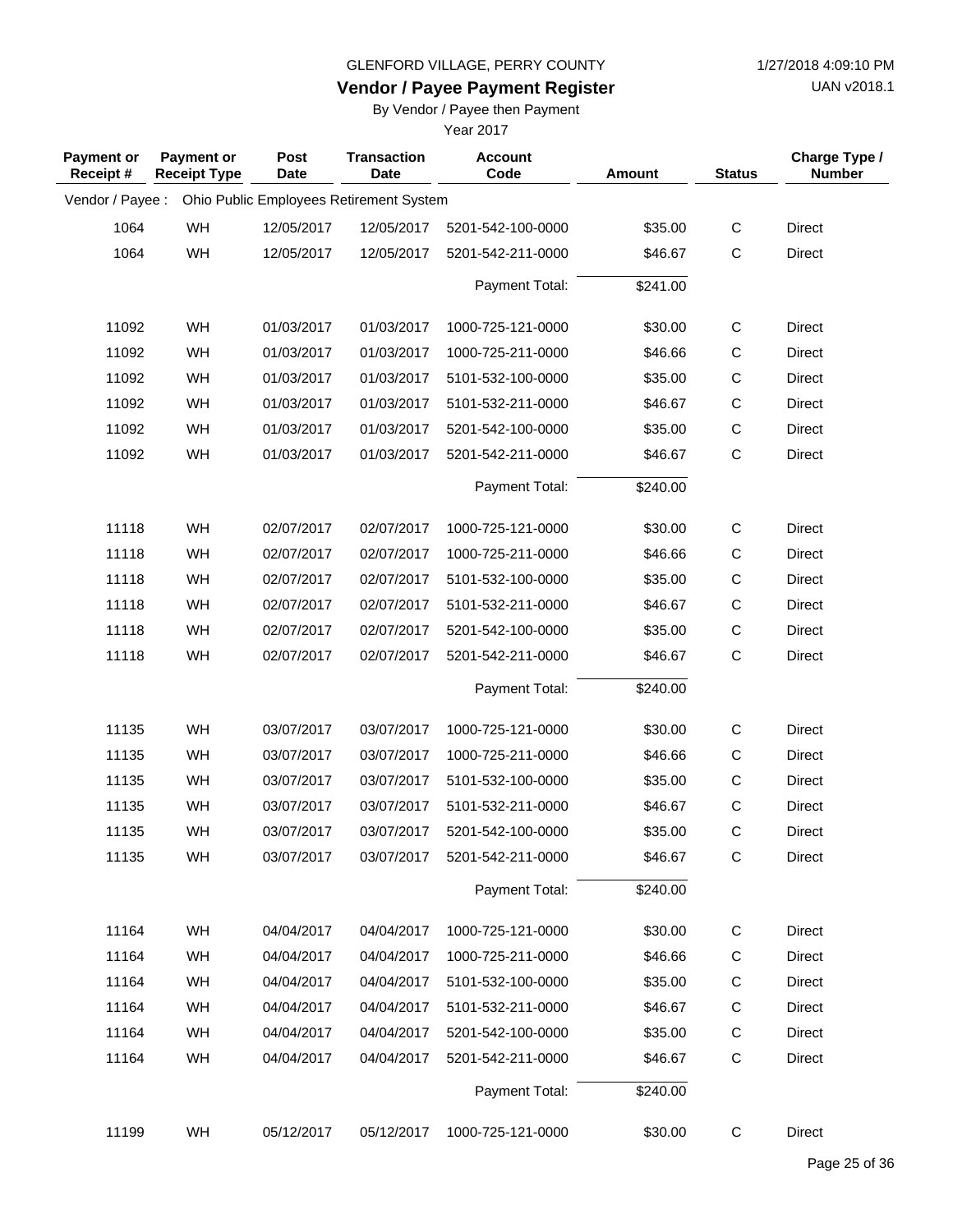**Vendor / Payee Payment Register**

UAN v2018.1

## By Vendor / Payee then Payment

| <b>Payment or</b><br>Receipt# | Payment or<br><b>Receipt Type</b> | Post<br><b>Date</b> | <b>Transaction</b><br>Date              | <b>Account</b><br>Code | Amount   | <b>Status</b> | Charge Type /<br><b>Number</b> |
|-------------------------------|-----------------------------------|---------------------|-----------------------------------------|------------------------|----------|---------------|--------------------------------|
| Vendor / Payee :              |                                   |                     | Ohio Public Employees Retirement System |                        |          |               |                                |
| 11199                         | WH                                | 05/12/2017          | 05/12/2017                              | 1000-725-211-0000      | \$46.66  | $\mathsf C$   | Direct                         |
| 11199                         | WH                                | 05/12/2017          | 05/12/2017                              | 5101-532-100-0000      | \$35.00  | С             | Direct                         |
| 11199                         | WH                                | 05/12/2017          | 05/12/2017                              | 5101-532-211-0000      | \$46.67  | $\mathsf C$   | Direct                         |
| 11199                         | WH                                | 05/12/2017          | 05/12/2017                              | 5201-542-100-0000      | \$35.00  | $\mathsf C$   | Direct                         |
| 11199                         | WH                                | 05/12/2017          | 05/12/2017                              | 5201-542-211-0000      | \$46.67  | $\mathsf C$   | Direct                         |
|                               |                                   |                     |                                         | Payment Total:         | \$240.00 |               |                                |
| 11219                         | WH                                | 06/06/2017          | 06/06/2017                              | 1000-725-121-0000      | \$30.00  | $\mathsf C$   | <b>Direct</b>                  |
| 11219                         | WH                                | 06/06/2017          | 06/06/2017                              | 1000-725-211-0000      | \$46.66  | C             | <b>Direct</b>                  |
| 11219                         | WH                                | 06/06/2017          | 06/06/2017                              | 5101-532-100-0000      | \$35.00  | $\mathsf C$   | Direct                         |
| 11219                         | WH                                | 06/06/2017          | 06/06/2017                              | 5101-532-211-0000      | \$46.67  | $\mathsf C$   | Direct                         |
| 11219                         | WH                                | 06/06/2017          | 06/06/2017                              | 5201-542-100-0000      | \$35.00  | $\mathsf C$   | Direct                         |
| 11219                         | WH                                | 06/06/2017          | 06/06/2017                              | 5201-542-211-0000      | \$46.67  | $\mathsf C$   | Direct                         |
|                               |                                   |                     |                                         | Payment Total:         | \$240.00 |               |                                |
| 11246                         | WH                                | 07/11/2017          | 07/11/2017                              | 1000-725-121-0000      | \$30.00  | $\mathsf C$   | Direct                         |
| 11246                         | WH                                | 07/11/2017          | 07/11/2017                              | 1000-725-211-0000      | \$46.66  | C             | Direct                         |
| 11246                         | WH                                | 07/11/2017          | 07/11/2017                              | 5101-532-100-0000      | \$35.00  | $\mathsf C$   | Direct                         |
| 11246                         | WH                                | 07/11/2017          | 07/11/2017                              | 5101-532-211-0000      | \$46.67  | C             | <b>Direct</b>                  |
| 11246                         | WH                                | 07/11/2017          | 07/11/2017                              | 5201-542-100-0000      | \$35.00  | $\mathsf C$   | Direct                         |
| 11246                         | WH                                | 07/11/2017          | 07/11/2017                              | 5201-542-211-0000      | \$46.67  | $\mathsf{C}$  | <b>Direct</b>                  |
|                               |                                   |                     |                                         | Payment Total:         | \$240.00 |               |                                |
| 11265                         | WH                                | 08/01/2017          | 08/01/2017                              | 1000-725-121-0000      | \$30.00  | $\mathsf{C}$  | Direct                         |
| 11265                         | WH                                | 08/01/2017          | 08/01/2017                              | 1000-725-211-0000      | \$46.66  | $\mathsf C$   | Direct                         |
| 11265                         | WH                                | 08/01/2017          | 08/01/2017                              | 5101-532-100-0000      | \$35.00  | C             | Direct                         |
| 11265                         | WH                                | 08/01/2017          | 08/01/2017                              | 5101-532-211-0000      | \$46.67  | C             | Direct                         |
| 11265                         | WH                                | 08/01/2017          | 08/01/2017                              | 5201-542-100-0000      | \$35.00  | $\mathsf{C}$  | Direct                         |
| 11265                         | WH                                | 08/01/2017          | 08/01/2017                              | 5201-542-211-0000      | \$46.67  | $\mathsf{C}$  | <b>Direct</b>                  |
|                               |                                   |                     |                                         | Payment Total:         | \$240.00 |               |                                |
| 11288                         | WH                                | 09/05/2017          | 09/05/2017                              | 1000-725-121-0000      | \$30.00  | $\mathsf C$   | Direct                         |
| 11288                         | WH                                | 09/05/2017          | 09/05/2017                              | 1000-725-211-0000      | \$46.66  | C             | Direct                         |
| 11288                         | WH                                | 09/05/2017          | 09/05/2017                              | 5101-532-100-0000      | \$35.00  | $\mathsf{C}$  | Direct                         |
| 11288                         | WH                                | 09/05/2017          | 09/05/2017                              | 5101-532-211-0000      | \$46.67  | $\mathsf{C}$  | Direct                         |
| 11288                         | WH                                | 09/05/2017          | 09/05/2017                              | 5201-542-100-0000      | \$35.00  | $\mathsf{C}$  | Direct                         |
| 11288                         | WH                                | 09/05/2017          | 09/05/2017                              | 5201-542-211-0000      | \$46.67  | $\mathsf C$   | Direct                         |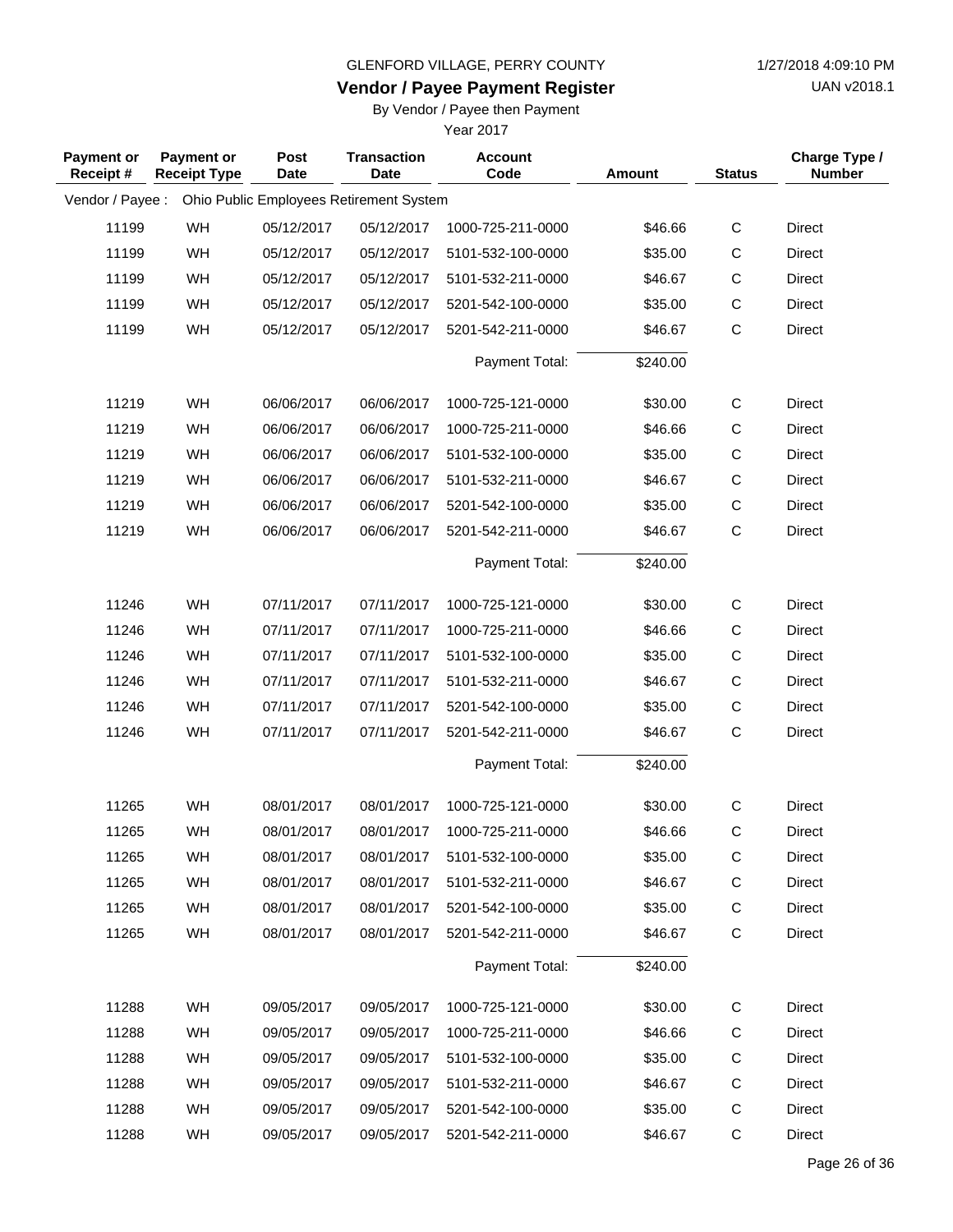UAN v2018.1

# **Vendor / Payee Payment Register**

By Vendor / Payee then Payment

| Payment or<br>Receipt # | <b>Payment or</b><br><b>Receipt Type</b> | Post<br><b>Date</b>                     | <b>Transaction</b><br><b>Date</b> | <b>Account</b><br>Code | <b>Amount</b> | <b>Status</b> | Charge Type /<br><b>Number</b> |
|-------------------------|------------------------------------------|-----------------------------------------|-----------------------------------|------------------------|---------------|---------------|--------------------------------|
|                         |                                          |                                         |                                   | Payment Total:         | \$240.00      |               |                                |
|                         |                                          |                                         |                                   | Vendor Total:          | \$2,879.52    |               |                                |
| Vendor / Payee :        |                                          | <b>Ohio Water Development Authority</b> |                                   |                        |               |               |                                |
|                         |                                          |                                         |                                   |                        |               |               |                                |
| 1055                    | AW                                       | 12/05/2017                              | 12/05/2017                        | 5201-850-710-0000      | \$830.12      | $\mathsf C$   | PO 238-2017                    |
|                         |                                          |                                         |                                   | Payment Total:         | \$830.12      |               |                                |
| 11222                   | AW                                       | 06/27/2017                              | 06/27/2017                        | 5201-850-710-0000      | \$830.12      | $\mathsf{C}$  | PO 120-2017                    |
|                         |                                          |                                         |                                   | Payment Total:         | \$830.12      |               |                                |
|                         |                                          |                                         |                                   | Vendor Total:          | \$1,660.24    |               |                                |
| Vendor / Payee :        | OmniSite                                 |                                         |                                   |                        |               |               |                                |
| 11079                   | AW                                       | 01/03/2017                              | 01/03/2017                        | 5201-549-300-0000      | \$144.00      | $\mathsf C$   | PO 3-2017                      |
|                         |                                          |                                         |                                   | Payment Total:         | \$144.00      |               |                                |
|                         |                                          |                                         |                                   | Vendor Total:          | \$144.00      |               |                                |
| Vendor / Payee :        | Paul Currence                            |                                         |                                   |                        |               |               |                                |
| 1025                    | AW                                       | 10/10/2017                              | 10/10/2017                        | 2011-630-400-0000      | \$60.20       | C             | PO 207-2017                    |
|                         |                                          |                                         |                                   | Payment Total:         | \$60.20       |               |                                |
|                         |                                          |                                         |                                   | Vendor Total:          | \$60.20       |               |                                |
| Vendor / Payee :        | Perry County Auditor                     |                                         |                                   |                        |               |               |                                |
| 9-2017                  | CH                                       | 04/11/2017                              | 04/11/2017                        | 1000-725-344-0000      | \$300.11      | $\mathsf C$   | PO 78-2017                     |
| 9-2017                  | CH                                       | 04/11/2017                              | 04/11/2017                        | 2011-620-344-0000      | \$57.43       | $\mathsf{C}$  | PO 78-2017                     |
|                         |                                          |                                         |                                   | Payment Total:         | \$357.54      |               |                                |
| 17-2017                 | CH                                       | 08/22/2017                              | 08/22/2017                        | 1000-725-344-0000      | \$137.20      | $\mathsf{C}$  | PO 166-2017                    |
| 17-2017                 | CH                                       | 08/22/2017                              | 08/22/2017                        | 2011-620-344-0000      | \$19.06       | $\mathsf C$   | PO 166-2017                    |
|                         |                                          |                                         |                                   | Payment Total:         | \$156.26      |               |                                |
|                         |                                          |                                         |                                   | Vendor Total:          | \$513.80      |               |                                |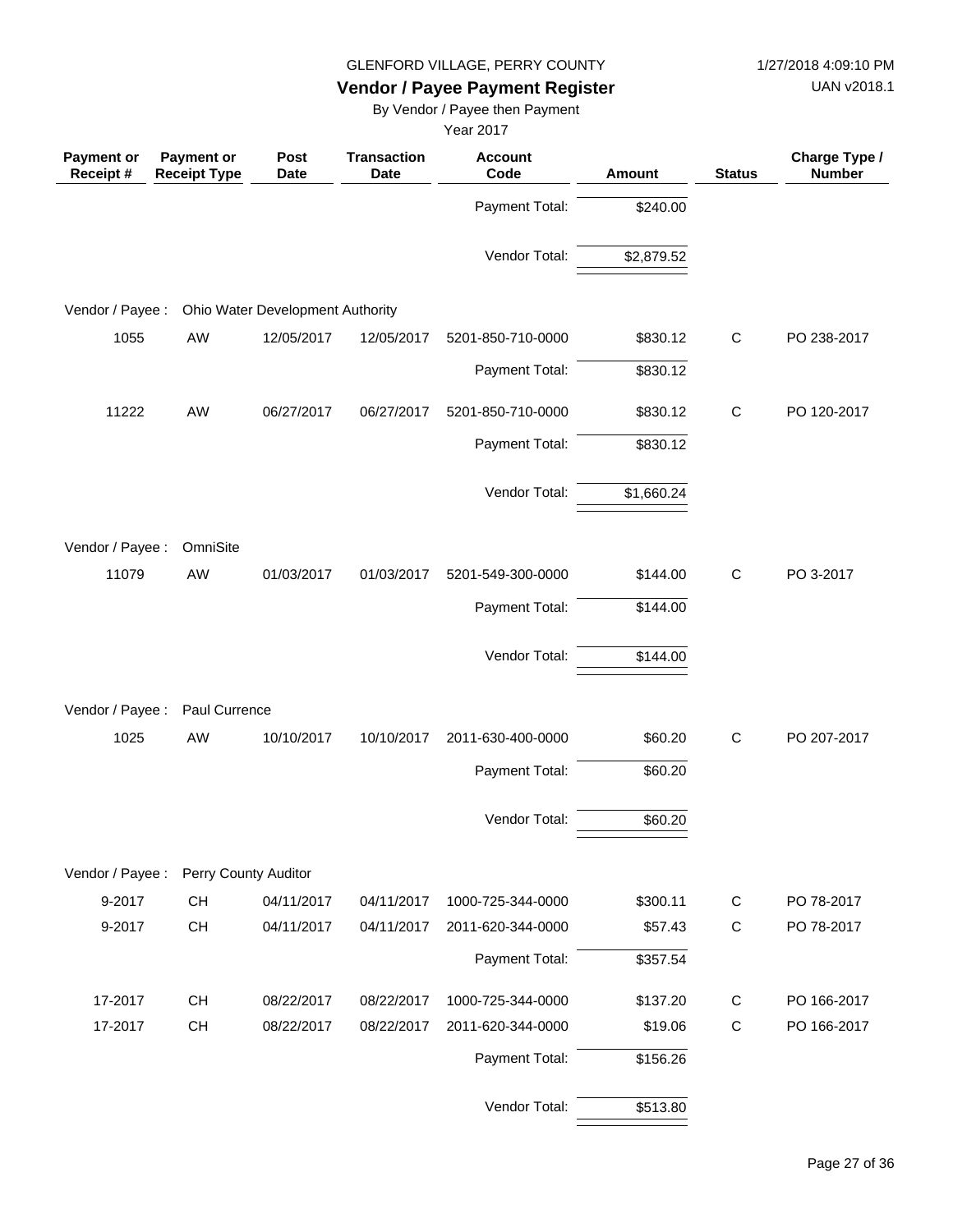UAN v2018.1

# **Vendor / Payee Payment Register**

By Vendor / Payee then Payment

| <b>Payment or</b><br>Receipt# | <b>Payment or</b><br><b>Receipt Type</b> | Post<br><b>Date</b>            | <b>Transaction</b><br><b>Date</b> | <b>Account</b><br>Code | Amount     | <b>Status</b> | Charge Type /<br><b>Number</b> |
|-------------------------------|------------------------------------------|--------------------------------|-----------------------------------|------------------------|------------|---------------|--------------------------------|
| Vendor / Payee:               |                                          | Perry County Engineer's Office |                                   |                        |            |               |                                |
| 11234                         | AW                                       | 07/11/2017                     | 07/11/2017                        | 2011-620-430-0000      | \$225.00   | $\mathsf{C}$  | PO 133-2017                    |
|                               |                                          |                                |                                   | Payment Total:         | \$225.00   |               |                                |
|                               |                                          |                                |                                   | Vendor Total:          | \$225.00   |               |                                |
| Vendor / Payee :              |                                          | Ridgeview Lumber & Supply      |                                   |                        |            |               |                                |
| 11180                         | AW                                       | 05/02/2017                     | 05/02/2017                        | 5101-535-400-0000      | \$293.76   | V             | PO 80-2017                     |
| 11180                         | AW                                       | 05/02/2017                     | 05/02/2017                        | 5101-535-400-0000      | $-$293.76$ | $\vee$        | PO 80-2017                     |
|                               |                                          |                                |                                   | Payment Total:         | \$0.00     |               |                                |
| 11195                         | AW                                       | 05/12/2017                     | 05/12/2017                        | 5101-535-400-0000      | \$293.76   | $\mathsf C$   | PO 80-2017                     |
|                               |                                          |                                |                                   | Payment Total:         | \$293.76   |               |                                |
|                               |                                          |                                |                                   | Vendor Total:          | \$293.76   |               |                                |
|                               |                                          |                                |                                   |                        |            |               |                                |
| Vendor / Payee :              | <b>Sharon Phillips</b>                   |                                |                                   |                        |            |               |                                |
| 1056                          | AW                                       | 12/05/2017                     | 12/05/2017                        | 1000-790-400-0000      | \$53.50    | C             | PO 236-2017                    |
|                               |                                          |                                |                                   | Payment Total:         | \$53.50    |               |                                |
|                               |                                          |                                |                                   | Vendor Total:          | \$53.50    |               |                                |
|                               |                                          |                                |                                   |                        |            |               |                                |
| Vendor / Payee :              | Slone's Tree Service                     |                                |                                   |                        |            |               |                                |
| 11282                         | AW                                       | 09/05/2017                     | 09/05/2017                        | 2011-730-300-0000      | \$1,760.00 | $\mathsf{C}$  | PO 173-2017                    |
| 11282                         | AW                                       | 09/05/2017                     | 09/05/2017                        | 2041-730-300-0000      | \$740.00   | C             | PO 173-2017                    |
|                               |                                          |                                |                                   | Payment Total:         | \$2,500.00 |               |                                |
|                               |                                          |                                |                                   | Vendor Total:          | \$2,500.00 |               |                                |
| Vendor / Payee :              | Speedway LLC                             |                                |                                   |                        |            |               |                                |
| 1011                          | AW                                       | 10/03/2017                     | 10/03/2017                        | 2011-620-400-0000      | \$45.67    | $\mathsf C$   | PO 161-2017                    |
| 1011                          | AW                                       | 10/03/2017                     | 10/03/2017                        | 2011-620-400-0000      | \$51.16    | $\mathsf C$   | PO 181-2017                    |
|                               |                                          |                                |                                   | Payment Total:         | \$96.83    |               |                                |
|                               |                                          |                                |                                   |                        |            |               |                                |
| 1029                          | AW                                       | 10/13/2017                     | 10/13/2017                        | 2011-620-400-0000      | \$59.81    | $\mathsf C$   | PO 197-2017                    |
|                               |                                          |                                |                                   | Payment Total:         | \$59.81    |               |                                |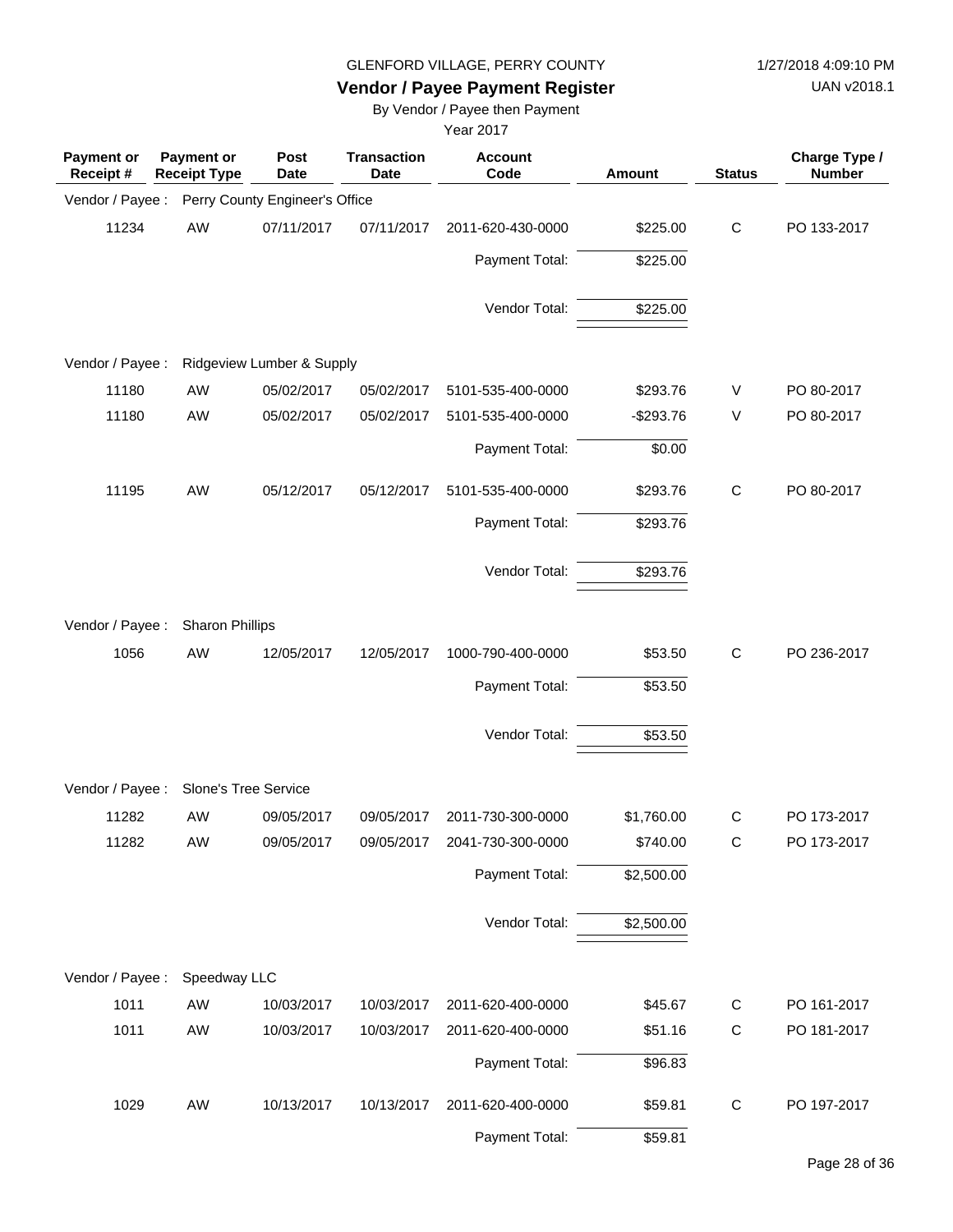UAN v2018.1

# **Vendor / Payee Payment Register**

By Vendor / Payee then Payment

| <b>Payment or</b><br>Receipt# | <b>Payment or</b><br><b>Receipt Type</b> | Post<br><b>Date</b> | <b>Transaction</b><br><b>Date</b> | <b>Account</b><br>Code | Amount    | <b>Status</b> | Charge Type /<br><b>Number</b> |
|-------------------------------|------------------------------------------|---------------------|-----------------------------------|------------------------|-----------|---------------|--------------------------------|
| 1057                          | AW                                       | 12/05/2017          | 12/05/2017                        | 2011-620-400-0000      | \$46.69   | $\mathsf C$   | PO 213-2017                    |
|                               |                                          |                     |                                   | Payment Total:         | \$46.69   |               |                                |
| 11113                         | AW                                       | 02/07/2017          | 02/07/2017                        | 2011-620-400-0000      | \$45.00   | $\mathsf C$   | PO 250-2016                    |
|                               |                                          |                     |                                   | Payment Total:         | \$45.00   |               |                                |
| 11153                         | AW                                       | 04/04/2017          | 04/04/2017                        | 2011-620-400-0000      | \$37.76   | $\mathsf C$   | PO 29-2017                     |
|                               |                                          |                     |                                   | Payment Total:         | \$37.76   |               |                                |
| 11183                         | AW                                       | 05/02/2017          | 05/02/2017                        | 2011-630-400-0000      | \$45.98   | V             | PO 61-2017                     |
| 11183                         | AW                                       | 05/02/2017          | 05/02/2017                        | 2011-630-400-0000      | $-$45.98$ | $\vee$        | PO 61-2017                     |
|                               |                                          |                     |                                   | Payment Total:         | \$0.00    |               |                                |
| 11187                         | AW                                       | 05/02/2017          | 05/02/2017                        | 2011-630-400-0000      | \$45.98   | $\mathsf C$   | PO 61-2017                     |
|                               |                                          |                     |                                   | Payment Total:         | \$45.98   |               |                                |
| 11213                         | AW                                       | 06/06/2017          | 06/06/2017                        | 2011-730-420-0000      | \$50.58   | $\mathsf C$   | PO 83-2017                     |
|                               |                                          |                     |                                   | Payment Total:         | \$50.58   |               |                                |
| 11223                         | AW                                       | 06/27/2017          | 06/27/2017                        | 2011-730-420-0000      | \$50.50   | $\mathsf{C}$  | PO 96-2017                     |
| 11223                         | AW                                       | 06/27/2017          | 06/27/2017                        | 2011-730-420-0000      | \$64.70   | $\mathsf{C}$  | PO 100-2017                    |
|                               |                                          |                     |                                   | Payment Total:         | \$115.20  |               |                                |
| 11259                         | AW                                       | 08/01/2017          | 08/01/2017                        | 2011-630-400-0000      | \$38.62   | $\mathsf{C}$  | PO 124-2017                    |
| 11259                         | AW                                       | 08/01/2017          | 08/01/2017                        | 2011-730-420-0000      | \$42.74   | C             | PO 129-2017                    |
|                               |                                          |                     |                                   | Payment Total:         | \$81.36   |               |                                |
| 11283                         | AW                                       | 09/05/2017          | 09/05/2017                        | 2011-620-400-0000      | \$45.69   | C             | PO 160-2017                    |
| 11283                         | AW                                       | 09/05/2017          | 09/05/2017                        | 2011-620-400-0000      | \$46.20   | $\mathsf C$   | PO 144-2017                    |
|                               |                                          |                     |                                   | Payment Total:         | \$91.89   |               |                                |
|                               |                                          |                     |                                   | Vendor Total:          | \$671.10  |               |                                |
| Vendor / Payee :              | Staples Credit Plan                      |                     |                                   |                        |           |               |                                |
| 1058                          | AW                                       | 12/05/2017          | 12/05/2017                        | 5101-532-400-0000      | \$52.57   | $\mathsf{C}$  | PO 229-2017                    |
|                               |                                          |                     |                                   | Payment Total:         | \$52.57   |               |                                |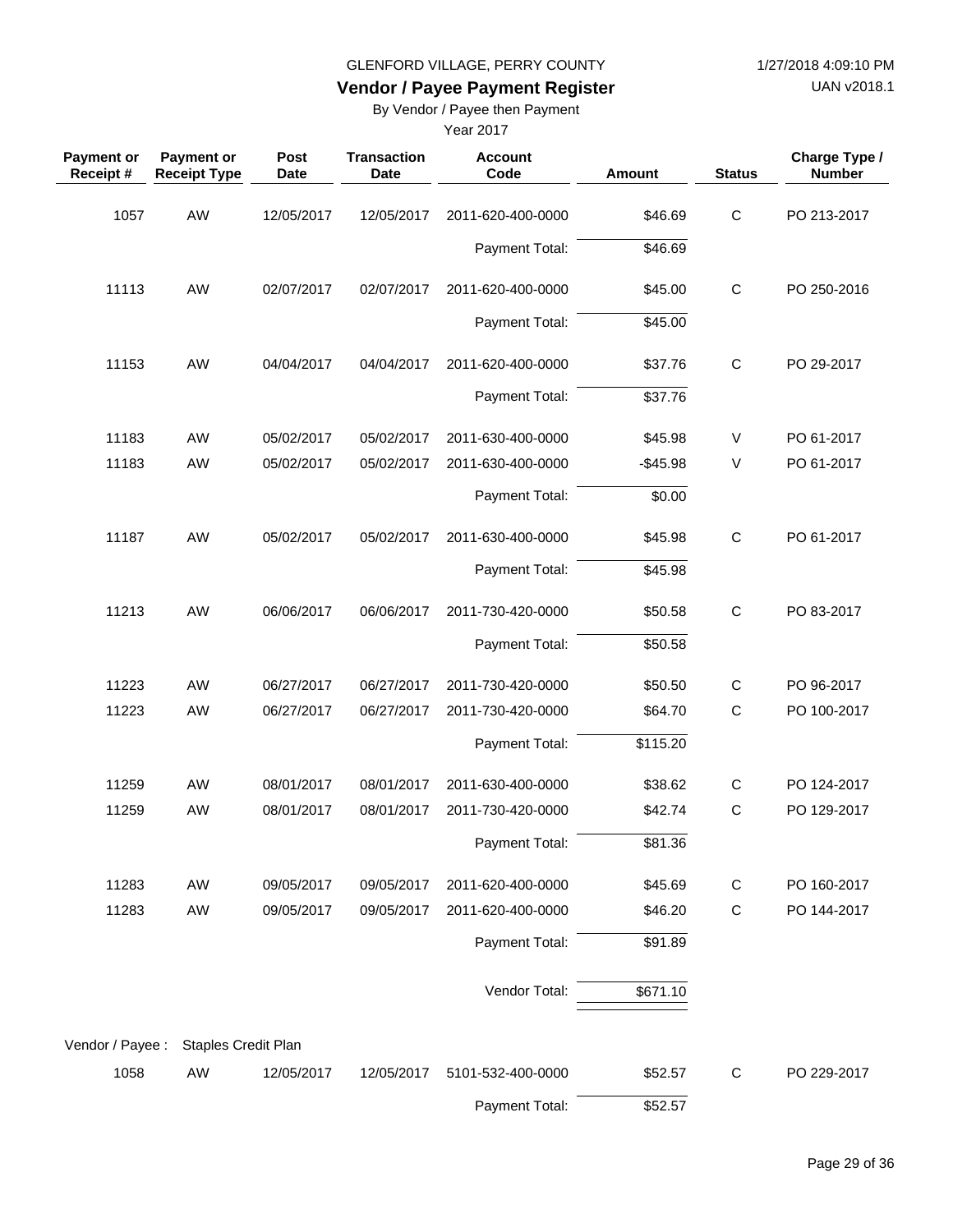UAN v2018.1

# **Vendor / Payee Payment Register**

By Vendor / Payee then Payment

| Payment or<br>Receipt # | <b>Payment or</b><br><b>Receipt Type</b> | Post<br><b>Date</b> | <b>Transaction</b><br><b>Date</b> | <b>Account</b><br>Code | <b>Amount</b> | <b>Status</b> | Charge Type /<br><b>Number</b> |
|-------------------------|------------------------------------------|---------------------|-----------------------------------|------------------------|---------------|---------------|--------------------------------|
| Vendor / Payee :        | Staples Credit Plan                      |                     |                                   |                        |               |               |                                |
| 11081                   | AW                                       | 01/03/2017          | 01/03/2017                        | 1000-790-400-0000      | \$221.47      | $\mathsf C$   | PO 232-2016                    |
| 11081                   | AW                                       | 01/03/2017          | 01/03/2017                        | 5101-532-400-0000      | \$264.85      | $\mathsf C$   | PO 236-2016                    |
|                         |                                          |                     |                                   | Payment Total:         | \$486.32      |               |                                |
| 11114                   | AW                                       | 02/07/2017          | 02/07/2017                        | 1000-790-400-0000      | \$28.94       | $\mathsf C$   | PO 8-2017                      |
|                         |                                          |                     |                                   | Payment Total:         | \$28.94       |               |                                |
| 11131                   | AW                                       | 03/07/2017          | 03/07/2017                        | 5101-532-400-0000      | \$50.69       | $\mathsf C$   | PO 36-2017                     |
|                         |                                          |                     |                                   | Payment Total:         | \$50.69       |               |                                |
| 11152                   | AW                                       | 04/04/2017          | 04/04/2017                        | 5201-542-400-0000      | \$31.39       | $\mathsf C$   | PO 37-2017                     |
|                         |                                          |                     |                                   | Payment Total:         | \$31.39       |               |                                |
| 11182                   | AW                                       | 05/02/2017          | 05/02/2017                        | 5101-532-400-0000      | \$63.60       | V             | PO 74-2017                     |
| 11182                   | AW                                       | 05/02/2017          | 05/02/2017                        | 5101-532-400-0000      | $-$ \$63.60   | V             | PO 74-2017                     |
|                         |                                          |                     |                                   | Payment Total:         | \$0.00        |               |                                |
| 11196                   | AW                                       | 05/12/2017          | 05/12/2017                        | 5101-532-400-0000      | \$63.60       | $\mathsf{C}$  | PO 74-2017                     |
|                         |                                          |                     |                                   | Payment Total:         | \$63.60       |               |                                |
| 11235                   | AW                                       | 07/11/2017          | 07/11/2017                        | 2041-730-400-0000      | \$24.82       | $\mathsf{C}$  | PO 106-2017                    |
| 11235                   | AW                                       | 07/11/2017          | 07/11/2017                        | 5101-532-400-0000      | \$105.97      | $\mathsf{C}$  | PO 106-2017                    |
|                         |                                          |                     |                                   | Payment Total:         | \$130.79      |               |                                |
|                         |                                          |                     |                                   | Vendor Total:          | \$844.30      |               |                                |
|                         | Vendor / Payee : TCCI Laboratories, Inc. |                     |                                   |                        |               |               |                                |
| Invoice #:              | 1708002                                  |                     |                                   |                        |               |               |                                |
| 11270                   | AW                                       | 08/22/2017          | 08/22/2017                        | 5101-534-300-0000      | \$40.00       | C             | PO 163-2017                    |
|                         |                                          |                     |                                   | Payment Total:         | \$40.00       |               |                                |
|                         |                                          |                     |                                   | Vendor Total:          | \$40.00       |               |                                |
| Vendor / Payee :        | Thomas J. Coleman                        |                     |                                   |                        |               |               |                                |
| 1005                    | AW                                       | 10/03/2017          | 10/03/2017                        | 5201-541-300-0000      | \$1,000.00    | $\mathsf{C}$  | PO 203-2017                    |
|                         |                                          |                     |                                   | Payment Total:         | \$1,000.00    |               |                                |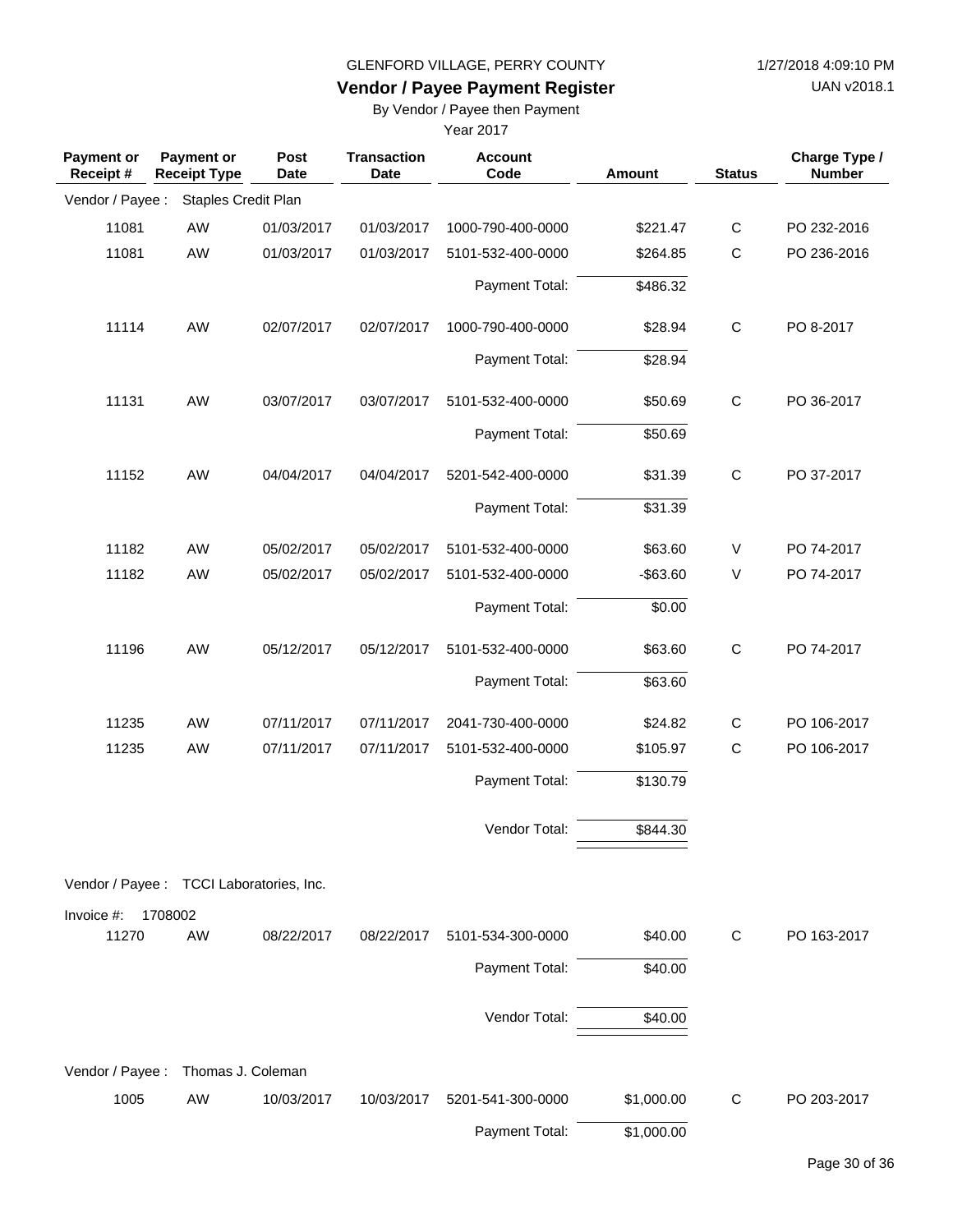UAN v2018.1

# **Vendor / Payee Payment Register**

By Vendor / Payee then Payment

| <b>Payment or</b><br>Receipt# | Payment or<br><b>Receipt Type</b> | Post<br><b>Date</b> | <b>Transaction</b><br><b>Date</b> | <b>Account</b><br>Code | Amount                 | <b>Status</b> | Charge Type /<br><b>Number</b> |
|-------------------------------|-----------------------------------|---------------------|-----------------------------------|------------------------|------------------------|---------------|--------------------------------|
| 1032                          | AW                                | 11/07/2017          | 11/07/2017                        | 5201-541-300-0000      | \$1,000.00             | $\mathsf C$   | PO 225-2017                    |
|                               |                                   |                     |                                   | Payment Total:         | \$1,000.00             |               |                                |
| 1046                          | AW                                | 12/05/2017          | 12/05/2017                        | 5201-541-300-0000      | \$1,000.00             | $\mathbf C$   | PO 247-2017                    |
|                               |                                   |                     |                                   | Payment Total:         | \$1,000.00             |               |                                |
| 11071                         | AW                                | 01/03/2017          | 01/03/2017                        | 5201-541-300-0000      | \$1,000.00             | $\mathsf{C}$  | PO 1-2017                      |
|                               |                                   |                     |                                   | Payment Total:         | \$1,000.00             |               |                                |
| 11104                         | AW                                | 02/07/2017          | 02/07/2017                        | 5201-541-300-0000      | \$1,000.00             | $\mathsf C$   | PO 23-2017                     |
|                               |                                   |                     |                                   | Payment Total:         | \$1,000.00             |               |                                |
| 11123                         | AW                                | 03/07/2017          | 03/07/2017                        | 5201-541-300-0000      | \$1,000.00             | $\mathsf{C}$  | PO 40-2017                     |
|                               |                                   |                     |                                   | Payment Total:         | \$1,000.00             |               |                                |
| 11141                         | AW                                | 04/04/2017          | 04/04/2017                        | 5201-541-300-0000      | \$1,000.00             | $\mathsf{C}$  | PO 66-2017                     |
|                               |                                   |                     |                                   | Payment Total:         | \$1,000.00             |               |                                |
| 11176                         | AW                                | 05/02/2017          | 05/02/2017                        | 5201-541-300-0000      | \$1,000.00             | V             | PO 88-2017                     |
| 11176                         | AW                                | 05/02/2017          | 05/02/2017                        | 5201-541-300-0000      | $-$1,000.00$           | V             | PO 88-2017                     |
|                               |                                   |                     |                                   | Payment Total:         | \$0.00                 |               |                                |
| 11189                         | AW                                | 05/02/2017          | 05/02/2017                        | 5201-541-300-0000      | \$1,000.00             | $\mathsf C$   | PO 88-2017                     |
|                               |                                   |                     |                                   | Payment Total:         | \$1,000.00             |               |                                |
| 11204                         | AW                                | 06/06/2017          | 06/06/2017                        | 5201-541-300-0000      | \$1,000.00             | $\mathsf C$   | PO 114-2017                    |
|                               |                                   |                     |                                   | Payment Total:         | \$1,000.00             |               |                                |
| 11228                         | AW                                | 07/11/2017          | 07/11/2017                        | 5101-531-300-0000      | \$1,000.00             | C             | PO 138-2017                    |
| 11228                         | <b>NEG REAL</b>                   | 12/05/2017          | 12/05/2017                        | 5101-531-300-0000      | $-$1,000.00$           | C             | PO 138-2017                    |
| 11228                         | POS REAL                          | 12/05/2017          | 12/05/2017                        | 5201-541-300-0000      | \$1,000.00             | $\mathsf C$   | PO 245-2017                    |
|                               |                                   |                     |                                   | Payment Total:         | \$1,000.00             |               |                                |
| 11253                         | AW                                | 08/01/2017          | 08/01/2017                        | 5201-541-300-0000      | \$1,000.00             | $\mathsf C$   | PO 152-2017                    |
|                               |                                   |                     |                                   | Payment Total:         | \$1,000.00             |               |                                |
| 11275                         | AW                                | 09/05/2017          | 09/05/2017                        | 5201-541-300-0000      | \$1,000.00             | $\mathsf C$   | PO 178-2017                    |
|                               |                                   |                     |                                   | Payment Total:         | $\overline{$}1,000.00$ |               |                                |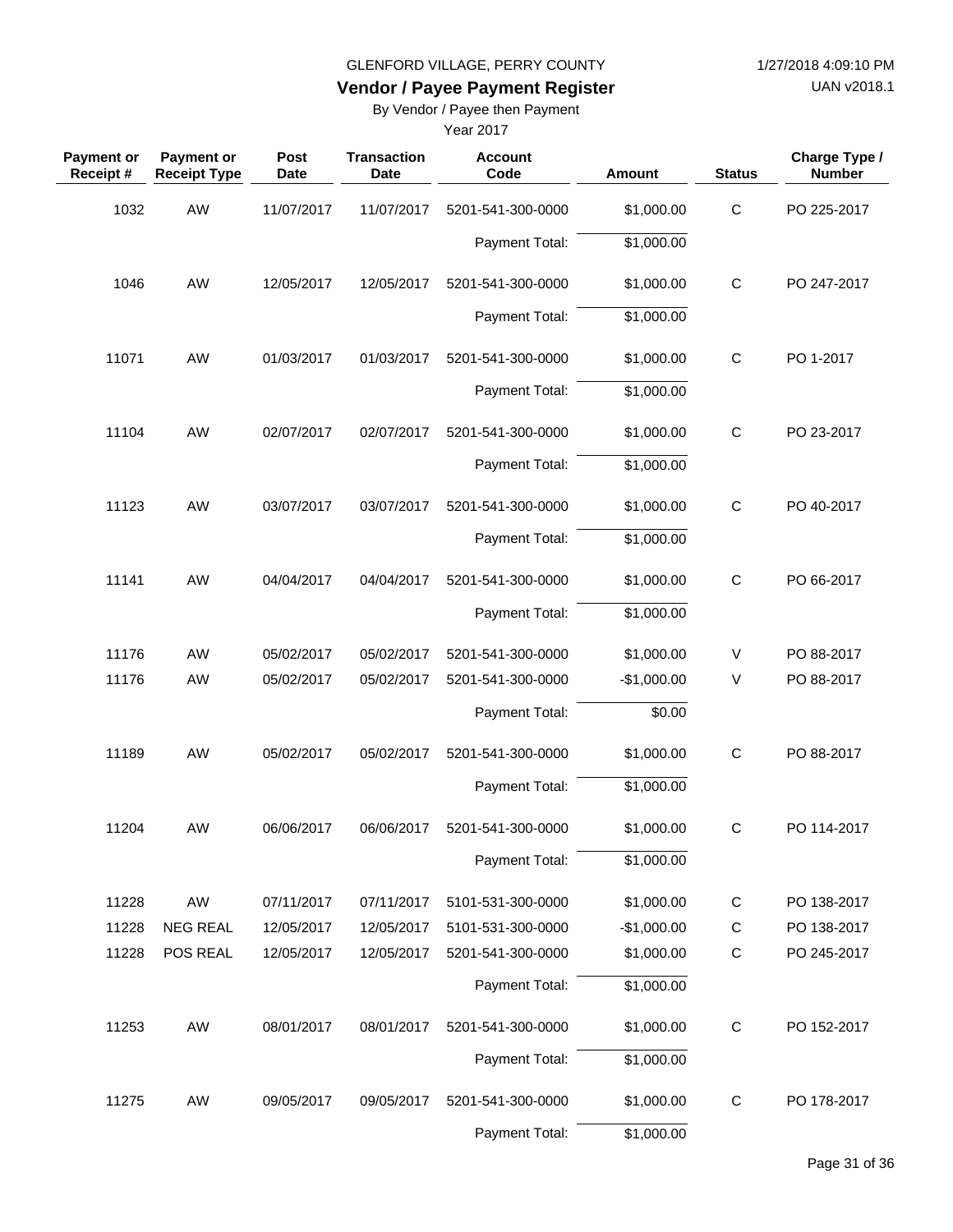UAN v2018.1

# **Vendor / Payee Payment Register**

By Vendor / Payee then Payment

| <b>Payment or</b><br>Receipt# | <b>Payment or</b><br><b>Receipt Type</b> | Post<br><b>Date</b> | <b>Transaction</b><br>Date | <b>Account</b><br>Code | Amount      | <b>Status</b> | Charge Type /<br><b>Number</b> |
|-------------------------------|------------------------------------------|---------------------|----------------------------|------------------------|-------------|---------------|--------------------------------|
|                               |                                          |                     |                            | Vendor Total:          | \$12,000.00 |               |                                |
| Vendor / Payee :              | <b>Treasurer Of State</b>                |                     |                            |                        |             |               |                                |
| 2-2017                        | CH                                       | 01/30/2017          | 02/07/2017                 | 1000-725-391-0000      | \$16.00     | $\mathsf{C}$  | PO 17-2017                     |
|                               |                                          |                     |                            | Payment Total:         | \$16.00     |               |                                |
| 5-2017                        | CH                                       | 03/10/2017          | 03/10/2017                 | 1000-745-341-0000      | \$33.00     | $\mathsf C$   | PO 46-2017                     |
|                               |                                          |                     |                            | Payment Total:         | \$33.00     |               |                                |
| 7-2017                        | CH                                       | 03/29/2017          | 03/29/2017                 | 5101-745-341-0000      | \$22.00     | $\mathsf C$   | PO 57-2017                     |
|                               |                                          |                     |                            | Payment Total:         | \$22.00     |               |                                |
| 10-2017                       | CH                                       | 04/11/2017          | 04/11/2017                 | 1000-725-391-0000      | \$16.50     | $\mathsf{C}$  | PO 75-2017                     |
|                               |                                          |                     |                            | Payment Total:         | \$16.50     |               |                                |
| 13-2017                       | CH                                       | 05/30/2017          | 05/30/2017                 | 1000-745-341-0000      | \$33.52     | $\mathsf{C}$  | PO 102-2017                    |
|                               |                                          |                     |                            | Payment Total:         | \$33.52     |               |                                |
| 21-2017                       | CH                                       | 09/15/2017          | 09/15/2017                 | 1000-715-391-0000      | \$19.81     | $\mathsf{C}$  | PO 192-2017                    |
|                               |                                          |                     |                            | Payment Total:         | \$19.81     |               |                                |
| 1059                          | AW                                       | 12/05/2017          | 12/05/2017                 | 1000-745-343-0000      | \$144.00    | $\mathsf{C}$  | PO 241-2017                    |
|                               |                                          |                     |                            | Payment Total:         | \$144.00    |               |                                |
| 1060                          | AW                                       | 12/05/2017          | 12/05/2017                 | 5101-531-391-0000      | \$241.92    | C             | PO 237-2017                    |
|                               |                                          |                     |                            | Payment Total:         | \$241.92    |               |                                |
| 11096                         | AW                                       | 01/10/2017          | 01/10/2017                 | 5101-850-710-0000      | \$4,711.40  | $\mathsf C$   | PO 6-2017                      |
| 11096                         | AW                                       | 01/10/2017          | 01/10/2017                 | 5101-850-720-0000      | \$215.20    | $\mathsf C$   | PO 6-2017                      |
| 11096                         | AW                                       | 01/10/2017          | 01/10/2017                 | 5201-850-710-0000      | \$15,000.00 | $\mathsf C$   | PO 6-2017                      |
|                               |                                          |                     |                            | Payment Total:         | \$19,926.60 |               |                                |
| 11154                         | AW                                       | 04/04/2017          | 04/04/2017                 | 1000-725-348-0000      | \$200.00    | $\mathsf{C}$  | PO 58-2017                     |
|                               |                                          |                     |                            | Payment Total:         | \$200.00    |               |                                |
| Invoice #:                    | sales000000074720                        |                     |                            |                        |             |               |                                |
| 11169                         | AW                                       | 04/18/2017          | 04/18/2017                 | 1000-745-343-0000      | \$294.00    | $\mathbf C$   | PO 71-2017                     |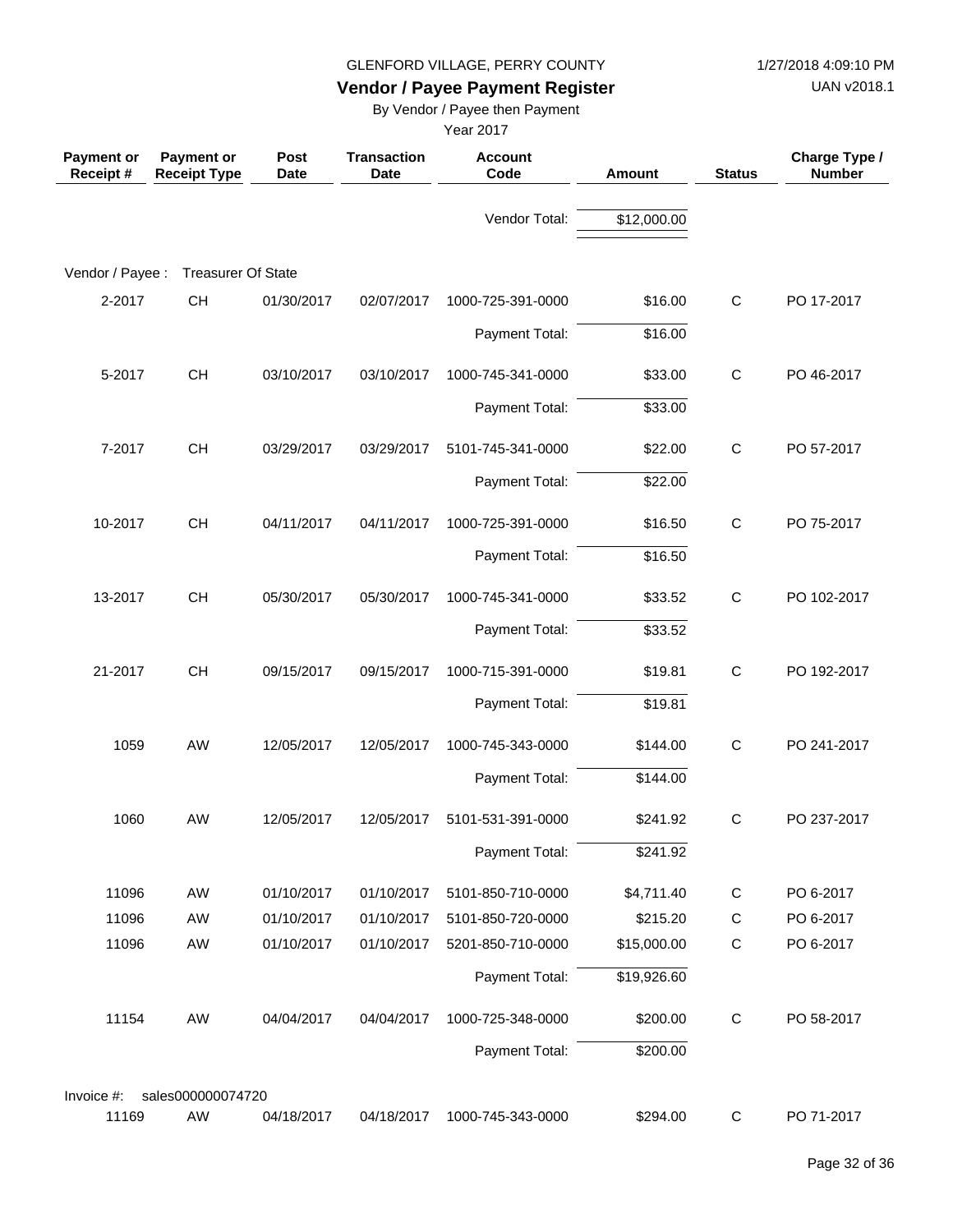UAN v2018.1

# **Vendor / Payee Payment Register**

By Vendor / Payee then Payment

| <b>Payment or</b><br>Receipt # | <b>Payment or</b><br><b>Receipt Type</b> | <b>Post</b><br><b>Date</b>     | <b>Transaction</b><br><b>Date</b> | <b>Account</b><br>Code | <b>Amount</b> | <b>Status</b> | Charge Type /<br><b>Number</b> |
|--------------------------------|------------------------------------------|--------------------------------|-----------------------------------|------------------------|---------------|---------------|--------------------------------|
|                                |                                          |                                |                                   | Payment Total:         | \$294.00      |               |                                |
| 11214                          | AW                                       | 06/06/2017                     | 06/06/2017                        | 1000-745-343-0000      | \$294.00      | $\mathsf{C}$  | PO 108-2017                    |
|                                |                                          |                                |                                   | Payment Total:         | \$294.00      |               |                                |
| 11224                          | AW                                       | 06/27/2017                     | 06/27/2017                        | 5101-850-710-0000      | \$4,782.07    | $\mathsf{C}$  | PO 121-2017                    |
| 11224                          | AW                                       | 06/27/2017                     | 06/27/2017                        | 5101-850-720-0000      | \$144.53      | C             | PO 121-2017                    |
| 11224                          | AW                                       | 06/27/2017                     | 06/27/2017                        | 5201-850-710-0000      | \$15,000.00   | $\mathsf{C}$  | PO 122-2017                    |
|                                |                                          |                                |                                   | Payment Total:         | \$19,926.60   |               |                                |
| 11260                          | AW                                       | 08/01/2017                     | 08/01/2017                        | 1000-745-342-0000      | \$36.90       | $\mathsf C$   | PO 151-2017                    |
|                                |                                          |                                |                                   | Payment Total:         | \$36.90       |               |                                |
| 11261                          | AW                                       | 08/01/2017                     | 08/01/2017                        | 5201-542-391-0000      | \$200.00      | $\mathsf C$   | PO 147-2017                    |
|                                |                                          |                                |                                   | Payment Total:         | \$200.00      |               |                                |
| 11271                          | AW                                       | 08/22/2017                     | 08/22/2017                        | 1000-745-342-0000      | \$36.90       | $\mathsf C$   | PO 159-2017                    |
|                                |                                          |                                |                                   | Payment Total:         | \$36.90       |               |                                |
| 11284                          | AW                                       | 09/05/2017                     | 09/05/2017                        | 1000-745-343-0000      | \$257.10      | $\mathsf{C}$  | PO 179-2017                    |
|                                |                                          |                                |                                   | Payment Total:         | \$257.10      |               |                                |
|                                |                                          |                                |                                   | Vendor Total:          | \$41,698.85   |               |                                |
|                                |                                          |                                |                                   |                        |               |               |                                |
| Vendor / Payee:                |                                          | Tri-County Plumbing & Hardware |                                   |                        |               |               |                                |
| 1040                           | AW                                       | 11/07/2017                     | 11/07/2017                        | 2011-620-400-0000      | \$13.50       | C             | PO 221-2017                    |
|                                |                                          |                                |                                   | Payment Total:         | \$13.50       |               |                                |
| 11082                          | AW                                       | 01/03/2017                     | 01/03/2017                        | 2011-730-420-0000      | \$18.59       | $\mathsf{C}$  | PO 255-2016                    |
|                                |                                          |                                |                                   | Payment Total:         | \$18.59       |               |                                |
| 11132                          | AW                                       | 03/07/2017                     | 03/07/2017                        | 2011-730-420-0000      | \$11.36       | $\mathbf C$   | PO 41-2017                     |
|                                |                                          |                                |                                   | Payment Total:         | \$11.36       |               |                                |
| 11155                          | AW                                       | 04/04/2017                     | 04/04/2017                        | 2011-730-420-0000      | \$19.23       | $\mathbf C$   | PO 64-2017                     |
|                                |                                          |                                |                                   | Payment Total:         | \$19.23       |               |                                |
| 11197                          | AW                                       | 05/12/2017                     | 05/12/2017                        | 5101-535-400-0000      | \$79.07       | $\mathsf C$   | PO 92-2017                     |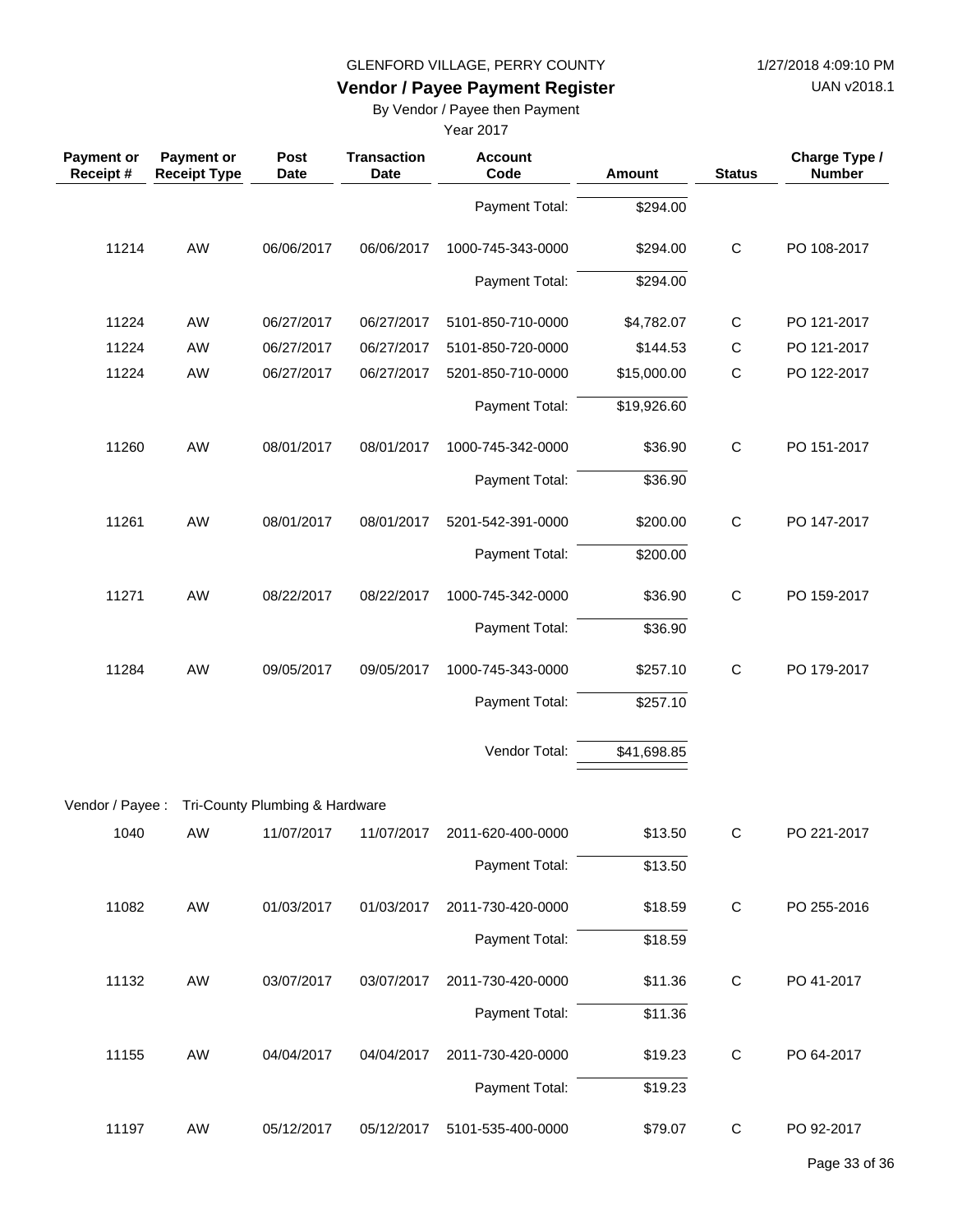UAN v2018.1

# **Vendor / Payee Payment Register**

By Vendor / Payee then Payment

| Payment or<br>Receipt# | <b>Payment or</b><br><b>Receipt Type</b> | Post<br><b>Date</b>            | <b>Transaction</b><br><b>Date</b> | <b>Account</b><br>Code | Amount     | <b>Status</b> | Charge Type /<br><b>Number</b> |
|------------------------|------------------------------------------|--------------------------------|-----------------------------------|------------------------|------------|---------------|--------------------------------|
| Vendor / Payee :       |                                          | Tri-County Plumbing & Hardware |                                   |                        |            |               |                                |
| 11197                  | AW                                       | 05/12/2017                     | 05/12/2017                        | 5201-542-400-0000      | \$79.06    | $\mathsf C$   | PO 92-2017                     |
|                        |                                          |                                |                                   | Payment Total:         | \$158.13   |               |                                |
| 11285                  | AW                                       | 09/05/2017                     | 09/05/2017                        | 1000-790-400-0000      | \$27.76    | $\mathsf{C}$  | PO 172-2017                    |
| 11285                  | AW                                       | 09/05/2017                     | 09/05/2017                        | 5101-535-400-0000      | \$21.99    | $\mathsf{C}$  | PO 172-2017                    |
|                        |                                          |                                |                                   | Payment Total:         | \$49.75    |               |                                |
|                        |                                          |                                |                                   | Vendor Total:          | \$270.56   |               |                                |
| Vendor / Payee :       |                                          | Ultimate Enterprises Inc.      |                                   |                        |            |               |                                |
| 1012                   | AW                                       | 10/03/2017                     | 10/03/2017                        | 2011-620-300-0000      | \$800.00   | $\mathsf C$   | PO 183-2017                    |
| 1012                   | AW                                       | 10/03/2017                     | 10/03/2017                        | 5101-535-300-0000      | \$500.00   | $\mathsf{C}$  | PO 183-2017                    |
| 1012                   | AW                                       | 10/03/2017                     | 10/03/2017                        | 5201-549-300-0000      | \$700.00   | $\mathsf{C}$  | PO 183-2017                    |
|                        |                                          |                                |                                   | Payment Total:         | \$2,000.00 |               |                                |
|                        |                                          |                                |                                   | Vendor Total:          | \$2,000.00 |               |                                |
| Vendor / Payee :       | Underwood's Inc.                         |                                |                                   |                        |            |               |                                |
| 1061                   | AW                                       | 12/05/2017                     | 12/05/2017                        | 2011-620-400-0000      | \$15.84    | $\mathsf C$   | PO 242-2017                    |
|                        |                                          |                                |                                   | Payment Total:         | \$15.84    |               |                                |
| 11133                  | AW                                       | 03/07/2017                     | 03/07/2017                        | 2011-730-420-0000      | \$40.49    | $\mathsf C$   | PO 42-2017                     |
|                        |                                          |                                |                                   | Payment Total:         | \$40.49    |               |                                |
| Invoice #:             | 009978                                   |                                |                                   |                        |            |               |                                |
| 11170                  | AW                                       | 04/18/2017                     | 04/18/2017                        | 2041-730-400-0000      | \$18.02    | $\mathsf{C}$  | PO 72-2017                     |
|                        |                                          |                                |                                   | Payment Total:         | \$18.02    |               |                                |
| 11216                  | AW                                       | 06/06/2017                     | 06/06/2017                        | 2011-730-420-0000      | \$62.95    | $\mathsf{C}$  | PO 111-2017                    |
|                        |                                          |                                |                                   | Payment Total:         | \$62.95    |               |                                |
| 11236                  | AW                                       | 07/11/2017                     | 07/11/2017                        | 2011-730-420-0000      | \$35.78    | $\mathsf{C}$  | PO 134-2017                    |
|                        |                                          |                                |                                   | Payment Total:         | \$35.78    |               |                                |
| 11286                  | AW                                       | 09/05/2017                     | 09/05/2017                        | 2041-730-400-0000      | \$40.53    | $\mathsf{C}$  | PO 174-2017                    |
|                        |                                          |                                |                                   | Payment Total:         | \$40.53    |               |                                |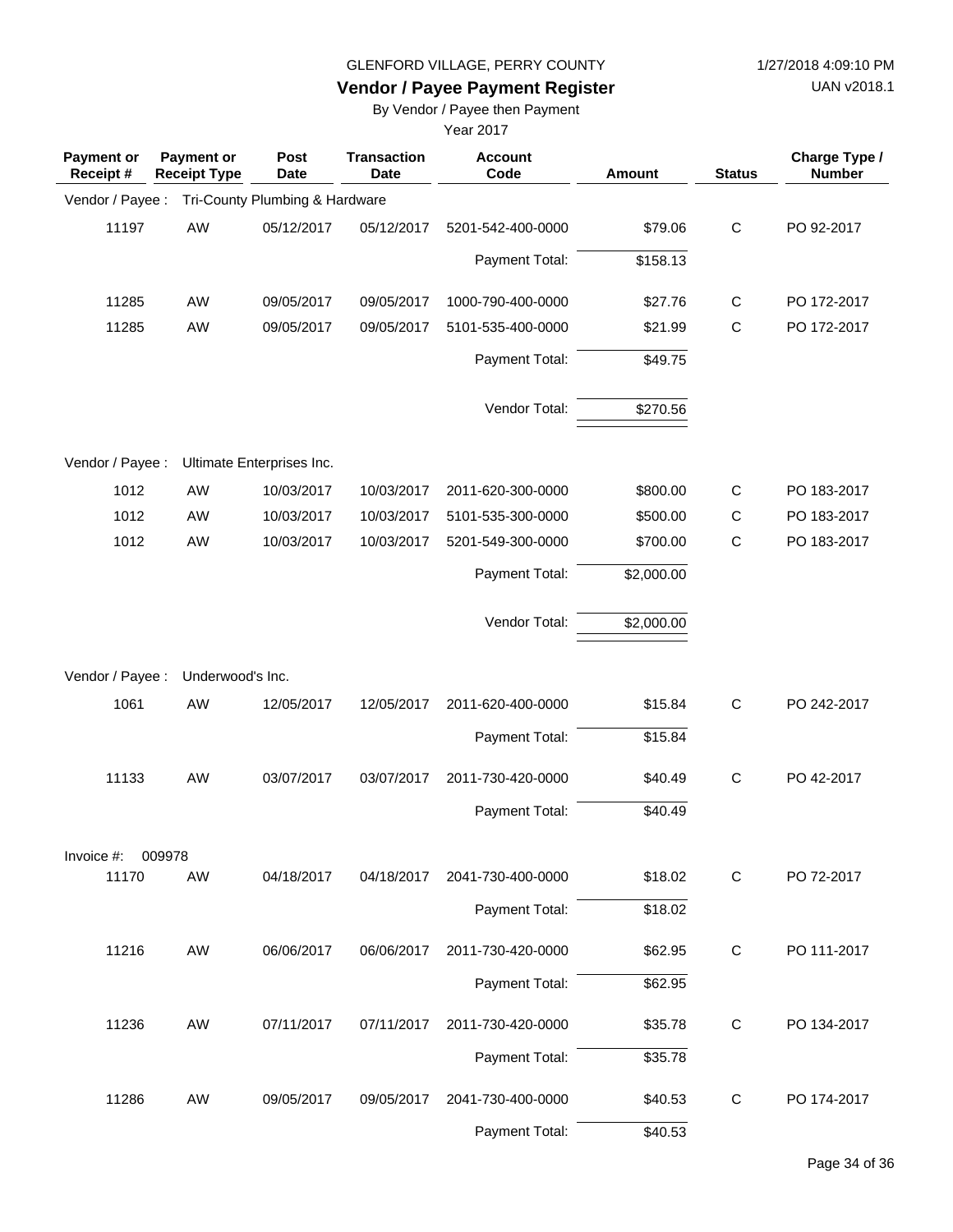UAN v2018.1

# **Vendor / Payee Payment Register**

By Vendor / Payee then Payment

| <b>Payment or</b><br>Receipt # | <b>Payment or</b><br><b>Receipt Type</b> | Post<br><b>Date</b> | <b>Transaction</b><br><b>Date</b> | <b>Account</b><br>Code | <b>Amount</b> | <b>Status</b> | Charge Type /<br><b>Number</b> |
|--------------------------------|------------------------------------------|---------------------|-----------------------------------|------------------------|---------------|---------------|--------------------------------|
|                                |                                          |                     |                                   | Vendor Total:          | \$213.61      |               |                                |
| Vendor / Payee :               | US Bank                                  |                     |                                   |                        |               |               |                                |
| 6-2017                         | CH                                       | 03/10/2017          | 03/10/2017                        | 1000-745-341-0000      | \$26.50       | $\mathbf C$   | PO 47-2017                     |
|                                |                                          |                     |                                   | Payment Total:         | \$26.50       |               |                                |
| 12-2017                        | CH                                       | 05/30/2017          | 05/30/2017                        | 1000-745-341-0000      | \$27.00       | $\mathbf C$   | PO 103-2017                    |
|                                |                                          |                     |                                   | Payment Total:         | \$27.00       |               |                                |
| 19-2017                        | CH                                       | 09/12/2017          | 09/12/2017                        | 1000-725-391-0000      | \$49.50       | $\mathbf C$   | PO 188-2017                    |
|                                |                                          |                     |                                   | Payment Total:         | \$49.50       |               |                                |
| 20-2017                        | CH                                       | 09/15/2017          | 09/15/2017                        | 1000-725-391-0000      | \$20.00       | $\mathbf C$   | PO 190-2017                    |
|                                |                                          |                     |                                   | Payment Total:         | \$20.00       |               |                                |
| 22-2017                        | CH                                       | 09/26/2017          | 09/26/2017                        | 1000-725-391-0000      | \$89.53       | $\mathbf C$   | PO 198-2017                    |
|                                |                                          |                     |                                   | Payment Total:         | \$89.53       |               |                                |
| 24-2017                        | CH                                       | 11/07/2017          | 11/07/2017                        | 1000-725-391-0000      | \$20.00       | V             | PO 224-2017                    |
| 24-2017                        | CH                                       | 12/08/2017          | 12/08/2017                        | 1000-725-391-0000      | $-$20.00$     | V             | PO 224-2017                    |
|                                |                                          |                     |                                   | Payment Total:         | \$0.00        |               |                                |
|                                |                                          |                     |                                   | Vendor Total:          | \$212.53      |               |                                |
|                                | Vendor / Payee : US Postmaster           |                     |                                   |                        |               |               |                                |
| 11097                          | AW                                       | 01/10/2017          | 01/10/2017                        | 5101-532-322-0000      | \$227.50      | $\mathbf C$   | PO 7-2017                      |
| 11097                          | AW                                       | 01/10/2017          | 01/10/2017                        | 5201-542-322-0000      | \$227.50      | $\mathsf C$   | PO 7-2017                      |
|                                |                                          |                     |                                   | Payment Total:         | \$455.00      |               |                                |
| 11171                          | AW                                       | 04/18/2017          | 04/18/2017                        | 2011-620-400-0000      | \$49.00       | $\mathbf C$   | PO 77-2017                     |
|                                |                                          |                     |                                   | Payment Total:         | \$49.00       |               |                                |
| 11237                          | AW                                       | 07/11/2017          | 07/11/2017                        | 5101-532-322-0000      | \$170.00      | $\mathsf C$   | PO 140-2017                    |
| 11237                          | AW                                       | 07/11/2017          | 07/11/2017                        | 5201-542-322-0000      | \$170.00      | ${\bf C}$     | PO 140-2017                    |
|                                |                                          |                     |                                   | Payment Total:         | \$340.00      |               |                                |
|                                |                                          |                     |                                   | Vendor Total:          | \$844.00      |               |                                |